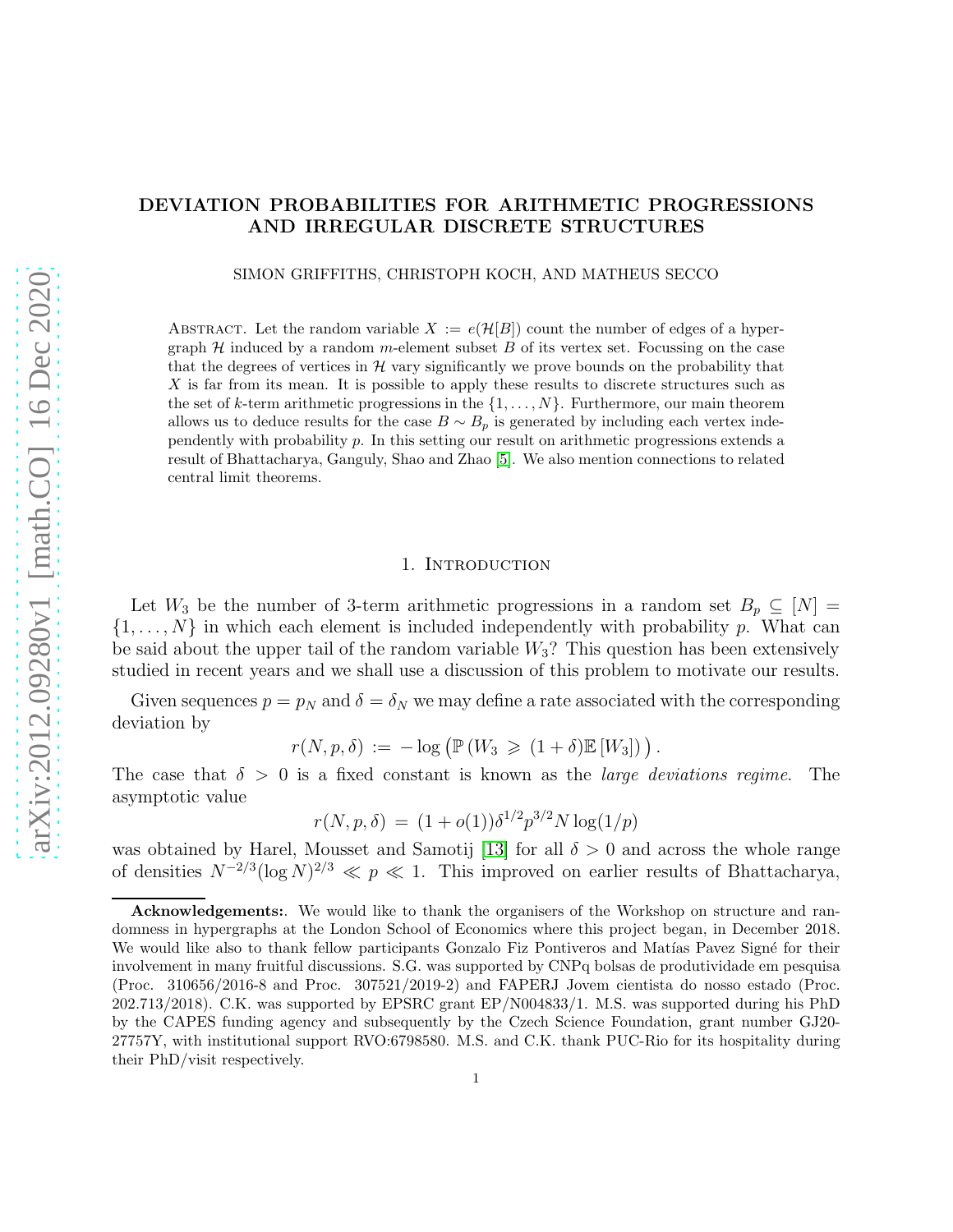Ganguly, Shao and Zhao [\[5\]](#page-30-0) (which covered the cases  $p \ge N^{-1/36} (\log N)^{1/3}$ ) and Warnke [\[25\]](#page-31-0) (which gave the value of  $r(N, p, \delta)$  up to a multiplicative constant).

We remark that Bhattacharya, Ganguly, Shao and Zhao [\[5\]](#page-30-0) and Warnke [\[25\]](#page-31-0) also obtained some moderate deviation results (with  $\delta_N \to 0$ ). In particular, Warnke [\[25\]](#page-31-0) obtained the value of  $r(N, p, \delta)$  up to a constant factor:

$$
r(N, p, \delta) = \Theta(1) \min \{ \delta_N^2 pN , \, \delta_N^2 p^3 N^2 , \, \delta_N^{1/2} p^{3/2} N \log(1/p) \}
$$

provided  $\delta \geq N^{-1/18+\epsilon}$  for some  $\varepsilon > 0$ . The three types of behaviour correspond to three regimes. We may define three regimes Normal, Poisson and localised according to which of  $\delta_N^2 pN$ ,  $\delta_N^2 p^3 N^2$  and  $\delta_N^{1/2} p^{3/2} N \log(1/p)$  is minimal. It is widely believed that

$$
r(N, p, \delta) = (1 + o(1)) \min\{3\delta_N^2 pN/56(1 - p), \delta_N^2 p^3 N^2/8, \delta_N^{1/2} p^{3/2} N \log(1/p)\}\
$$

across the whole range of  $p, \delta$  which correspond to moderate deviations in sparse random sets, i.e.,  $p \to 0$  and  $\max\{1/\sqrt{pN}, 1/p^{3/2}N\} \ll \delta \ll 1$ , except possibly for hybrid behaviour near the borders between regimes. Bhattacharya, Ganguly, Shao and Zhao [\[5\]](#page-30-0) used a large deviation principle of Eldan [\[10\]](#page-30-2), which improved quantitively on [\[7\]](#page-30-3), to prove this result for a part of the localised regime and part of the normal regime. That is, they proved that  $r(N, p, \delta) = \delta_N^{1/2} p^{3/2} N \log(1/p)$  provided  $p \to 0$  and  $\delta_N \gg p^{1/3} (\log(1/p))^{2/3}$ , and  $r(N, p, \delta) =$  $(1+o(1))3\delta_N^2 pN/56(1-p)$  provided  $p \to 0$  and

$$
p^{-3}N^{-1/6}(\log N)^{7/6}, p^{-1/2}N^{-1/12}(\log N)^{7/12} \leq \delta_N \ll p^{1/3}(\log(1/p))^{2/3}.
$$

In this context our contribution is to prove the same asymptotic value provided  $\sqrt{\log N/pN}$  $\delta_N \ll p^{1/2}.$ 

The following figure illustrates these regions. We consider here the cases  $p = N^{\gamma}$  and  $\delta_N = N^{\theta}$ , where  $\gamma, \theta \leqslant 0$ .

We remark that the form of the expression for  $r(N, p, \delta)$  is given by  $(1+o(1))\delta_N^2 \mathbb{E} [W_3]^2/2 \text{Var}(W_3)$ in both the Normal and Poisson regimes. The only distinction is that the leading term in the variance is  $(1+o(1))7p^5N^3(1-p)/12$  in the Normal regime and  $(1+o(1))\mathbb{E}[W_3] =$  $(1+o(1))p<sup>3</sup>N<sup>2</sup>/4$  in the Poisson regime.

Our results also apply to the lower tail. It would be of interest to determine the asymptotic rate for the lower tail in general. The order of magnitude  $\Theta(1) \min\{p^3 N^2, pN\}$  may be obtained using Harris' inequality [\[14\]](#page-30-4) and Janson's inequality, see Theorem 2.14 of [\[17\]](#page-30-5). See [\[19\]](#page-30-6) and [\[22\]](#page-31-1) for more detailed discussions of lower tail problems.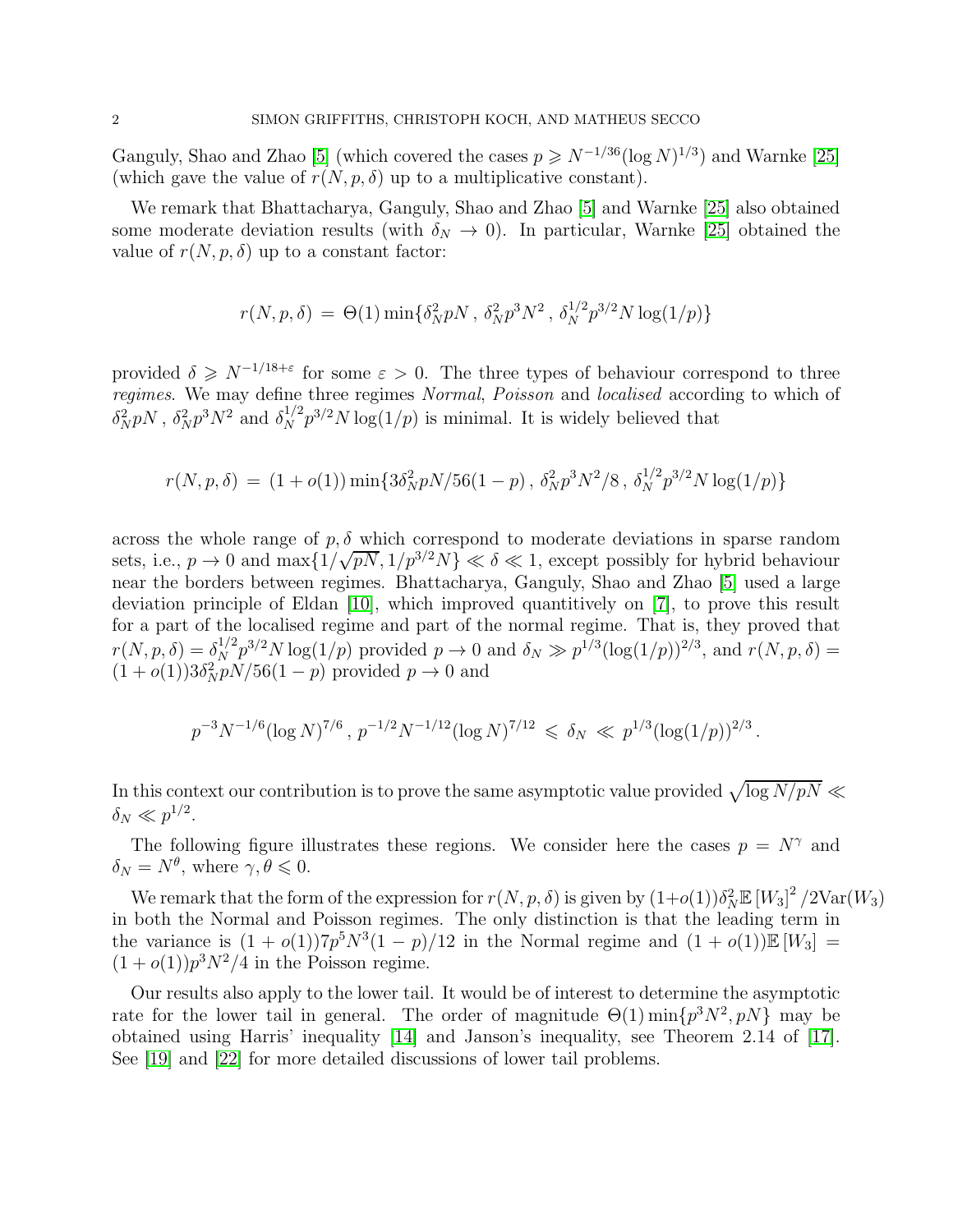

Figure 1. The grey lines on the left represent deviations of the order of the standard deviation and so are covered by the central limit theorem [\[3\]](#page-30-7). The blue areas ought to belong to the "Normal" regime in which we would expect that  $r(N, p, \delta)$  to be of the form  $(1 + o(1))3\delta_N^2 pN/56(1 - p)$ . Our results show this in the light blue and turquoise regions, while Bhattacharya, Ganguly, Shao and Zhao [\[5\]](#page-30-0) covered the turquoise and dark blue regions. The question remains open in the striped regions. In the red striped region, the "Poisson" regime, we would expect  $r(N, p, \delta) = (1 + o(1))\delta_N^2 \mathbb{E} [W_3]/2 = (1 + o(1))\delta_N^2 p^3 N^2/8$ . In the green striped region, the "localisition" regime, we would expect  $r(N, p, \delta)$  =  $(1 + o(1))2\delta_N^{1/2} \mathbb{E} [W_3]^{1/2} \log(1/p) = (1 + o(1))\delta_N^{1/2}$  $\int_N^{1/2} p^{3/2} N \log(1/p)$ . The known cases in this regime are also due to Bhattacharya, Ganguly, Shao and Zhao [\[5\]](#page-30-0) and are represented by the dark green triangle. The right hand side of the figure represents large deviations which have been resolved by Harel, Mousset and Samotij [\[13\]](#page-30-1) as discussed above. We have not included Warnke's moderate deviation results (which give the value of  $r(N, p, \delta)$  up to a multiplicative constant) in the figure, however we have marked the range of  $\delta$  covered by his results using an orange line on the  $\theta$ -axis.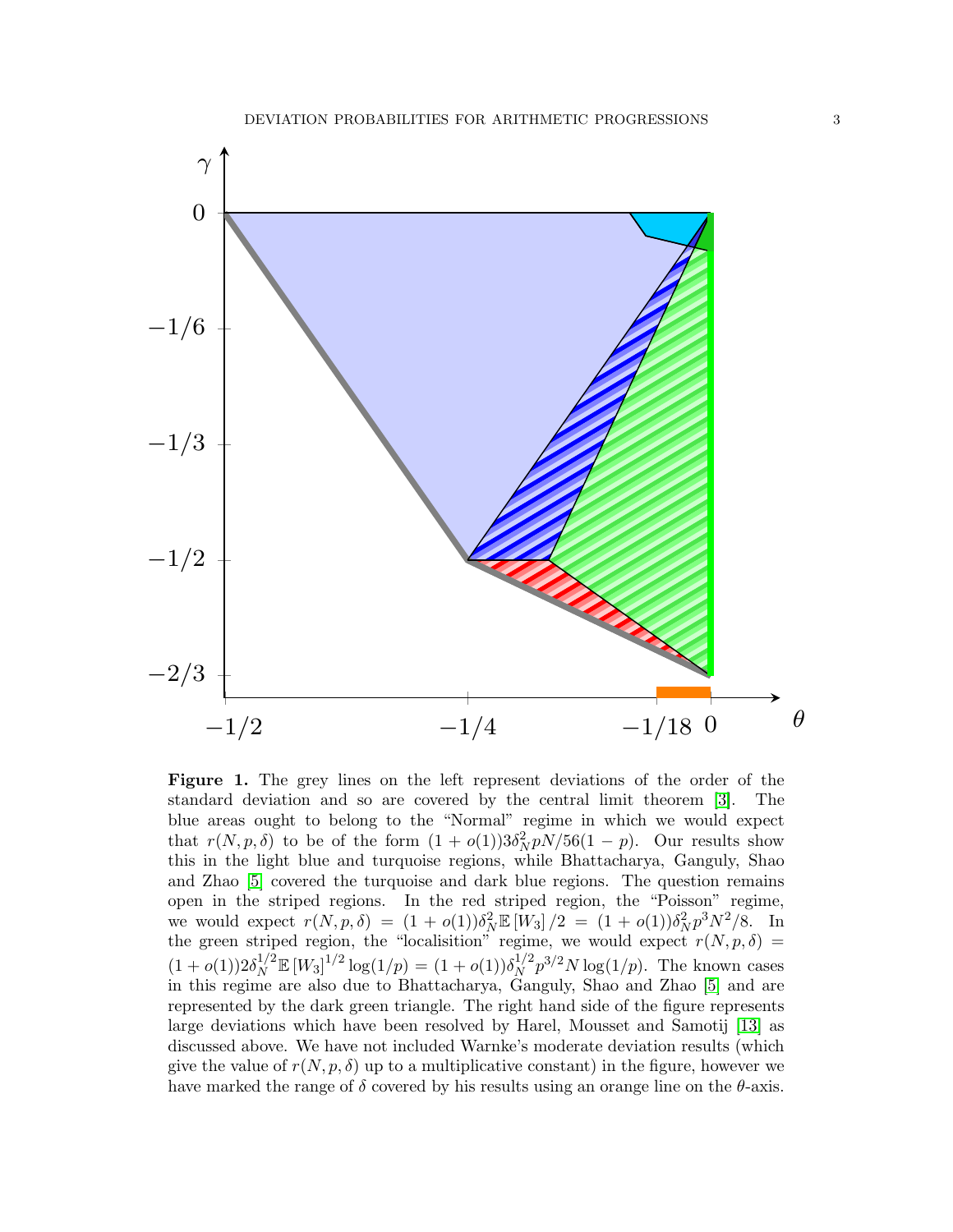## Moderate deviations in the model  $B_p$  in general

We shall prove results analogous to those discussed above in a *much* more general setting. Given a k-uniform hypergraph  $\mathcal H$  with vertex set  $[N]$  we may define the random variable

$$
X := e(\mathcal{H}[B_p])
$$

which counts the number of edges of a hypergraph  $\mathcal H$  in the random subset  $B_p \subseteq [N]$ . Many results on deviation probabilities apply in this setting. In particular, the incredibly useful and versatile inequality of Kim and Vu [\[20\]](#page-31-2) is now a fundamental tool of probabilistic combinatorics.

Many results have focussed on large deviations. Janson and Rucinski [\[18\]](#page-30-8) determined (under certain conditions) the log probability  $\log(\mathbb{P}(X > (1+\delta)\mathbb{E}[X]))$  up to a factor of order  $log(1/p)$ . Warnke [\[26\]](#page-31-3) determined (under certain conditions) the log probability up to a constant factor. And in recent work Bhattacharya and Mukherjee [\[4\]](#page-30-9) proved that a framework for studying large deviations, introduced by Chatterjee and Varadhan [\[8\]](#page-30-10) (in the context of subgraph counts), may also be used in this setting, and serves as a basis for analysing questions such as symmetry breaking.

Our results in this setting depend on some basic parameters of the hypergraph. Let us set

$$
N^{\mathcal{H}}(B) := e(\mathcal{H}[B]),
$$

the number of edges of H in the set B, and  $D^{\mathcal{H}}(B_p) = N^{\mathcal{H}}(B_p) - p^k e(\mathcal{H})$ , the deviation of  $N^{\mathcal{H}}(B_p)$  from its mean. For a vertex  $i \in [N]$  we write  $d_{\mathcal{H}}(i)$  for the degree of i in H so that

$$
\bar{d}(\mathcal{H}) := \frac{1}{N} \sum_{x=1}^{N} d_{\mathcal{H}}(x) = ke(\mathcal{H})/N
$$

and

$$
\sigma^2(\mathcal{H}) = \frac{1}{N} \sum_{x=1}^N (d_{\mathcal{H}}(x) - \bar{d}(\mathcal{H}))^2
$$

are the average degree and degree variance respectively.

We may extend the definition of degree to sets, so that  $d_{\mathcal{H}}(R)$  is the number of edges containing the set R. We then define  $\Delta_r(\mathcal{H})$  to be the maximum r-degree of  $\mathcal{H}$ , i.e.,

$$
\Delta_r(\mathcal{H}) := \max\{d_{\mathcal{H}}(R) : |R| = r\}.
$$

Our conditions on H will simply be that, for some  $r \geq 2$ , we have  $\Delta_r(\mathcal{H}) = O(1)$  and  $\sigma^2(\mathcal{H}) = \Omega(N^{2r-2})$ . In particular this asks that the standard deviation of degrees be of the same order  $N^{r-1}$  as the maximum degree (as  $\Delta_1(\mathcal{H}) \le N^{r-1}\Delta_r(\mathcal{H}) = O(N^{r-1})$ ).

We may now state our main result in this setting. In fact it makes no difference to the proof to state the result for weighted hypergraphs in which a positive weight is associated to each edge. Naturally, all parameters count edges with weights. For example  $e(\mathcal{H})$  then refers to the sum of all weights and a degree  $d_{\mathcal{H}}(x)$  refers to the sum of weights of edges containing  $x$ .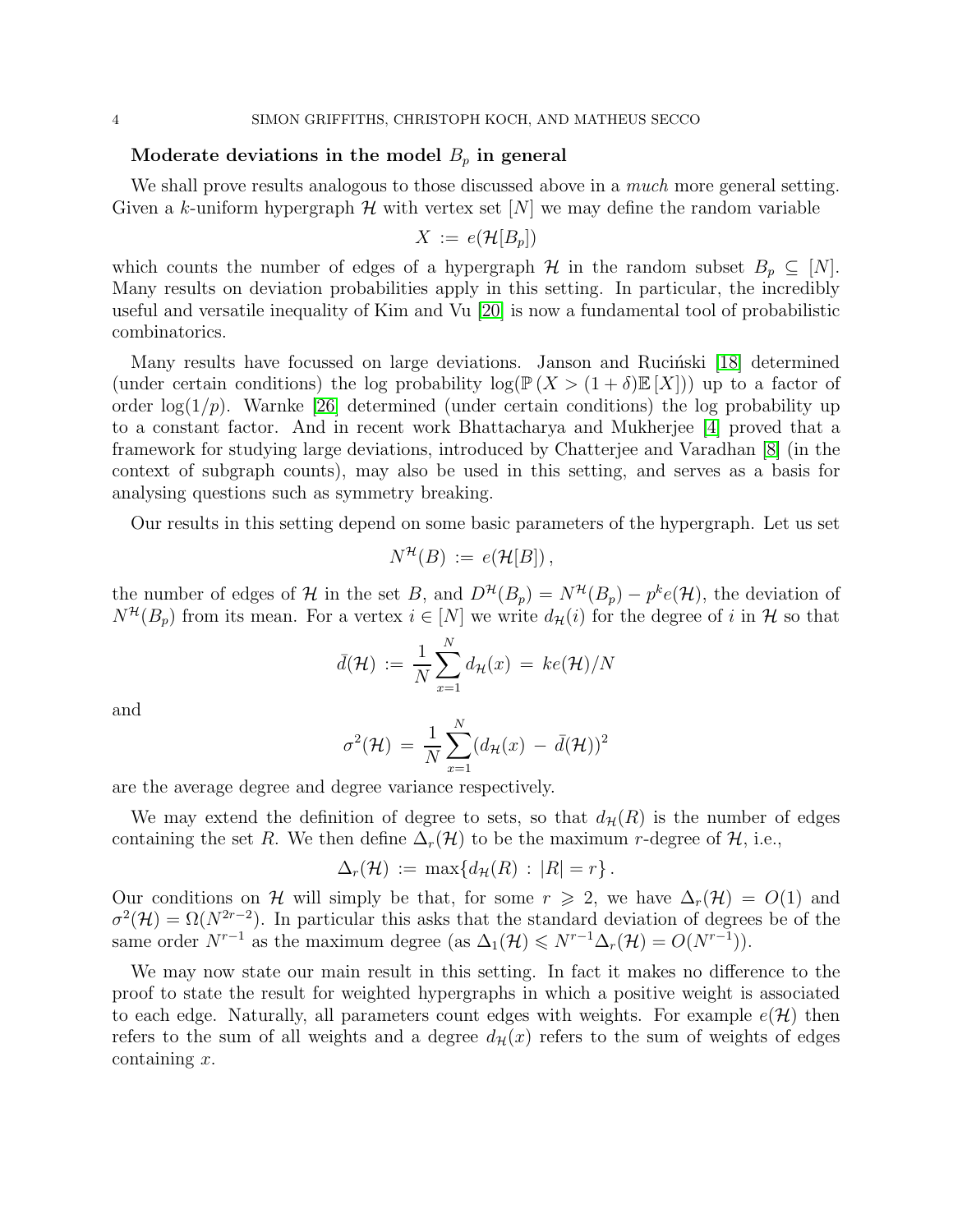<span id="page-4-0"></span>**Theorem 1.1.** Let  $2 \le r \le k$  and C be integers. Let  $\mathcal{H}_N$  be a sequence of (weighted) kuniform hypergraphs with  $V(\mathcal{H}_N) = [N]$ ,  $\Delta_r(\mathcal{H}_N) \leq C$  and  $\sigma^2(\mathcal{H}_N) \geq N^{2r-2}/C$  for all N. Given a sequence  $p = p_N$  which may be a constant in  $(0, 1/2)$  or converge to 0, let  $\delta_N$  be a sequence such that

$$
\sqrt{\frac{\log N}{pN}} \ll \delta_N \ll p^{(k-r)/2(r-1)}.
$$

Then

$$
\mathbb{P}\left(D^{\mathcal{H}_N}(B_p) \geq \delta_N p^k e(\mathcal{H}_N)\right) = \exp\left(\frac{-(1+o(1))\delta_N^2 p e(\mathcal{H}_N)^2}{2(1-p)\big(\bar{d}(\mathcal{H}_N)^2 + \sigma^2(\mathcal{H}_N)\big)N}\right).
$$

Furthermore the same result holds for the lower tail probability  $\mathbb{P}\left(D^{H_N}(B_p) \leq -\delta_N p^k e({\cal H}_N)\right)$ .

In fact we shall work almost exclusively in another model  $B_m$ , a uniformly random melement subset of  $[N]$ . Theorem [1.1](#page-4-0) will be a consequence of a similar theorem for the  $B<sub>m</sub>$  model, see Theorem [1.2,](#page-4-1) together with standard results about the tail of the binomial distribution.

## Moderate deviations in the model  $B_m$  in general

We now consider the uniform model  $B \sim B_m$ , where  $B_m$  is a uniformly random m-element subset of  $[N]$ . It has been less common to work with this model, however we remark that Warnke [\[26\]](#page-31-3) shows that his results also hold in the  $B<sub>m</sub>$  model. Furthermore, moderate deviations were studied recently in the  $B_m$  model for hypergraphs which are regular or close to regular [\[23\]](#page-31-4).

We define

$$
L^{\mathcal{H}}(m) := \mathbb{E}\left[N^{\mathcal{H}}(B_m)\right],
$$

the expected value of  $N^{\mathcal{H}}(B_m)$  in the model  $B \sim B_m$ . And set

$$
D^{\mathcal{H}}(B_m) := N^{\mathcal{H}}(B_m) - L^{\mathcal{H}}(m)
$$

to be the deviation of  $N^{\mathcal{H}}(B_m)$  from its mean.

We set  $t := m/N$  to be the density of the random set. The result makes sense with  $t \in (0, 1/2]$  a constant or a sequence  $t = t_N \in (0, 1/2]$ .

<span id="page-4-1"></span>**Theorem 1.2.** Let  $2 \le r \le k$  and C be integers. Let  $\mathcal{H}_N$  be a sequence of (weighted) kuniform hypergraphs with  $V(\mathcal{H}_N) = [N], \Delta_r(\mathcal{H}_N) \leq C$  and  $\sigma^2(\mathcal{H}_N) \geq N^{2r-2}/C$  for all N. Let  $m/N = t \leq 1/2$ . Let  $a_N$  be a sequence such that

$$
t^{k-1/2}N^{r-1/2}(\log N)^{1/2} \ll a_N \ll t^{k-1/2+(k-1)/2(r-1)}N^r.
$$

Then

$$
\mathbb{P}\left(D^{\mathcal{H}_N}(B_m) \geq a_N\right) = \exp\left(\frac{-(1+o(1))a_N^2}{2(1-t)t^{2k-1}\sigma^2(\mathcal{H}_N)N}\right)
$$

.

Furthermore the same holds for the lower tail probability  $\mathbb{P}\left(D^{H_N}(B_m) \leq -a_N\right)$ .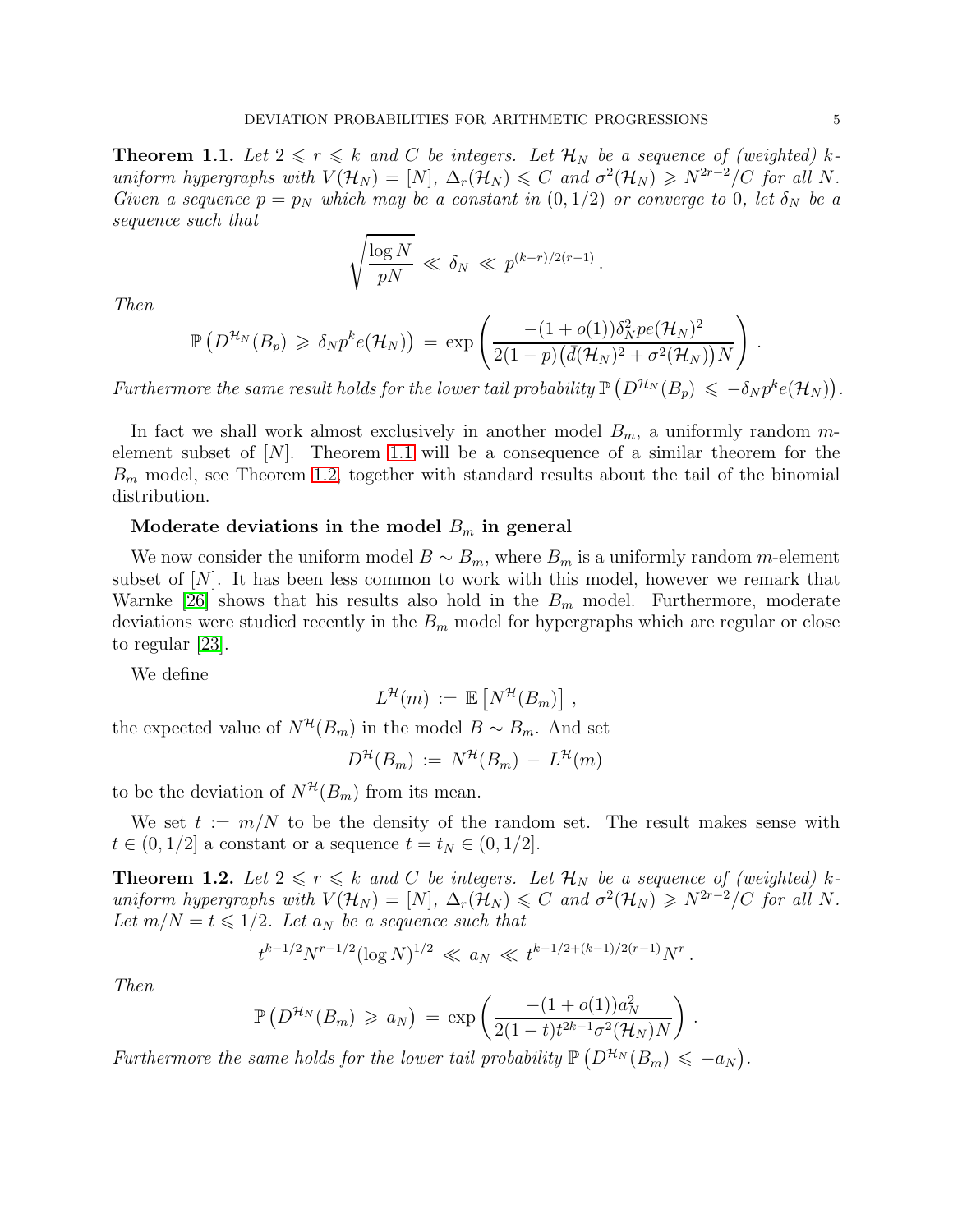Remark 1. It is natural to ask whether the interval of deviations is best possible. The lower bound is necessary, except perhaps for the  $(\log N)^{1/2}$ , as  $t^{k-1/2}N^{r-1/2}$  is the order of the standard deviation. The upper bound is essentially best possible in the case  $r = k$ , but not for  $r < k$ . In particular, we believe that it may be extended by an extra poly log factor by making changes to Section [3,](#page-9-0) for example, using Warnke's inequality [\[26\]](#page-31-3) instead of using a moment bound similar to that of Janson and Rucinski [\[18\]](#page-30-8). However, it may well be possible to extend the interval even further, perhaps as far as  $t^{r(2k-1)/(2r-1)}N^r$ , which would be best possible (up to polylog terms).

#### A discussion of the proof of Theorem [1.2](#page-4-1)

It is clear that the variance of the degrees plays a central role. In particular, the more variance the more likely deviations become. This is because deviations are driven by the degrees of the vertices selected. It may seem counterintuitive that deviations of the random variable  $D^{\mathcal{H}}(B_m)$  which in principle could depend on many properties of the hypergraph  $\mathcal{H}$ in the end depend almost entirely on the degree distribution of  $H$ . However we will make this assertion concrete by showing that  $D^{\mathcal{H}}(B_m)$  is generally very well approximated by a process which considers only the degrees.

Let us now define this "degree" process. We may suppose that  $B_m$  is generated as  $B_m =$  $\{b_1, \ldots, b_m\}$  where  $b_1, \ldots, b_N$  is a uniformly random permutation of the elements of [N]. We set  $t := m/N$  and  $s := i/N$ . Let us define

$$
\Lambda^{\mathcal{H}}(B_m) := \sum_{i=1}^{m} \frac{t^{k-1}(1-t)}{1-s} X_1^{\mathcal{H}}(B_i)
$$

where  $X_1^{\mathcal{H}}(B_i)$  is defined to be the deviation of the degree of the *i* th element  $b_i$  from its conditional expectation, i.e.,

$$
X_1^{\mathcal{H}}(B_i) := d_{\mathcal{H}}(b_i) - \mathbb{E}[d_{\mathcal{H}}(b_i)|B_{i-1}].
$$

The proof of Theorem [1.2](#page-4-1) now partitions naturally into two tasks. First, we must show that  $D^{\mathcal{H}}(B_m)$  is generally very close to  $\Lambda^{\mathcal{H}}(B_m)$ . This is achieved by considering the full martingale representation for  $D^{\mathcal{H}}(B_m)$  given in Section [2.1](#page-8-0) (and previously in [\[23\]](#page-31-4)) and showing that all the terms  $X_{\ell}^{\mathcal{H}}(B_i)$  which occur are predictable in terms of  $X_1^{\mathcal{H}}(B_i)$ . It is in proving this approximation that we make use of previous large deviation results, in particular we use/adapt the result of Janson and Rucinski  $[18]$ .

The second task is to prove a deviation result for  $\Lambda^{\mathcal{H}}(B_m)$  (Proposition [7.1\)](#page-22-0). We do so using Freedman's inequalities for martingale deviations. This turns out to be relatively straightforward. We simply need to control the contributions  $\mathbb{E}\left[X_1^{\mathcal{H}}(B_i)^2|B_{i-1}\right]$  to the quadratic variation (see Section [6\)](#page-19-0).

#### Returning to arithmetic progressions

Let us now state more formally our result for 3 term arithmetic progressions.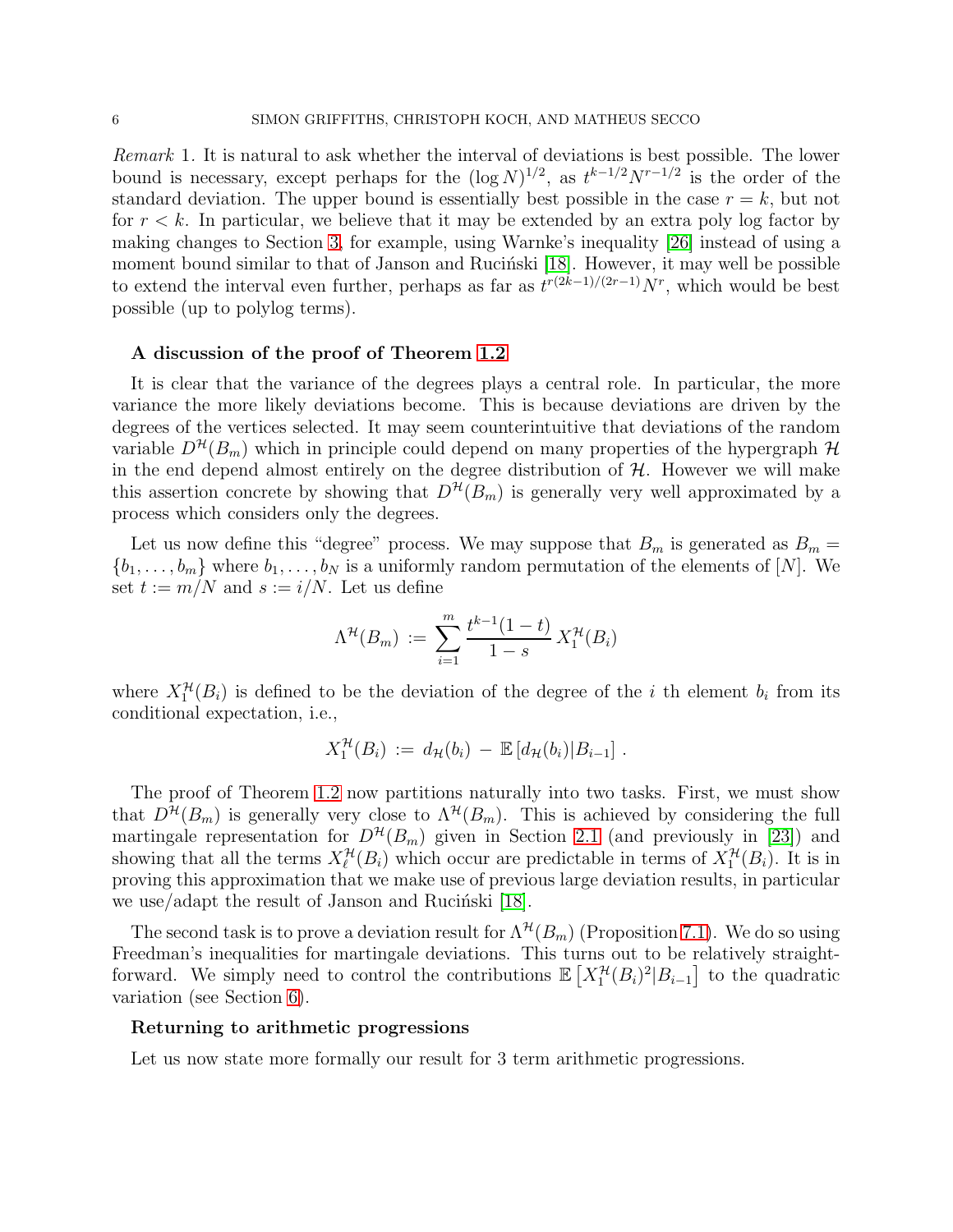Let  $\mathcal{H}^3$  be the 3-uniform hypergraph with vertex set  $[N]$  and edges corresponding to 3-APs in  $[N]$ . It follows from simple calculations (see [\[24\]](#page-31-5)) that

$$
\bar{d}(\mathcal{H}^3) = (1 + o(1))\frac{3N}{4},
$$
  

$$
\sigma^2(\mathcal{H}^3) = (1 + o(1))\frac{N^2}{48},
$$
  

$$
e(\mathcal{H}^3) = (1 + o(1))\frac{N^2}{4}.
$$

It is also easy to verify that  $\Delta_2(\mathcal{H}^3) = O(1)$  and so we can apply Theorem [1.1](#page-4-0) with  $r = 2$  to obtain the following result.

**Corollary 1.3.** Given a sequence  $p = p_N$  which may be a constant in  $(0, 1/2)$  or converge to 0, let  $\delta_N$  be a sequence satisfying

$$
\sqrt{\frac{\log N}{pN}} \ll \delta_N \ll p^{1/2}
$$

Then

$$
\mathbb{P}\left(D^{\mathcal{H}^3}(B_p) \geq \delta_N p^3 N^2/4\right) = \exp\left(\frac{-(3+o(1))\delta_N^2 pN}{56(1-p)}\right). \tag{1}
$$

.

Results for longer arithmetic progressions and another example (additive quadruples) are given in Section [9.](#page-27-0)

#### Central limit theorems

Let us mention that our results also give central limit theorems for  $D^{\mathcal{H}}(B_m)$  and  $D^{\mathcal{H}}(B_p)$ . We remark that the central limit theorem (and even a bivariate version) is already known for the special case of arithmetic progressions [\[3\]](#page-30-7). However, we are not aware of a central limit theorem in the more general context of random induced subhypergraphs. We state first our result for  $D^{\mathcal{H}}(B_m)$ .

<span id="page-6-0"></span>**Theorem 1.4.** Let  $2 \le r \le k$  and C be integers. Let  $\mathcal{H}_N$  be a sequence of (weighted) kuniform hypergraphs with  $V(\mathcal{H}_N) = [N], \Delta_r(\mathcal{H}_N) \leq C$  and  $\sigma^2(\mathcal{H}_N) \geq N^{2r-2}/C$  for all N. Suppose that  $t = m/N$  satisfies  $(\log N/N)^{(r-1)/(k-1)} \ll t \leq 1/2$ . Then

$$
\frac{D^{\mathcal{H}_N}(B_m)}{(1-t)^{1/2}t^{k-1/2}\sigma(\mathcal{H}_N)N^{1/2}} \longrightarrow N(0,1)
$$

in distribution.

Since it is not the focus of the article let us mention now how one may prove the theorem using results of this paper. Classic papers on the Martingale central limit theorem include [\[6\]](#page-30-11), [\[15\]](#page-30-12) and [\[9\]](#page-30-13). Although it is also worth consulting more recent results such as [\[21\]](#page-31-6), and the references therein.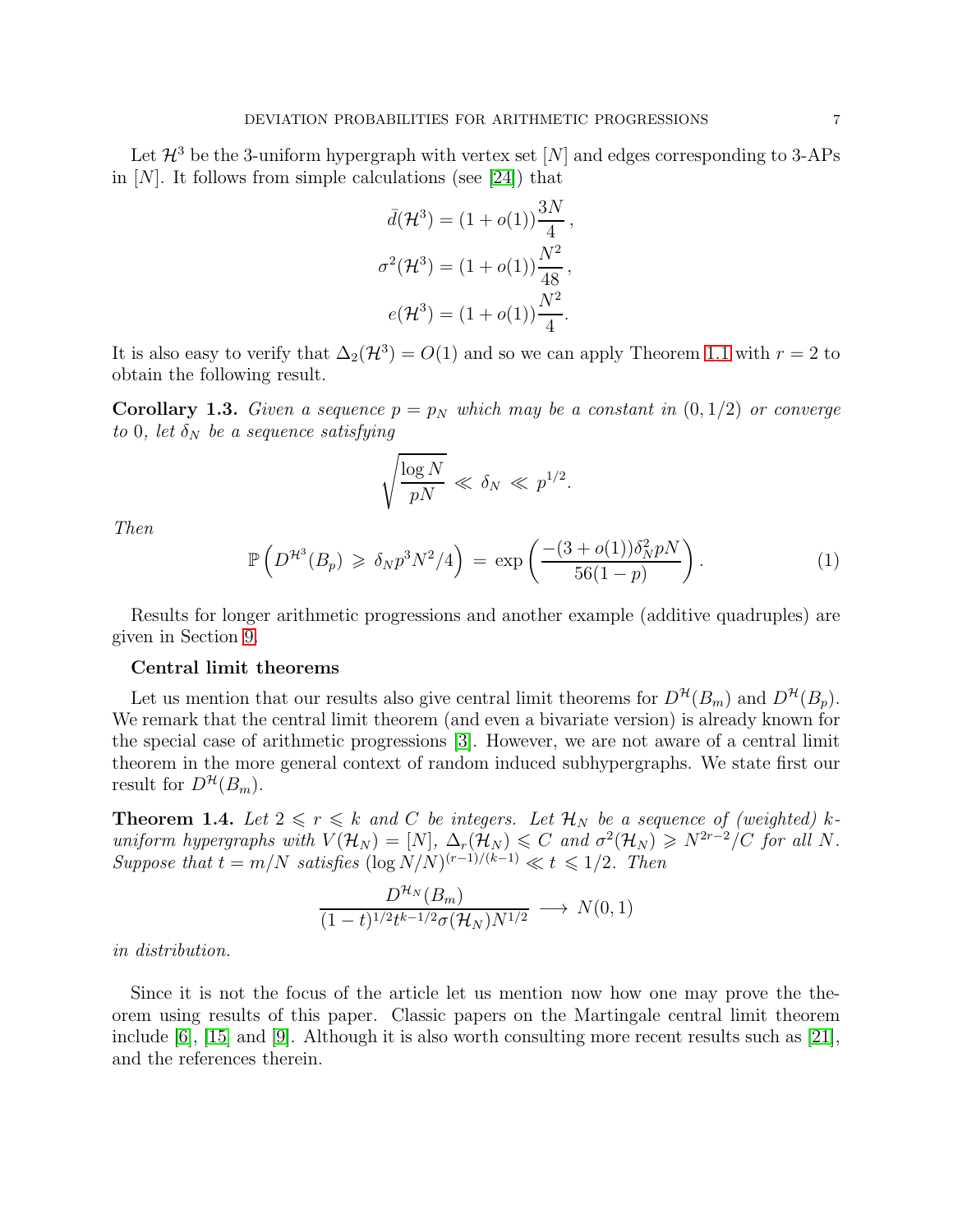*Proof of Theorem [1.4.](#page-6-0)* Let  $\sigma_1^2 = (1-p)p^{2k-1}\sigma^2(\mathcal{H}_N)N$ . One may easily prove that  $\Lambda^{\mathcal{H}_N}(B_m)/\sigma_1$ converges in distribution to a standard Gaussian using some version of the martingale central limit theorem together with Proposition [6.1](#page-19-1) to control the quadratic variation of the process. The result then follows immediately from the fact that the difference between  $D^{\mathcal{H}}(B_m)/\sigma_1$ and  $\Lambda^{\mathcal{H}}(B_m)/\sigma_1$  converges to 0 in probability by Proposition [5.1.](#page-16-0)

One may then easily deduce the corresponding result for the binomial  $B_p$  model.

**Theorem 1.5.** Let  $2 \le r \le k$  and C be integers. Let  $\mathcal{H}_N$  be a sequence of (weighted) kuniform hypergraphs with  $V(\mathcal{H}_N) = [N], \Delta_r(\mathcal{H}_N) \leq C$  and  $\sigma^2(\mathcal{H}_N) \geq N^{2r-2}/C$  for all N. Then for every sequence  $p = p_N$  which may be a constant in  $(0, 1/2)$  or converge to 0 while satisfying  $p \gg (\log N/N)^{(r-1)/(k-1)}$ , we have

$$
\frac{D^{\mathcal{H}_N}(B_p)}{(1-p)^{1/2}p^{k-1/2}(\bar{d}(\mathcal{H}_N)^2+\sigma^2(\mathcal{H}_N))^{1/2}N^{1/2}} \longrightarrow N(0,1)
$$

in distribution.

Proof. Let  $\sigma_1^2 = (1-p)p^{2k-1}\sigma^2(\mathcal{H}_N)N$  and  $\sigma_2^2 = (1-p)p^{2k-1}\bar{d}(\mathcal{H}_N)^2N$ . By standard properties of the normal distribution it suffices to show that  $D^{\mathcal{H}_N}(B_p)$  may be expressed as a sum  $X_N + X'_N$  where  $X_N/\sigma_1, X'_N/\sigma_2 \to N(0, 1)$  in distribution and  $X_N$  is orthogonal to  $X'_N$  in the sense that for all m we have  $\mathbb{E}[X_N | X'_N = m] = 0$ . It is easy to find such a representation, defining the random variable  $M = |B_p|$ , the number of elements in the random set  $B_p$ , we may simply decompose  $D^{\mathcal{H}}(B_p)$  as follows

$$
D^{\mathcal{H}}(B_p) = N^{\mathcal{H}}(B_p) - p^k e(\mathcal{H})
$$
  
=  $(N^{\mathcal{H}}(B_p) - \mathbb{E}[N^{\mathcal{H}}(B_p)|M] + (\mathbb{E}[N^{\mathcal{H}}(B_p)|M] - p^k e(\mathcal{H})).$ 

The first bracketed quantity is exactly  $D^{\mathcal{H}}(B_m)$  for the corresponding value m of M, it is easily verified (using Theorem [1.4\)](#page-6-0) that dividing by  $\sigma_1$  this converges in distribution to a standard Gaussian. The second bracketed quantity corresponds to  $L^{\mathcal{H}}(M) - p^k e(\mathcal{H})$ . Using the fact that  $M \sim Bin(N, p)$  is asymptotically normally distributed it is easily verified that  $(L^{\mathcal{H}}(M)-p^ke(\mathcal{H}))/\sigma_2$  also converges in distribution to a standard Gaussian, as required.  $\Box$ 

#### Notation

Let us emphasise that t denotes  $m/N$ , the density of the random set  $B_m \subseteq [N]$ , throughout the article. Likewise s denotes  $i/N$ .

### Overview of the paper

In Section [2](#page-8-1) we give important auxiliary results and well known inequalities which will be useful throughout the article. In Section [3](#page-9-0) we adapt to our context the approach of Janson and Rucinski  $|18|$  to bound large deviations. And at the end of Section [3](#page-9-0) we state a corollary of these results for link hypergraphs. Using this corollary we show in Section [4](#page-14-0) that  $X_{\ell}^{\mathcal{H}}(B_i)$ may be well approximated by a multiple of  $X_1^{\mathcal{H}}(B_i)$ . This result will be sufficient to show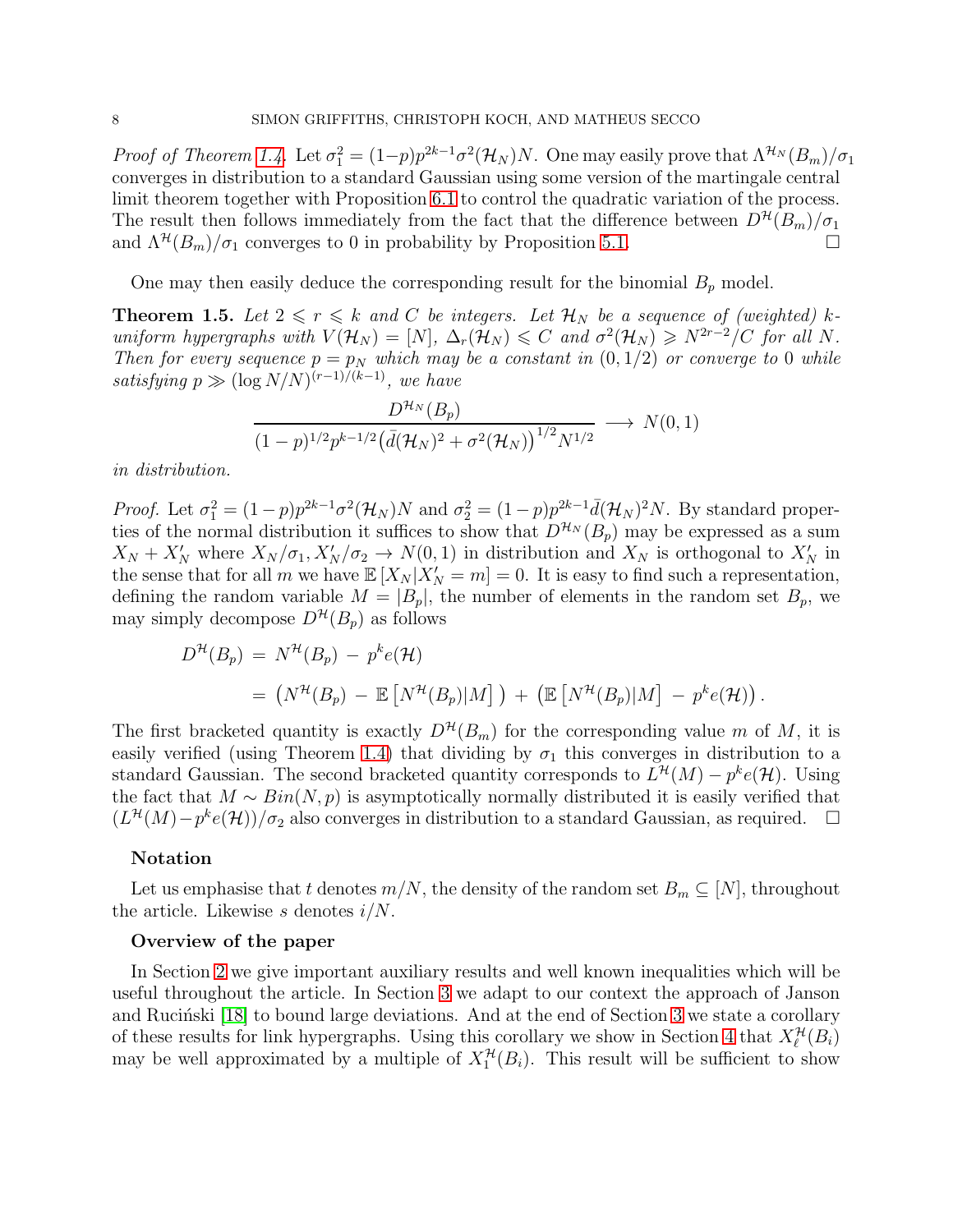that  $D^{\mathcal{H}}(B_m)$  is well approximated by  $\Lambda^{\mathcal{H}}(B_m)$  in Section [5.](#page-16-1) This represents the first major task in proving Theorem [1.2.](#page-4-1)

In Section [6](#page-19-0) we study the quadratic variation of the martingale representation of  $\Lambda^{\mathcal{H}}(B_m)$ . Finally, in Section [7](#page-22-1) we prove deviation bounds for  $\Lambda^{\mathcal{H}}(B_m)$ , making use of our control of the quadratic variation, and we deduce Theorem [1.2.](#page-4-1) In Section [8](#page-24-0) we show how Theorem [1.1](#page-4-0) for the model  $B \sim B_p$  follows. In Section [9](#page-27-0) we give applications of Theorems [1.2](#page-4-1) and [1.1](#page-4-0) to arithmetic progressions and solutions of the Sidon equation in  $\{1, \ldots, N\}$ .

### 2. Preliminaries and tools

<span id="page-8-1"></span>In this section we lay out some preliminary results which we will rely on in the rest of the paper. In Section [2.1](#page-8-0) we state a martingale representation for the deviation  $D^{\mathcal{H}}(B_m)$  given first in [\[23\]](#page-31-4) (see also [\[12\]](#page-30-14) for a similar result in the context of subgraph counts).

<span id="page-8-0"></span>2.1. Martingale representation. In order to state the result we require some notation. Let us define  $B_m = \{b_1, \ldots, b_m\}$  where  $b_1, \ldots, b_N$  is a uniformly random permutation of [N]. We may now count the evolution of the number of edges of  $\mathcal H$  contained in  $B_i$  for  $i \leq m$ . In fact it is useful to also consider partially filled edges. For  $1 \leq \ell \leq k$  we let  $N^{\mathcal{H}}_{\ell}(B_m)$  be the number of pairs  $(S, f)$  such that  $|S| = \ell, f \in E(\mathcal{H})$  and  $S \subseteq f \cap B_i$ . That is  $N_{\ell}^{\mathcal{H}}(B_m)$  counts (with multiplicity) the number of  $\ell$ -element subsets of  $B_i$  contained in edges of  $\mathcal{H}$ .

We shall study the one step increment of this quantity. Set

$$
A_{\ell}^{\mathcal{H}}(B_i) := \left| \{ (S, f) : |S| = \ell, \, b_i \in S, \, S \subseteq f \cap B_i \} \right| = N_{\ell}^{\mathcal{H}}(B_i) - N_{\ell}^{\mathcal{H}}(B_{i-1}).
$$

Finally we may define centered versions of these increments:

$$
X_{\ell}^{\mathcal{H}}(B_i) := A_{\ell}^{\mathcal{H}}(B_i) - \mathbb{E}\left[A_{\ell}^{\mathcal{H}}(B_i)|B_{i-1}\right].
$$

We may now state the martingale representation of  $D^{\mathcal{H}}(B_m)$  given in [\[23\]](#page-31-4).

**Lemma 2.1.** Let  $\mathcal{H}$  be a k-uniform hypergraph on  $[N]$ . Then

$$
D^{\mathcal{H}}(B_m) = \sum_{i=1}^{m} \sum_{\ell=1}^{k} \frac{(N-m)_{\ell}(m-i)_{k-\ell}}{(N-i)_{k}} X_{\ell}^{\mathcal{H}}(B_i).
$$
 (2)

2.2. Probability inequalities. We now state some auxiliary probability inequalities for martingale deviations, namely the classical Hoeffding-Azuma martingale inequality, Freedman's inequality and its converse. We begin with the Hoeffding-Azuma inequality [\[1,](#page-30-15) [16\]](#page-30-16).

<span id="page-8-2"></span>**Lemma 2.2** (Hoeffding–Azuma inequality). Let  $(S_i)_{i=0}^m$  be a martingale with increments  $(X_i)_{i=1}^m$ , and let  $c_i = ||X_i||_{\infty}$  for each  $1 \leq i \leq m$ . Then, for each  $a > 0$ ,

$$
\mathbb{P}\left(S_m - S_0 > a\right) \leqslant \exp\left(\frac{-a^2}{2\sum_{i=1}^m c_i^2}\right).
$$

Furthermore, the same bound holds for  $\mathbb{P}(S_m - S_0 < -a)$ .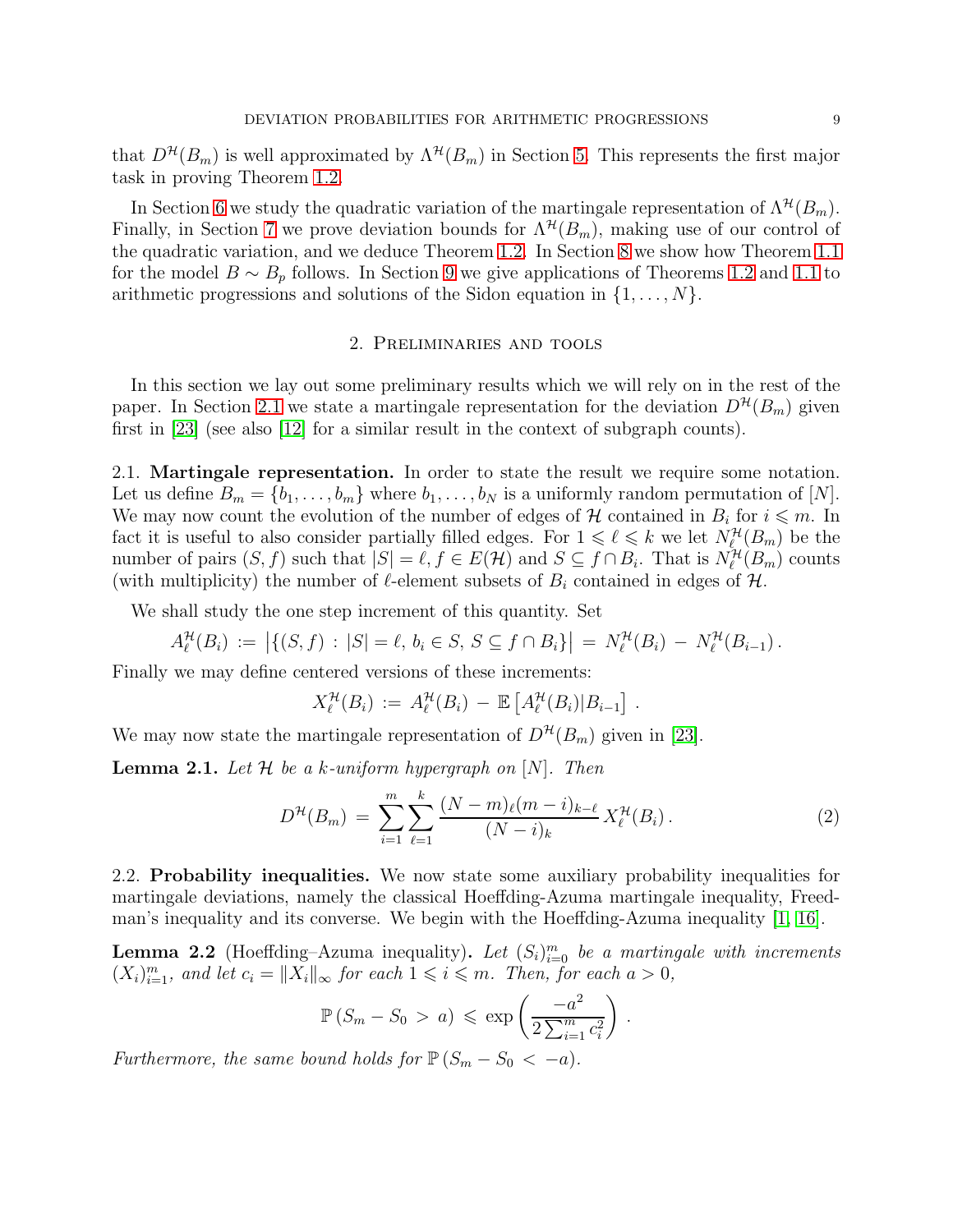Probabilistic intuition would suggest that variance (or rather quadratic variation) should be more relevant than  $\sum_i ||X_i||_{\infty}^2$ . Freedman's inequality [\[11\]](#page-30-17) allows us to replace  $\sum_i ||X_i||_{\infty}^2$ by (essentially) the quadratic variation of the process up to that point plus a term which is often negligible.

<span id="page-9-1"></span>**Lemma 2.3** (Freedman's inequality). Let  $(S_i)_{i=0}^m$  be a martingale with increments  $(X_i)_{i=1}^m$ with respect to a filtration  $(\mathcal{F}_i)_{i=0}^m$ , let  $R \in \mathbb{R}$  be such that  $\max_i |X_i| \leq R$  almost surely, and let

$$
V(j) := \sum_{i=1}^{j} \mathbb{E}\left[X_i^2 | \mathcal{F}_{i-1}\right]
$$

.

Then, for every  $\alpha, \beta > 0$ , we have

$$
\mathbb{P}\left(S_j - S_0 \geq \alpha \text{ and } V(j) \leq \beta \text{ for some } j\right) \leq \exp\left(\frac{-\alpha^2}{2(\beta + R\alpha)}\right).
$$

Freedman also proved a converse for this inequality, which requires some new notation. Define the stopping time  $\tau_{\alpha}$  to be the least j such that  $S_j > S_0 + \alpha$  and let  $T_{\alpha} := V(\tau_{\alpha})$ .

The following is the converse of Freedman's inequality [\[11\]](#page-30-17).

<span id="page-9-2"></span>**Lemma 2.4** (Converse Freedman inequality). Let  $(S_i)_{i=0}^m$  be a martingale with increments  $(X_i)_{i=1}^m$  with respect to a filtration  $(\mathcal{F}_i)_{i=0}^m$ , let  $R \in \mathbb{R}$  be such that  $\max_i |X_i| \leq R$  almost surely, and let  $T_{\alpha}$  be as defined above. Then, for every  $\alpha, \beta > 0$ , we have

$$
\mathbb{P}\left(T_{\alpha} \leqslant \beta\right) \geqslant \frac{1}{2} \exp\left(\frac{-\alpha^2 (1+4\delta)}{2\beta}\right),\,
$$

<span id="page-9-0"></span>where  $\delta$  is minimal such that  $\beta/\alpha \geqslant 9R\delta^{-2}$  and  $\alpha^2/\beta \geqslant 16\delta^{-2}\log(64\delta^{-2})$ .

#### 3. A large deviations bound and application to link hypergraphs

The main aim of this section is to prove a bound on the probability of a deviation in link hypergraphs  $\mathcal{H}(x)$  of a hypergraph  $\mathcal{H}$ , see Corollary [3.3.](#page-13-0) Since  $\mathcal{H}(x)$  is in some sense "just some hypergraph" we obtain the bound by simply applying the following proposition which bounds the probability of large deviations. The proposition is proved using Janson's inequality for the lower tail and a moment argument similar to that of Janson and Rucinski  $[18]$  for the upper tail.

It will be useful to allow the edges of the hypergraph to have a non-negative weight. Given such a weighted hypergraph we naturally include the weight in all related parameters, so that  $e(\mathcal{H})$  denotes the sum of all weights, the degree of a vertex is interpreted as the sum of weights of edges containing that vertex, and, for example  $N^{\mathcal{H}}(B_m)$  is the sum of the weights of edges of H contained in  $B_m$ .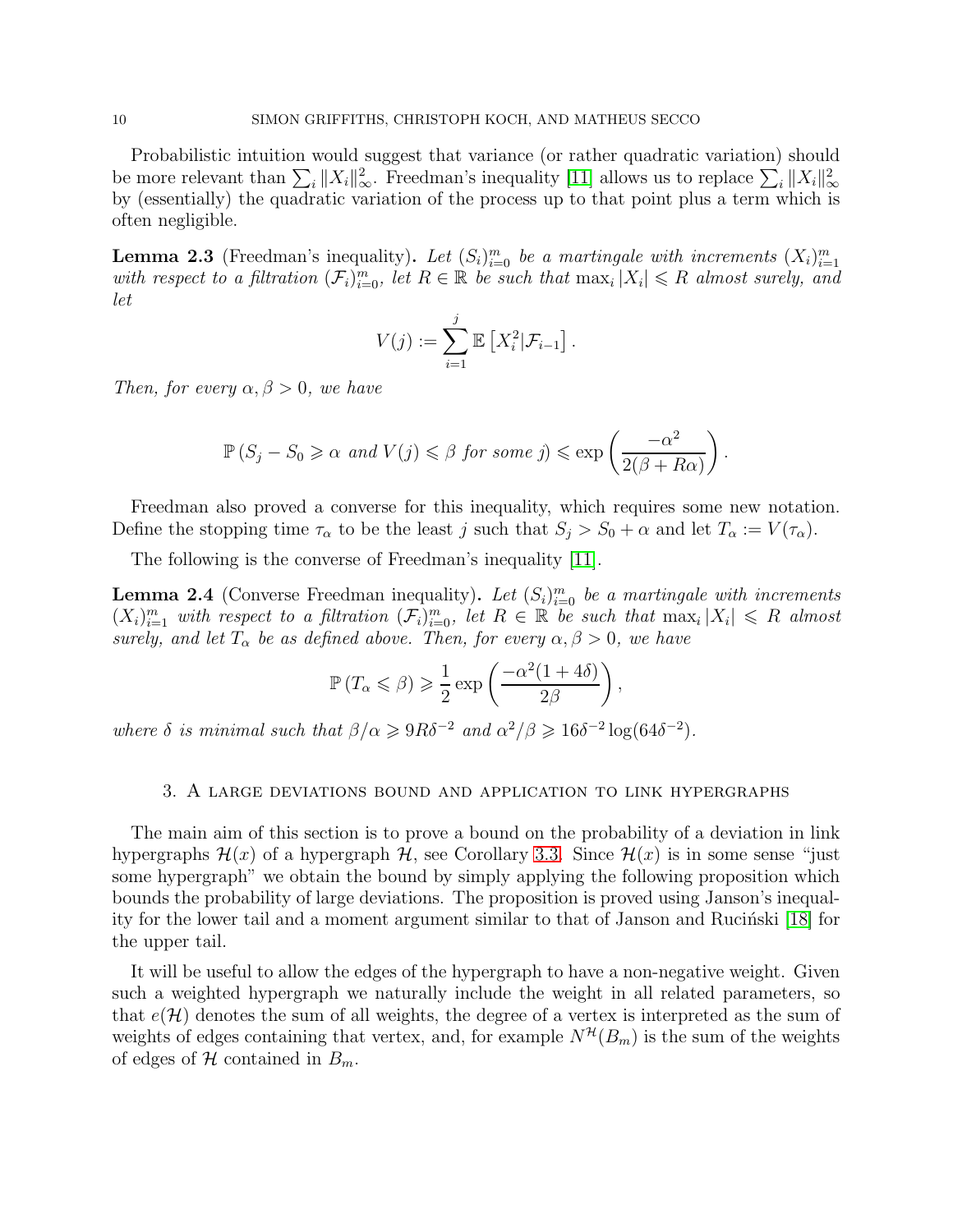<span id="page-10-1"></span>**Proposition 3.1.** Let  $1 \le r \le k$  and C be integers and let  $\varepsilon > 0$ , then there is a constant  $c = c(k, C, \varepsilon) > 0$  such that the following holds. Let H be a k-uniform (weighted) hypergraph with  $\Delta_r(\mathcal{H}) \leq C$ . Let  $t \geq N^{-r/k}$ , and let  $m = tN$ . Then, for all  $i \leq m$ , we have

$$
\mathbb{P}\left(|D^{\mathcal{H}}(B_i)| \geq \varepsilon t^k N^r\right) \leq 2N \exp(-ct^{k/r} N).
$$

Remark 2. A stronger bound with  $t^{k/r}N$  replaced by  $\min\{t^kN^r, t^{k/r}N\log N\}$  ought to follow by instead using Warnke's results [\[26\]](#page-31-3) to bound the upper tail. Doing so would allow one to extend the intervals of deviations considered in Theorem [1.2](#page-4-1) and Theorem [1.1](#page-4-0) by a polylog factor.

We now state a lemma which bounds moments of the count of edges of  $\mathcal{H}$  in the random set. In fact we work in the  $B_p$  model, in which each elements of  $[N]$  is included in  $B_p$ independently with probability  $p$ . The same result holds in the  $B<sub>m</sub>$  model but it is marginally easier to prove in the  $B_p$  model. The result is different only in a minor way from the bound proved by Janson and Rucinski [\[18\]](#page-30-8), and we use essentially the same proof.

<span id="page-10-2"></span>**Lemma 3.2.** Let  $1 \leq r \leq k$  and C be integers and let  $\varepsilon > 0$ , then there is a constant  $c = c(k, C, \varepsilon) > 0$  such that the following holds. Let H be a k-uniform (weighted) hypergraph with  $\Delta_r(\mathcal{H}) \leq C$ . Let  $t \in (0,1)$ . Then, for all  $p \leq t$ , we have

$$
\mathbb{E}\left[N^{\mathcal{H}}(B_p)^{\ell}\right] \leqslant \max\left\{\mu^{\ell}(1+\varepsilon/2)^{\ell}, \left(\frac{\varepsilon t^k N^r}{2}\right)^{\ell}\right\}
$$

for all positive integers  $\ell \leqslant ct^{k/r}N$ , where  $\mu := p^k e(\mathcal{H})$ .

*Proof.* We begin by proving that for any set U of at most k $\ell$  elements of  $[N]$  we have

<span id="page-10-0"></span>
$$
\sum_{e \in E(\mathcal{H})} \mathbb{P}\left(e \subseteq B_p | U \subseteq B_p\right) \leq \max\left\{\mu(1+\varepsilon/2), \frac{\varepsilon t^k N^r}{2}\right\} \tag{3}
$$

provided  $\ell \leq c t^{k/r} N$ , for a sufficiently small small constant  $c = c(k, C, \varepsilon) > 0$ .

Let us count how many edges of  $\mathcal H$  have certain intersections with the set U. We begin by bounding the number of edges e with  $|e \cap U| \geq r$ . By our condition that  $\Delta_r \leq C$ , there are clearly at most  $C\binom{ k\ell}{r}$  $\mathcal{L}^{k}(r) \leq C k^r \ell^r$  such edges. For  $1 \leqslant j < r$  we have  $\Delta_j \leqslant N^{r-j} \Delta_r \leqslant C N^{r-j}$ and so there are at most  $\binom{k\ell}{i}$ <sup>ke</sup>)CN<sup>r−j</sup> ≤ Ck<sup>j</sup>l<sup>j</sup>N<sup>r−j</sup> edges e with  $|e \cap U| = j$ . Finally, we simply use  $e(\mathcal{H})$  as the upper bound for the number of edges not intersecting U.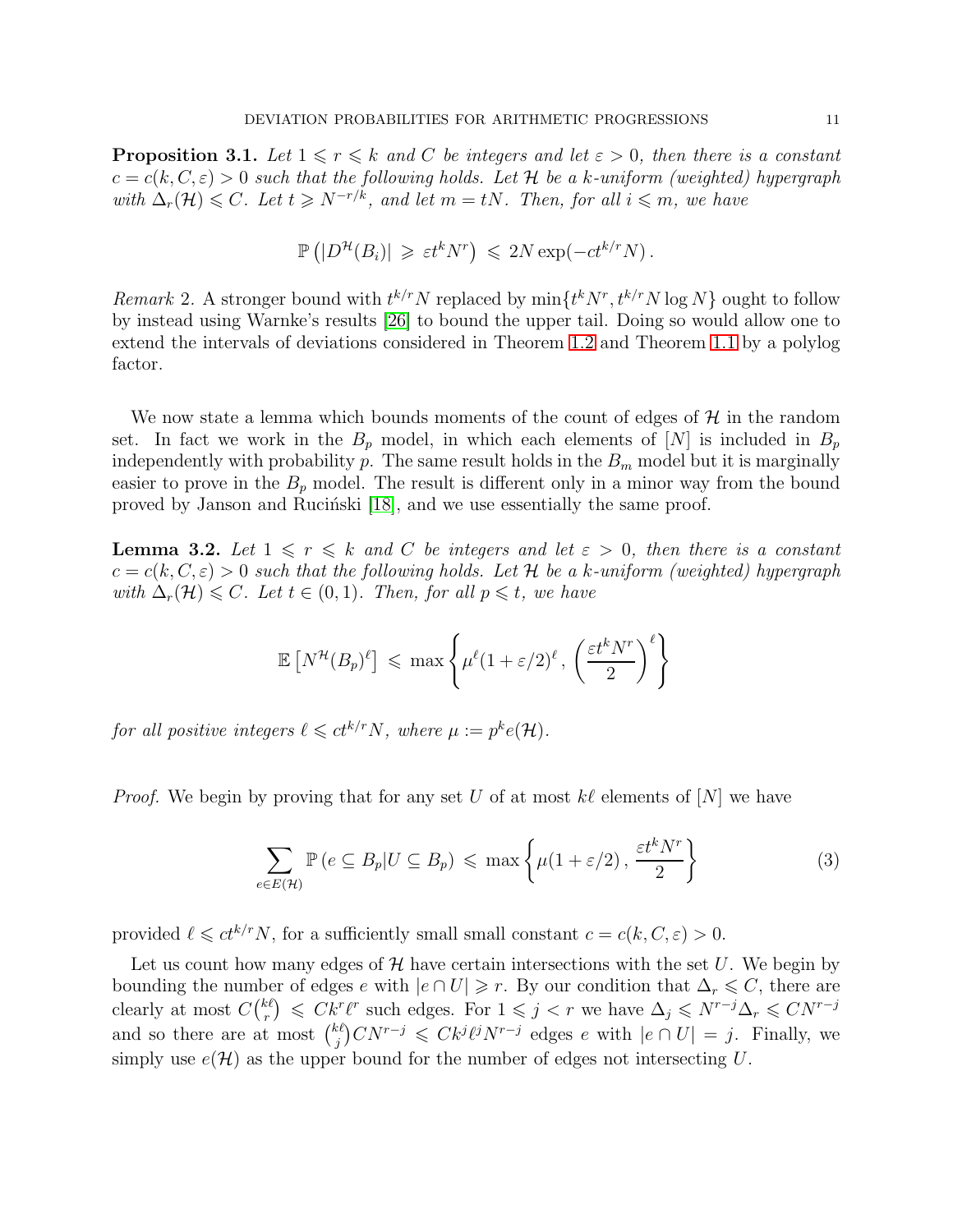Armed with these bounds we have that

$$
\sum_{e \in E(\mathcal{H})} \mathbb{P}\left(e \subseteq B_p | U \subseteq B_p\right) \leqslant e(\mathcal{H})p^k + \sum_{j=1}^{r-1} Ck^j \ell^j N^{r-j} p^{k-j} + Ck^r \ell^r
$$
\n
$$
\leqslant e(\mathcal{H})p^k + Ck^r t^k N^r \sum_{j=1}^{r-1} \left(\frac{\ell}{tN}\right)^j + Ck^r \ell^r
$$
\n
$$
\leqslant e(\mathcal{H})p^k + Ck^r t^k N^r \sum_{j=1}^{r-1} c^j + Ck^r c^r t^k N^r
$$
\n
$$
\leqslant e(\mathcal{H})p^k + Cr k^r c t^k N^r
$$

where we assume in the last line that our choice of  $c$  will be at most 1. The exact form of the argument now depends on the value of  $\mu = p^k e(\mathcal{H})$ .

If  $\mu \geqslant \varepsilon t^k N^r/4$  then we have

$$
\sum_{e \in E(\mathcal{H})} \mathbb{P}\left(e \subseteq B_p | U \subseteq B_p\right) \leq \mu(1 + \varepsilon/2)
$$

provided  $c < \varepsilon^2/8Ck^{k+1}$ .

If  $\mu \leqslant \varepsilon t^k N^r/4$  then we have

$$
\sum_{e \in E(\mathcal{H})} \mathbb{P}\left(e \subseteq B_p | U \subseteq B_p\right) \leq \frac{\varepsilon t^k N^r}{2}
$$

provided  $c < \varepsilon/4Ck^{k+1}$ . These bounds give us [\(3\)](#page-10-0).

The lemma now follows by a straightforward induction argument, as

$$
\mathbb{E}\left[N^{\mathcal{H}}(B_{p})^{\ell}\right] = \sum_{e_{1},\dots,e_{\ell} \in E(\mathcal{H})} \mathbb{P}\left(e_{1} \cup \dots \cup e_{\ell} \subseteq B_{p}\right)
$$
\n
$$
= \sum_{e_{1},\dots,e_{\ell-1} \in E(\mathcal{H})} \mathbb{P}\left(e_{1} \cup \dots \cup e_{\ell-1} \subseteq B_{p}\right) \sum_{e_{\ell} \in e(\mathcal{H})} \mathbb{P}\left(e_{\ell} \subseteq B_{p} | e_{1} \cup \dots \cup e_{\ell-1} \subseteq B_{p}\right)
$$
\n
$$
\leq \max\left\{\mu(1+\varepsilon/2), \frac{\varepsilon t^{k} N^{r}}{2}\right\} \mathbb{E}\left[N^{\mathcal{H}}(B_{p})^{\ell-1}\right].
$$

Note that the last inequality was obtained using our bound  $(3)$ .

We now deduce Proposition [3.1.](#page-10-1)

*Proof of Proposition [3.1.](#page-10-1)* Let us set  $s := i/N$ . Note that  $s \leq t = m/N$ . Throughout the proof we set  $\mu = \mathbb{E}\left[N^{\mathcal{H}}(B_s)\right] = s^k e(\mathcal{H}).$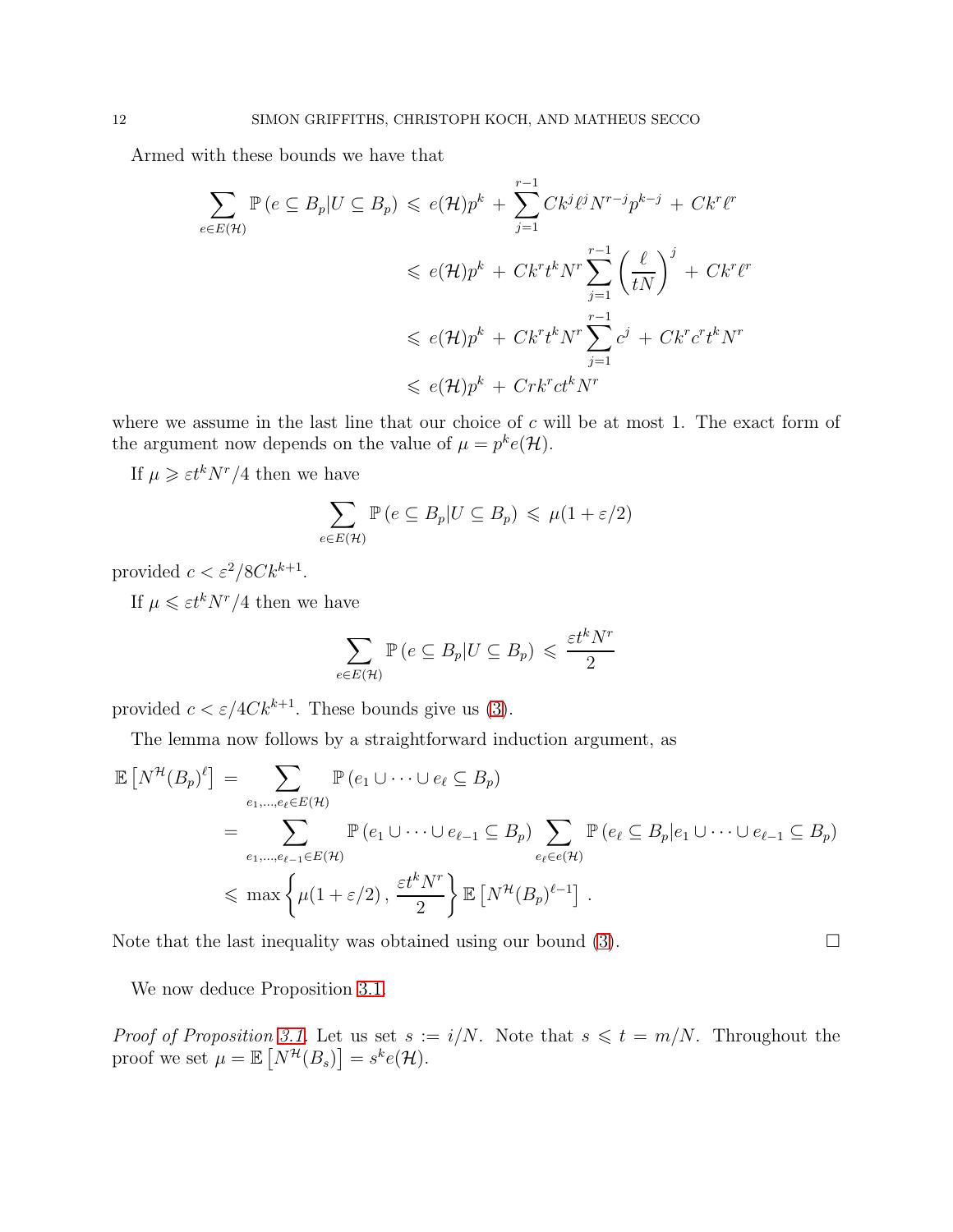It may be easily verified (using Stirling's approximation for example) that  $\mathbb{P}(\text{Bin}(N, s) = i) \geq$  $1/N$ , and so it suffices to prove the bounds

<span id="page-12-0"></span>
$$
\mathbb{P}\left(N^{\mathcal{H}}(B_s) \leq \mu - \varepsilon t^k N^r\right) \leq \exp(-ct^{k/r} N) \tag{4}
$$

and

<span id="page-12-1"></span>
$$
\mathbb{P}\left(N^{\mathcal{H}}(B_s) \geq \mu + \varepsilon t^k N^r\right) \leqslant \exp(-ct^{k/r} N) \tag{5}
$$

for some  $c = c(k, C, \varepsilon) > 0$ . We have used here that the difference between the means in the  $B_i$  and  $B_s$  models is  $O(t^{k-1}N^{r-1})$  and so is negligible.

We begin by proving [\(4\)](#page-12-0), the bound on the lower tail. We do so using Janson's inequality, see Theorem 2.14 of [\[17\]](#page-30-5). We note that the bound on  $\Delta_r$  gives us that  $\Delta_j \leqslant CN^{r-j}$  for all  $1 \leq j \leq r$  and  $\Delta_j \leq C$  for all  $j \geq r$ . We shall use these bounds to control the quantity  $\overline{\Delta}$ which occurs in Janson's inequality. We have

$$
\overline{\Delta} = \sum_{e,f \in E(\mathcal{H})} \mathbb{P}(e \cup f \subseteq B_s) 1_{e \cap f \neq \emptyset}
$$
  
\n
$$
\leq \sum_{j=1}^r {N \choose j} (CN^{r-j})^2 s^{2k-j} + e(\mathcal{H}) 2^k C s^k
$$
  
\n
$$
\leq C^2 \sum_{j=1}^r N^{2r-j} s^{2k-j} + 2^k C^2 s^k N^r
$$
  
\n
$$
\leq r C^2 t^{2k-1} N^{2r-1} + 2^k C^2 t^k N^r
$$
  
\n
$$
\leq C' \max \{ t^{2k-1} N^{2r-1}, t^k N^r \}
$$

for some constant  $C' = C'(C, k)$ . We may now apply Janson's inequality to obtain for some  $c = c(k, C, \varepsilon) > 0$  that

$$
\mathbb{P}\left(N^{\mathcal{H}}(B_s) \leqslant s^k e(\mathcal{H}) - \varepsilon t^k N^r\right) \leqslant \exp\left(\frac{-\varepsilon^2 t^{2k} N^{2r}}{2\overline{\Delta}}\right)
$$
  

$$
\leqslant \exp\left(\frac{-\varepsilon^2 t^{2k} N^{2r}}{2C' \max\{t^{2k-1} N^{2r-1}, t^k N^r\}}\right)
$$
  

$$
\leqslant \exp(-c \min\{t N, t^k N^r\})
$$
  

$$
\leqslant \exp(-ct^{k/r} N),
$$

where for the last inequality we used that  $k \geq r$  and  $t \geq N^{-r/k}$ .

For the upper tail, [\(5\)](#page-12-1), we use Lemma [3.2,](#page-10-2) which (applied with  $\varepsilon/C$ ) gives us that

$$
\mathbb{E}\left[N^{\mathcal{H}}(B_s)^{\ell}\right] \leqslant \max\left\{\mu^{\ell}(1+\varepsilon/2C)^{\ell}, \left(\frac{\varepsilon t^k N^r}{2C}\right)^{\ell}\right\},\,
$$

where  $\ell = c' t^{k/r} N$  for some constant  $c' > 0$ . We now simply apply Markov. We consider two cases based on which term is larger. We note that  $\mu s^k e(\mathcal{H}) \leq t^k N^r \Delta_r \leq Ct^k N^r$ .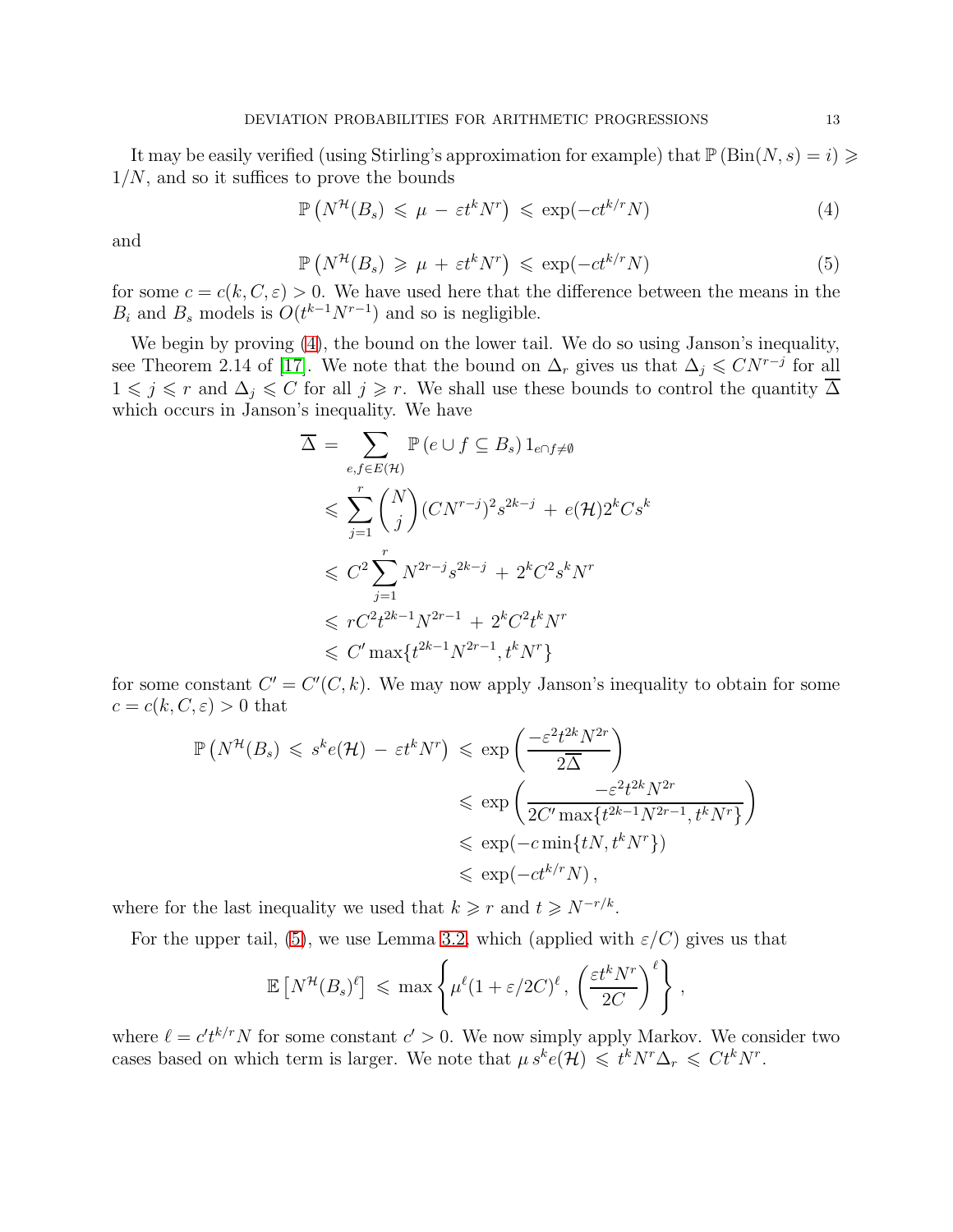If the maximum is the first term then by Markov we have

$$
\mathbb{P}\left(N^{\mathcal{H}}(B_s) \geq \mu + \varepsilon t^k N^r\right) \leq \mathbb{P}\left(N^{\mathcal{H}}(B_s) \geq \left(1 + \frac{\varepsilon}{C}\right)\mu\right)
$$

$$
= \mathbb{P}\left(N^{\mathcal{H}}(B_s)^{\ell} \geq \left(1 + \frac{\varepsilon}{C}\right)^{\ell}\mu^{\ell}\right)
$$

$$
\leq \frac{(1 + \varepsilon/2C)^{\ell}}{(1 + \varepsilon/C)^{\ell}},
$$

which is of the form  $\exp(c\ell) = \exp(-ct^{k/r}N)$ , as required.

If the maximum is the second term then

$$
\mathbb{P}\left(N^{\mathcal{H}}(B_s) \geq \mu + \varepsilon t^k N^r\right) \leq \mathbb{P}\left(N^{\mathcal{H}}(B_s) \geq \varepsilon t^k N^r\right)
$$
  

$$
\leq \frac{(\varepsilon t^k N^r / 2C)^{\ell}}{(\varepsilon t^k N^r)^{\ell}}
$$
  

$$
= (2C)^{-\ell}
$$
  

$$
\leq \exp(-ct^{k/r} N),
$$

for some constant  $c > 0$ , as required.

We now state the application which will be of interest to us. In fact we require a result which is not only for link hypergraphs but also some hypergraphs derived from them. Given a k-uniform hypergraph H on vertex set [N] and a vertex  $x \in [N]$  the link hypergraph  $\mathcal{H}(x)$ is the  $(k-1)$ -uniform hypergraph with vertex set  $V \setminus \{x\}$  and an edge  $e \setminus \{x\}$  for each edge  $e \in E(\mathcal{H})$ . In the case of a weighted hypergraph  $e \setminus \{x\}$  inherits the weight of e.

Let us also consider the operation in which each edge is replaced by all of its  $j$ -element subsets. Given a k-uniform hypergraph  $\mathcal{H}$  and  $j \leq k$  we write  $\mathcal{H}_j$  for the (weighted) j-uniform hypergraph in which each edge is replaced by its  $j$ -element subsets (with multiplicity). That is, the edges of  $\mathcal{H}_i$  are the j-element subsets which are contained in at least one edge of  $\mathcal{H}_i$ , and the weight associated with an edge f is  $|\{e \in E(\mathcal{H}) : f \subseteq e\}|$ , the number of edges of H which contain it.

We will consider applying Proposition [3.1](#page-10-1) to link hypergraphs  $\mathcal{H}(x)$  and the hypergraphs  $\mathcal{H}(x)$  obtained from them. Given an element  $x \in [N]$  we write  $B_{i-1}^{(x)}$  $i_{i-1}^{(x)}$  for a uniformly random set of  $i-1$  elements of  $V(\mathcal{H}(x)) = V(\mathcal{H}(x)_j) = [N] \setminus \{x\}.$ 

<span id="page-13-0"></span>**Corollary 3.3.** Let  $2 \le r \le k$  and C be integers and let  $\varepsilon > 0$ , then there is a constant c > 0 such that the following holds. Let H be a k-uniform hypergraph with  $\Delta_r(\mathcal{H}) \leq C$ . Let  $t \ge N^{-(r-1)/(k-1)}$ , and let  $m = tN$ . There is probability at most  $2kN^3 \exp(-ct^{(k-1)/(r-1)}N)$ that the inequality

$$
\max_{x \in [N] \setminus B_{i-1}} |D^{\mathcal{H}(x)_j}(B_{i-1})| > \varepsilon t^j N^{r-1}
$$

*occurs for some*  $i \n≤ m$  *and some*  $1 \n≤ j ≤ k - 1$ .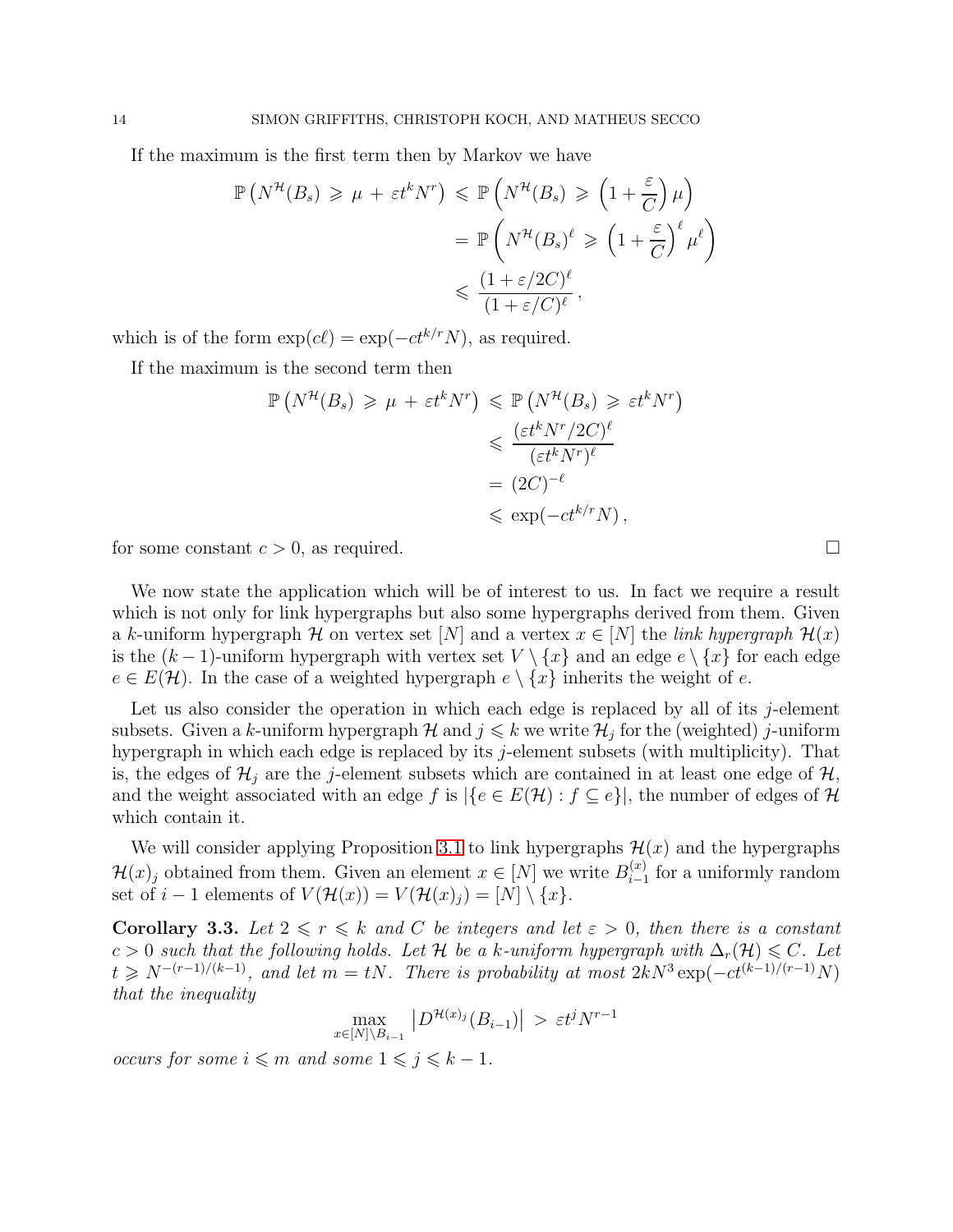*Proof.* It clearly suffices to prove that for fixed choices of  $i \leq m, j \leq k - 1$  and  $x \in [N]$  we have that

$$
\mathbb{P}\left(x \notin B_{i-1} \quad \text{and} \quad |D^{\mathcal{H}(x)_j}(B_{i-1})| \geq \varepsilon t^j N^{r-1}\right) \leq 2N \exp(-ct^{(k-1)/(r-1)}N).
$$

Let us fix  $i \leq m, j \leq k - 1$  and  $x \in [N]$ . Since the event requires  $x \notin B_{i-1}$ , it suffices to prove

$$
\mathbb{P}\left(|D^{\mathcal{H}(x)_j}(B_{i-1}^{(x)})| \geqslant \varepsilon t^j N^{r-1}\right) \leqslant 2N \exp(-ct^{(k-1)/(r-1)}N) \tag{6}
$$

where  $B_{i-1}^{(x)}$  $\sum_{i=1}^{(x)}$  is a uniformly random set of  $i-1$  elements of  $[N] \setminus \{x\}.$ 

During the proof we will use Proposition [3.1.](#page-10-1) To avoid confusion with the parameters r, k, C,  $\varepsilon$  of the corollary we shall write r', k', C' and  $\varepsilon'$  for the parameters in the condition of the proposition and  $c = c(k', C', \varepsilon')$  for the constant which appears in the result. We consider two cases depending on the value of j. Let us first observe that  $\mathcal{H}(x)$  inherits certain properties from H. In particular  $\mathcal{H}(x)$  is  $(k-1)$ -uniform and has  $\Delta_{r-1} \leq C$ . In the case of  $\mathcal{H}(x)$  we note that  $\mathcal{H}(x)$  is j-uniform and we have the bounds  $\Delta_{r-1} \leqslant C2^k$  $(j \geq r-1)$  and  $\Delta_j \leqslant C2^k N^{r-j-1}$   $(j \leqslant r-2)$ .

Case I: If  $r - 1 \leq j \leq k - 1$  then we apply Proposition [3.1](#page-10-1) with parameters  $r' = r - 1$ ,  $k' = j$ ,  $C' = C2^k$  and  $\varepsilon' = \varepsilon$  to the hypergraph  $\mathcal{H}(x)_j$  to obtain

$$
\mathbb{P}\left(|D^{\mathcal{H}(x)_j}(B_{i-1}^{(x)})|\geqslant \varepsilon t^jN^{r-1}\right)\leqslant 2N\exp(-ct^{j/(r-1)}N)\leqslant 2N\exp(-ct^{(k-1)/(r-1)}N)\,,
$$

as required.

Case II: If  $1 \leq j \leq r - 2$  then we let H' be the weighted hypergraph obtained from  $\mathcal{H}(x)$ by dividing all its edge weights by  $N^{r-j-1}$ . It then follows that H is a j-uniform weighted hypergraph with  $\Delta_j \leqslant C2^k$ . We apply Proposition [3.1](#page-10-1) with parameter  $r' = j$ ,  $k' = j$ ,  $C' = C2^k$  and  $\varepsilon' = \varepsilon$  to the hypergraph  $\mathcal{H}'$  to obtain

$$
\mathbb{P}\left(|D^{\mathcal{H}(x)_j}(B_{i-1}^{(x)})| \geqslant \varepsilon t^j N^{r-1}\right) = \mathbb{P}\left(|D^{\mathcal{H}'}(B_{i-1}^{(x)})| \geqslant \varepsilon t^j N^j\right)
$$
  
\$\leqslant 2N \exp(-ctN)\$  
\$\leqslant 2N \exp(-ct^{(k-1)/(r-1)}N)\$,

<span id="page-14-0"></span>

# 4. UNDERSTANDING  $X_{\ell}(B_i)$  in terms of  $X_1(B_i)$

In this section we shall see that all the contributions  $X_{\ell}(B_i)$  to the martingale increment are (with very high probability) close to a deterministic multiple of  $X_1(B_i)$ . Set

$$
Y_{\ell}(B_i) := X_{\ell}(B_i) - {k-1 \choose \ell-1} \frac{(i-1)_{\ell-1}}{(N-1)_{\ell-1}} X_1(B_i).
$$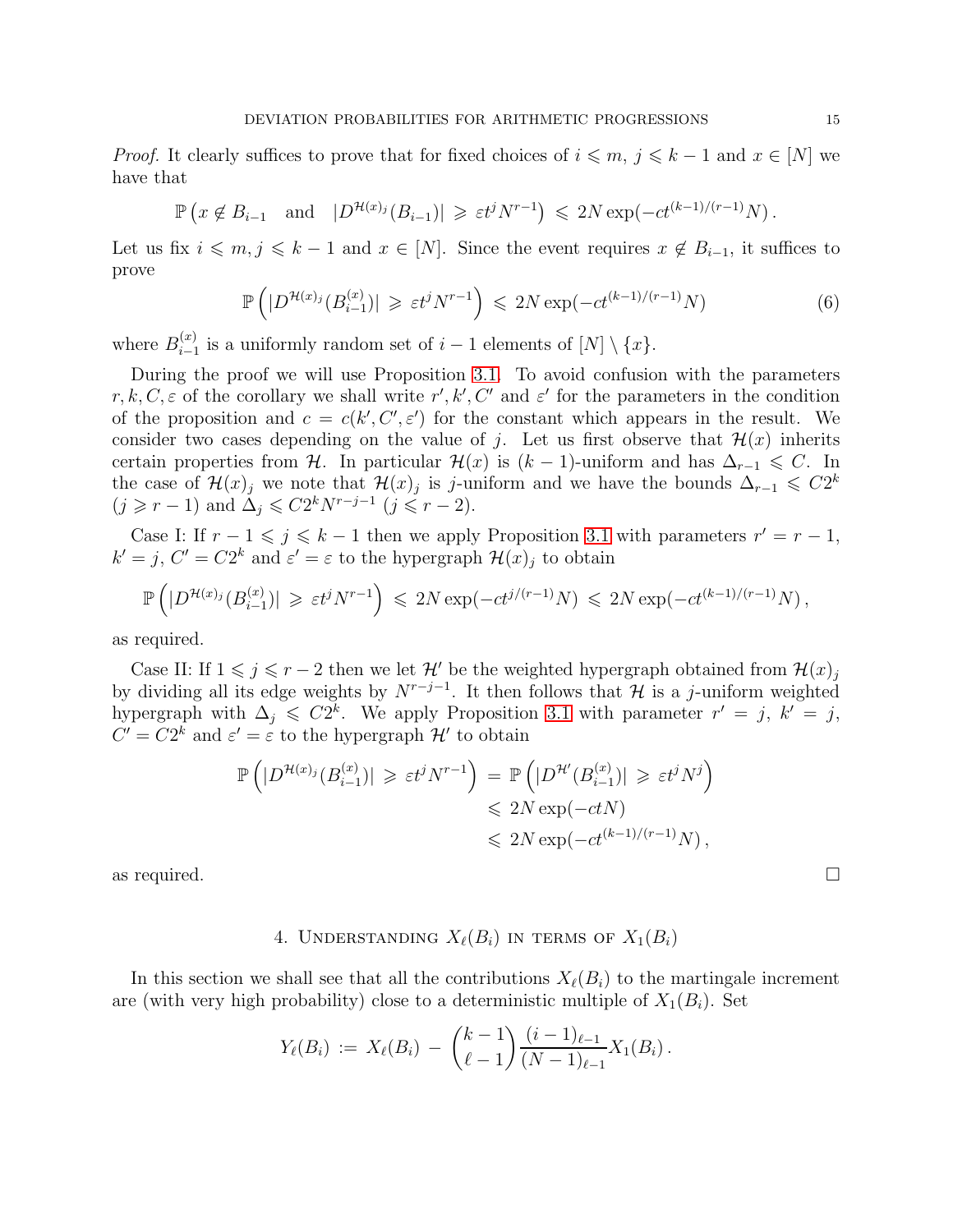The main result of the section is as follows. We denote by  $Y_{\ell}(B_{i-1},\cdot)$  the random variable  $Y_{\ell}(B_i)$  conditioned on the first  $i-1$  elements. So that, for example,

$$
||Y_{\ell}(B_{i-1},\cdot)||_{\infty} := \max_{x \in [N] \backslash B_{i-1}} |Y_{\ell}(B_{i-1} \cup \{x\})|,
$$

which is a  $B_{i-1}$ -measurable quantity.

<span id="page-15-0"></span>**Proposition 4.1.** Let  $2 \le r \le k$  and C be integers and let  $\varepsilon > 0$ , then there is a constant  $c > 0$ 0 such that the following holds. Let H be a k-uniform hypergraph with  $\Delta_r(\mathcal{H}) \leq C$ . Let  $t \geq$  $N^{-(r-1)/(k-1)}$ , and let  $m = tN$ . Except with probability at most  $2kN^3 \exp(-ct^{(k-1)/(r-1)}N)$ we have

$$
||Y_{\ell}(B_{i-1}, \cdot)||_{\infty} \leq \varepsilon t^{\ell-1} N^{r-1}
$$

for all  $i \leq m$  and all  $\ell \leq k$ .

The alert reader will notice the similarity with our bound, Corollary [3.3,](#page-13-0) on deviations in link hypergraphs  $\mathcal{H}(x)$  and the related hypergraphs  $\mathcal{H}(x)_j$ . This is no coincidence. Let  $E(\varepsilon)$ be the event that

$$
\max_{x \in [N] \setminus B_{i-1}} |D^{\mathcal{H}(x)_j}(B_{i-1})| \leq \varepsilon t^j N^{r-1}/2
$$

for all  $i \leq m$  and  $1 \leq j \leq k-1$ . By Corollary [3.3](#page-13-0) we have  $\mathbb{P}(E(\varepsilon)) \geq 1-2kN^3 \exp(-ct^{(k-1)/(r-1)}N)$ . And so it suffices to prove that

<span id="page-15-1"></span>
$$
||Y_{\ell}(B_{i-1}, \cdot)||_{\infty} \leq 2 \max_{x \in [N] \setminus B_{i-1}} |D^{\mathcal{H}(x)_{\ell-1}}(B_{i-1})| \qquad a.s. \tag{7}
$$

This is the approach we will take to proving Proposition [4.1.](#page-15-0)

*Proof of Proposition [4.1.](#page-15-0)* As discussed above it suffices to prove [\(7\)](#page-15-1). Let us recall the definition of  $Y_{\ell}(B_i)$  and expand. We obtain

$$
Y_{\ell}(B_i) = X_{\ell}(B_i) - {k-1 \choose \ell-1} \frac{(i-1)_{\ell-1}}{(N-1)_{\ell-1}} X_1(B_i)
$$
  
=  $A_{\ell}(B_i) - \mathbb{E}[A_{\ell}(B_i)|B_{i-1}]$   

$$
- {k-1 \choose \ell-1} \frac{(i-1)_{\ell-1}}{(N-1)_{\ell-1}} A_1(B_i) + {k-1 \choose \ell-1} \frac{(i-1)_{\ell-1}}{(N-1)_{\ell-1}} \mathbb{E}[A_1(B_i)|B_{i-1}]
$$
  
=  $T_{\ell}(B_i) - \mathbb{E}[T_{\ell}(B_i)|B_{i-1}]$ 

where

$$
T_{\ell}(B_i) := A_{\ell}(B_i) - {k-1 \choose \ell-1} \frac{(i-1)_{\ell-1}}{(N-1)_{\ell-1}} A_1(B_i).
$$

Using the notation  $T_{\ell}(B_{i-1},\cdot)$  for the random variable  $T_{\ell}(B_i)$  conditioned on the first  $i-1$ elements, it clearly suffices to prove that

$$
||T_{\ell}(B_{i-1},\cdot)||_{\infty} \leqslant \max_{x\in[N]\setminus B_{i-1}} |D^{\mathcal{H}(x)_{\ell-1}}(B_{i-1})| \qquad a.s.
$$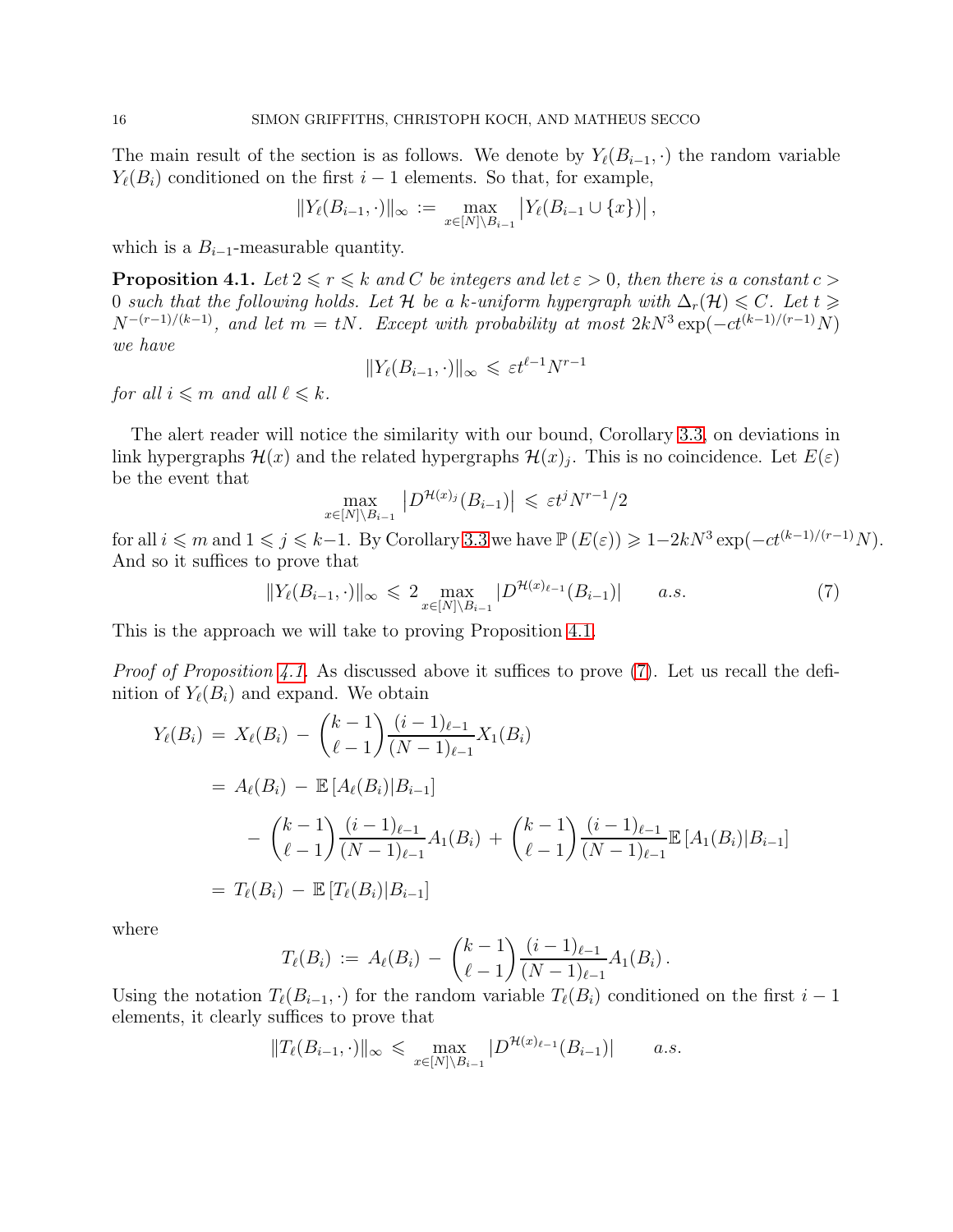In fact we shall prove that  $T_{\ell}(B_{i-1} \cup \{x\}) = D^{\mathcal{H}(x)_{\ell-1}}(B_{i-1})$  for all  $x \in [N] \setminus B_{i-1}$ . We observe that

$$
D^{\mathcal{H}(x)_{\ell-1}}(B_{i-1}) = N^{\mathcal{H}(x)_{\ell-1}}(B_{i-1}) - \mathbb{E}\left[N^{\mathcal{H}(x)_{\ell-1}}(B_{i-1}^{(x)})\right]
$$
  
=  $N^{\mathcal{H}(x)_{\ell-1}}(B_{i-1}) - \frac{(i-1)_{\ell-1}}{(N-1)_{\ell-1}} {k-1 \choose \ell-1} e(\mathcal{H}(x))$   
=  $N^{\mathcal{H}(x)_{\ell-1}}(B_{i-1}) - {k-1 \choose \ell-1} \frac{(i-1)_{\ell-1}}{(N-1)_{\ell-1}} A_1(B_{i-1} \cup \{x\}).$ 

And so it remains only to prove that  $A_{\ell}(B_{i-1} \cup \{x\}) = N^{\mathcal{H}(x)_{\ell-1}}(B_{i-1})$ . Observe that  $A_{\ell}(B_{i-1} \cup \{x\})$  counts the number of pairs  $(S, e)$  with

(i) S is an  $\ell$ -element subset of  $[N]$  with  $x \in S$ (ii)  $e \in E(\mathcal{H})$ (iii)  $S \subseteq e$ (iv)  $S \setminus \{x\} \subseteq B_{i-1}$ .

<span id="page-16-1"></span>The conditions (i)-(iii) correspond to  $(\ell - 1)$ -sets  $S' = S \setminus \{x\}$  in edges  $e \setminus \{x\}$  of the link hypergraph  $\mathcal{H}(x)$ . In this context, condition (iv) asserts that  $S' \subseteq B_{i-1}$ . It follows that  $A_{\ell}(B_{i-1} \cup \{x\}) = N^{\mathcal{H}(x)_{\ell-1}}(B_{i-1}),$  as required.

# 5. APPROXIMATING  $D^{\mathcal{H}}(B_m)$  by  $\Lambda^{\mathcal{H}}(B_m)$

As we discussed in the introduction, a major task on our path to proving Theorem [1.2](#page-4-1) involves approximating  $D^{\mathcal{H}}(B_m)$  by  $\Lambda^{\mathcal{H}}(B_m)$ , which depends only on the degrees of the vertices selected for the set  $B_m$ . We may now state explicitly the sense in which  $\Lambda^{\mathcal{H}}(B_m)$ approximates  $D^{\mathcal{H}}(B_m)$ . We use the notation  $\omega(1)$  for a function which tends to  $\infty$  as  $N \to \infty$ .

<span id="page-16-0"></span>**Proposition 5.1.** Let  $2 \le r \le k$  and C be integers. Let  $\mathcal{H}_N$  be a sequence of (weighted) kuniform hypergraphs with  $V(\mathcal{H}_N) = [N], \Delta_r(\mathcal{H}_N) \leq C$ . Let  $t = m/N$  satisfy  $(\log N/N)^{(r-1)/(k-1)} \ll$  $t \leq 1/2$  and let  $\alpha_N$  be a sequence such that  $\alpha_N \ll t^{k-1/2+(k-1)/2(r-1)}N^r$ . Then

$$
\mathbb{P}\left(\left|D^{\mathcal{H}_N}(B_m)-\Lambda^{\mathcal{H}_N}(B_m)\right|\geqslant \alpha_N\right)\leqslant \exp\left(\frac{-\omega(1)\alpha_N^2}{t^{2k-1}N^{2r-1}}\right).
$$

To lighten the notation we drop N from the notation  $\mathcal{H}_N$  in this section.

Let us now give an idea of the proof of Proposition [5.1.](#page-16-0) We recall that we have a martingale expression for each of

$$
D^{\mathcal{H}}(B_m) = \sum_{i=1}^{m} \sum_{\ell=1}^{k} \frac{(N-m)_{\ell}(m-i)_{k-\ell}}{(N-i)_{k}} X_{\ell}^{\mathcal{H}}(B_i)
$$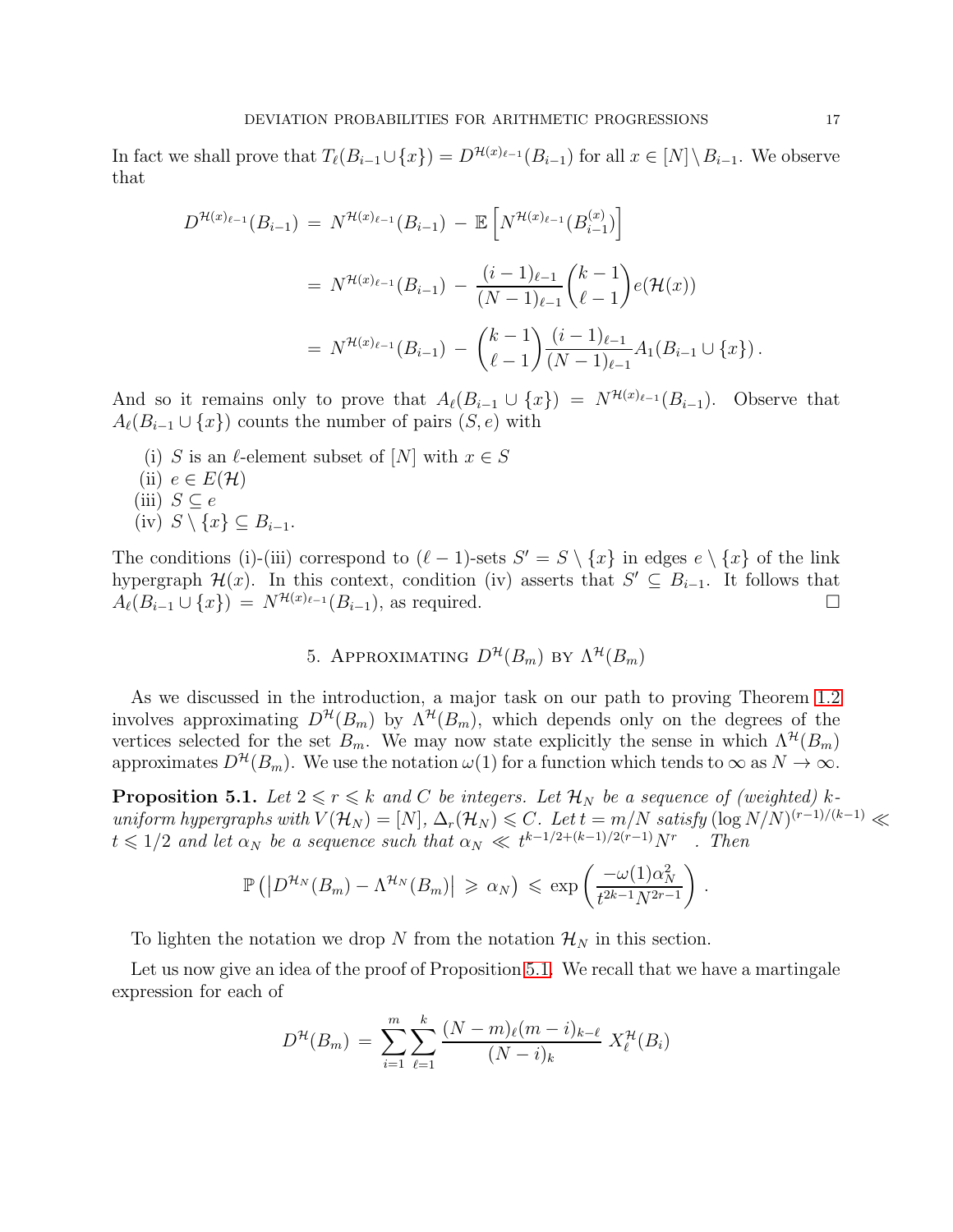and we may express

$$
\Lambda^{\mathcal{H}}(B_m) = \sum_{i=1}^m \kappa'(i,m) X_1^{\mathcal{H}}(B_i),
$$

where  $\kappa'(i,m) := \frac{t^{k-1}(1-t)}{1-s}$  $\frac{1-(1-t)}{1-s}$ . We will now express  $D^{\mathcal{H}}(B_m)$  in a similar form. We recall the random variables

$$
Y_{\ell}(B_i) := X_{\ell}(B_i) - {k-1 \choose \ell-1} \frac{(i-1)_{\ell-1}}{(N-1)_{\ell-1}} X_1(B_i)
$$

defined in the previous section and note that

$$
D^{\mathcal{H}}(B_m) = \sum_{i=1}^{m} \kappa(i, m) X_1^{\mathcal{H}}(B_i)
$$
  
+ 
$$
\sum_{i=1}^{m} \sum_{\ell=1}^{k} \frac{(N-m)_{\ell}(m-i)_{k-\ell}}{(N-i)_{k}} Y_{\ell}(B_i)
$$

where

$$
\kappa(i,m) \ := \ \sum_{\ell=1}^k \frac{(N-m)_{\ell}(m-i)_{k-\ell}}{(N-i)_k} {k-1 \choose \ell-1} \frac{(i-1)_{\ell-1}}{(N-1)_{\ell-1}}
$$

And so the difference between  $D^{\mathcal{H}}(B_m)$  and  $\Lambda^{\mathcal{H}}(B_m)$  may be expressed as:

$$
D^{\mathcal{H}}(B_m) - \Lambda^{\mathcal{H}}(B_m) = \sum_{i=1}^{m} (\kappa(i, m) - \kappa'(i, m)) X_1^{\mathcal{H}}(B_i)
$$
  
+ 
$$
\sum_{i=1}^{m} \sum_{\ell=1}^{k} \frac{(N-m)_{\ell}(m-i)_{k-\ell}}{(N-i)_{k}} Y_{\ell}(B_i).
$$
 (8)

<span id="page-17-0"></span>.

The following lemma will be useful.

<span id="page-17-1"></span>**Lemma 5.2.** For all  $i \leq m \leq N/2$  we have

$$
|\kappa(i,m) - \kappa'(i,m)| \leq O(t^{k-2}N^{-1}).
$$

Proof. It is easily observed (binomial theorem) that

$$
\kappa'(i,m) = \sum_{\ell=1}^k \frac{(1-t)^{\ell}(t-s)^{k-\ell}}{(1-s)^k} {k-1 \choose \ell-1} s^{\ell-1}.
$$

So that it suffices to prove that

$$
\left|\frac{(N-m)\ell(m-i)_{k-\ell}}{(N-i)_k}\frac{(i-1)\ell-1}{(N-1)\ell-1}-\frac{(1-t)^{\ell}(t-s)^{k-\ell}}{(1-s)^k}s^{\ell-1}\right|=O(t^{k-2}N^{-1}).
$$

This is now straightforward since the terms in the first expression are  $(N - m)_{\ell} = (1 - t +$  $O(N^{-1}))^{\ell}N^{\ell}$ ,  $(m-i)_{k-\ell} = (t-s+O(N^{-1}))^{k-\ell}N^{k-\ell}$ ,  $(N-i)_k = (1-s+O(N^{-1}))^kN^k$ ,  $(i-1)_{\ell-1} = (1+O(N^{-1}))s^{\ell-1}N^{\ell-1}$  and  $(N-1)_{\ell-1} = (1+O(N^{-1}))N^{\ell-1}$ . When we multiply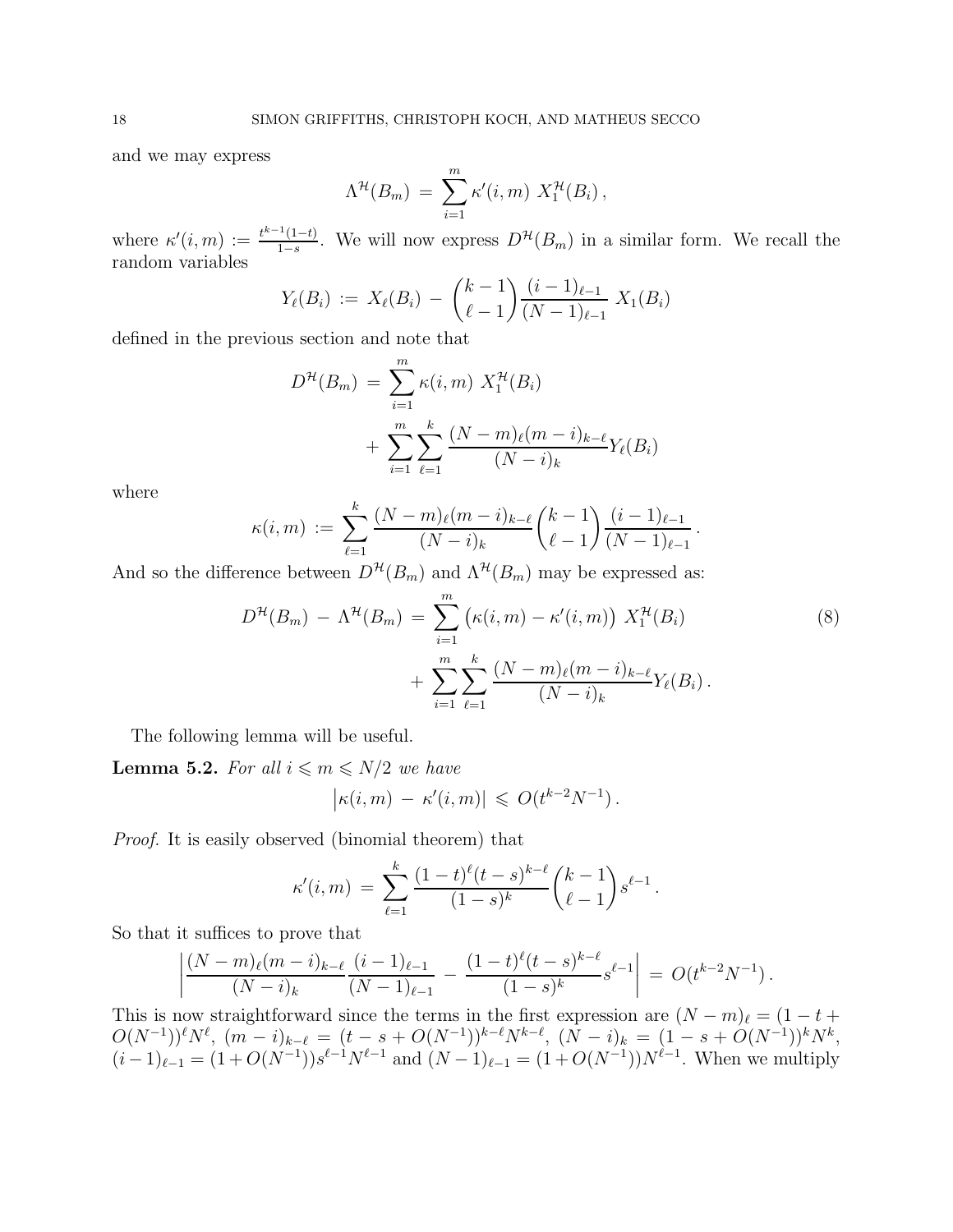out, the main term is  $(1-t)^{\ell}(t-s)^{k-\ell}s^{\ell-1}/(1-s)^{k}$  and all remaining terms are  $O(t^{k-2}N^{-1})$ , as required.  $\Box$ 

We now prove Proposition [5.1.](#page-16-0)

*Proof of Proposition [5.1.](#page-16-0)* Let  $S^{(1)}(m)$  and  $S^{(2)}(m)$  denote the two terms on the right hand side of [\(8\)](#page-17-0). By the triangle inequality, the union bound, and the expression [\(8\)](#page-17-0) for the difference  $D^{\mathcal{H}}(B_m) - \Lambda^{\mathcal{H}}(B_m)$  it suffices to prove

$$
\mathbb{P}\left(S^{(i)}(m) \geq \alpha_N\right) \leq \exp\left(\frac{-\omega(1)\alpha_N^2}{t^{2k-1}N^{2r-1}}\right)
$$

for  $i = 1, 2$  and all  $t, \alpha_N$  satisfying the conditions.

We begin with  $S^{(1)}(m)$ . Setting  $\kappa^{\Delta}(i,m) = \kappa(i,m) - \kappa'(i,m)$  we have that  $S^{(1)}$  $\sum$ We begin with  $S^{(1)}(m)$ . Setting  $\kappa^{\Delta}(i,m) = \kappa(i,m) - \kappa'(i,m)$  we have that  $S^{(1)}(m) =$ <br>  $\sum_{i=1}^{m} \kappa^{\Delta}(i,m) X_1^{\mathcal{H}}(B_i)$  and, by Lemma [5.2,](#page-17-1)  $\kappa^{\Delta} = O(t^{k-2}N^{-1})$ . This will allow us to bound the maximum change and the quadratic variation of the martingale  $S^{(1)}(j) : j = 0, \ldots, m$ defined by  $S^{(1)}(j) = \sum_{i=1}^{j} \kappa^{\Delta}(i,m) X_1^{\mathcal{H}}(B_i)$ . In particular, as  $|X_1^{\mathcal{H}}(B_i)| \leq \Delta_1(\mathcal{H}) \leq CN^{r-1}$ the increments of the martingale have absolute value at most  $C_1 t^{k-2} N^{r-2}$  almost surely. By the Hoeffding-Azuma inequality (Lemma [2.2\)](#page-8-2) we obtain

$$
\mathbb{P}\left(S^{(1)} \geq \alpha_N\right) \leq \exp\left(\frac{-\alpha_N^2}{2mC_1^2t^{2k-4}N^{2r-4}}\right)
$$

$$
= \exp\left(\frac{-\alpha_N^2}{2C_1^2t^{2k-3}N^{2r-3}}\right)
$$

$$
\leq \exp\left(\frac{-\omega(1)\alpha_N^2}{t^{2k-1}N^{2r-1}}\right),
$$

where we have used here that  $t \gg (\log N/N)^{(r-1)/(k-1)} \gg N^{-1}$ .

Let  $\varepsilon > 0$ . We now consider

$$
S^{(2)}(m) := \sum_{i=1}^{m} \sum_{\ell=1}^{k} \frac{(N-m)_{\ell}(m-i)_{k-\ell}}{(N-i)_{k}} Y_{\ell}(B_{i}).
$$

It will be convenient to work with

$$
Y_{\ell}^*(B_i) := Y_{\ell}(B_i) 1_{\|Y_{\ell}(B_{i-1}, \cdot)\|_{\infty} \leq \varepsilon t^{\ell-1} N^{r-1}}.
$$

This ensures that  $||Y_{\ell}^*(B_i)||_{\infty} \leq \varepsilon t^{\ell-1}N^{r-1}$  almost surely. Also, by Proposition [4.1,](#page-15-0) we have that  $Y_{\ell}^*(B_i) = Y_{\ell}(B_i)$  for all  $i \leq m$  and  $\ell \leq k$ , except with probability at most  $O(N^3) \exp(-\Omega(t^{(k-1)/(r-1)}N))$ . It follows that

$$
S^{(2),*}(m) := \sum_{i=1}^{m} \sum_{\ell=1}^{k} \frac{(N-m)_{\ell}(m-i)_{k-\ell}}{(N-i)_{k}} Y_{\ell}^{*}(B_{i})
$$

is equal to  $S^{(2)}(m)$  except with probability at most  $O(N^3) \exp(-\Omega(t^{(k-1)/(r-1)}N))$ . Since the coefficient of  $Y_{\ell}^*(B_i)$  is at most  $t^{k-\ell}$  it is easily checked that the increments of the martingale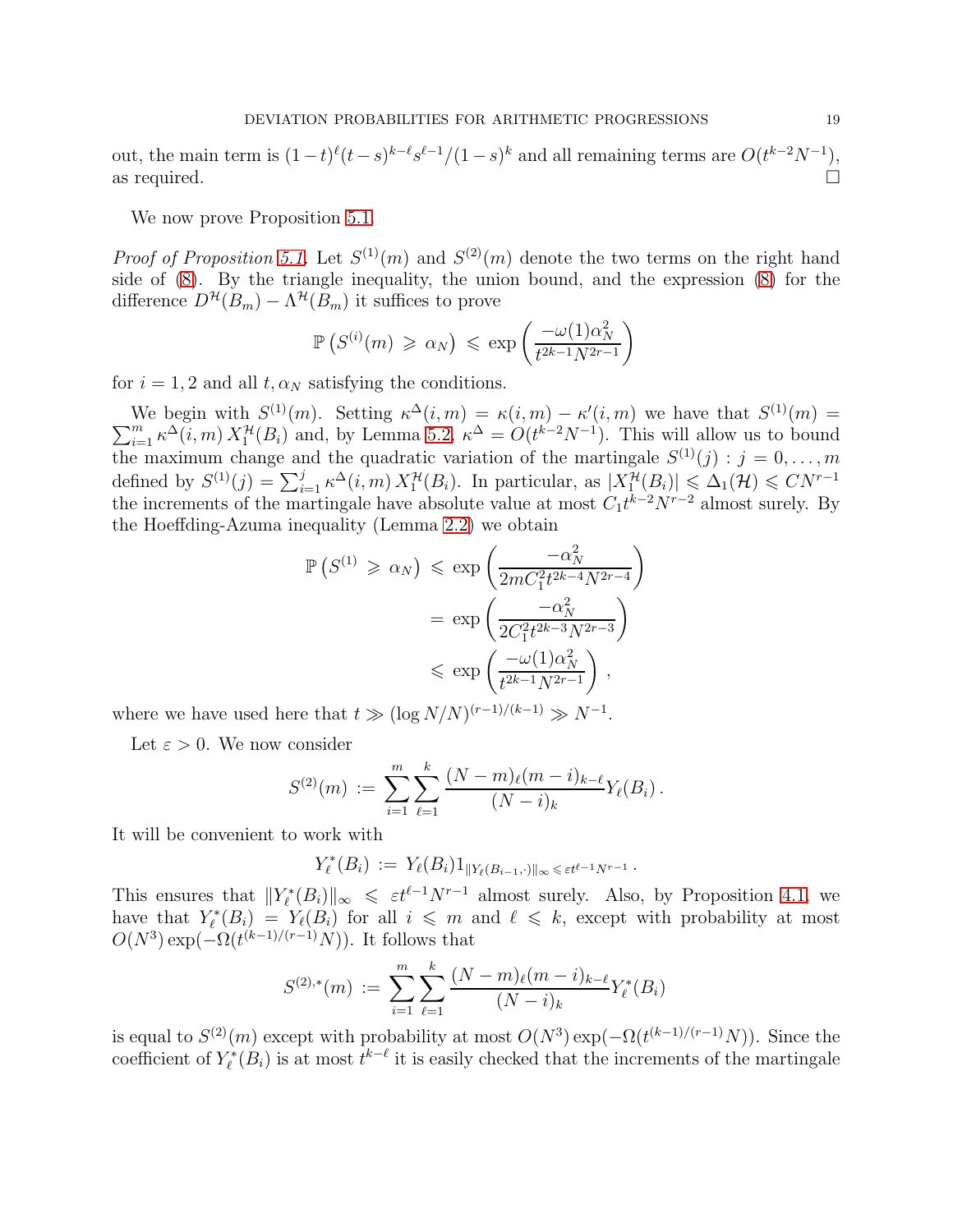$S^{(2),*}(m)$  are all at most  $\epsilon k t^{k-1} N^{r-1}$  almost surely. We now apply the Hoeffding-Azuma inequality to obtain

$$
\mathbb{P}\left(S^{(2)}(m) \geq \alpha_N\right) \leq \mathbb{P}\left(S^{(2),*}(m) \geq \alpha_N\right) + O(N^3) \exp\left(-\Omega(t^{(k-1)/(r-1)}N)\right)
$$
  

$$
\leq \exp\left(\frac{-\alpha_N^2}{2m(\varepsilon k t^{k-1}N^{r-1})^2}\right) + O(N^3) \exp\left(-\Omega(t^{(k-1)/(r-1)}N)\right)
$$
  

$$
\leq \exp\left(\frac{-\alpha_N^2}{2\varepsilon^2 k^2 t^{2k-1}N^{2r-1}}\right) + O(N^3) \exp\left(-\Omega(t^{(k-1)/(r-1)}N)\right).
$$

<span id="page-19-0"></span>Since  $\varepsilon$  is arbitrary, and the second probability is much smaller (by the lower bound on t and the upper bound on  $\alpha_N$ ), this completes the proof.

#### 6. The quadratic variation of the process

Given a hypergraph H we may write  $X^{\mathcal{H}}(B_i)$  (or simply  $X(B_i)$ ) for the martingale increment

$$
X^{\mathcal{H}}(B_i) := \frac{t^{k-1}(1-t)}{1-s} X_1^{\mathcal{H}}(B_i)
$$

of the  $\Lambda^{\mathcal{H}}(B_i)$  process.

Since our eventual aim is to control deviation probabilities using Freedman's inequality, the behaviour of the quadratic variation

$$
V^{\mathcal{H}}(m) := \sum_{i=1}^{m} \left( \frac{t^{k-1}(1-t)}{1-s} \right)^2 \mathbb{E} \left[ X^{\mathcal{H}}(B_i)^2 | B_{i-1} \right]
$$

of the process  $\Lambda^{\mathcal{H}}(B_m)$  is of particular importance. We prove the following.

<span id="page-19-1"></span>**Proposition 6.1.** Let  $2 \le r \le k$  and C be integers and let  $\varepsilon > 0$ , then there is a constant c > 0 such that the following holds. Let H be a k-uniform hypergraph with  $\Delta_r(\mathcal{H}) \leq C$ . Let  $t \leq 1/2$ , and let  $m = tN$ . Then, except with probability at most  $4N^2 \exp(-ctN)$ , we have

$$
\left|V^{\mathcal{H}}(m) - t^{2k-1}(1-t)\sigma^2(\mathcal{H})N\right| \leqslant \varepsilon t^{2k-1}N^{2r-1}.
$$

The proof of Proposition [6.1](#page-19-1) will be relatively straightforward once we have proved the following lemma on the likely behaviour of  $\mathbb{E}\left[X_1^{\mathcal{H}}(B_i)^2|\tilde{B}_{i-1}\right]$ . To streamline notation we drop H from the notation for the remainder of the section, writing simply,  $V(m)$ ,  $X(B_i)$ ,  $X_1(B_i)$ , etc.

<span id="page-19-2"></span>**Lemma 6.2.** Let  $2 \le r \le k$  and C be integers and let  $\varepsilon > 0$ , then there is a constant c > 0 such that the following holds. Let H be a k-uniform hypergraph with  $\Delta_r(\mathcal{H}) \leq C$ . Let  $t \leq 1/2$ , and let  $m = tN$ . Except with probability at most  $4N^2 \exp(-ctN)$  we have

$$
\left| \mathbb{E} \left[ X_1(B_i)^2 | B_{i-1} \right] - \sigma^2(\mathcal{H}) \right| \leq \varepsilon N^{2r-2}
$$

for all  $i \leq m$ .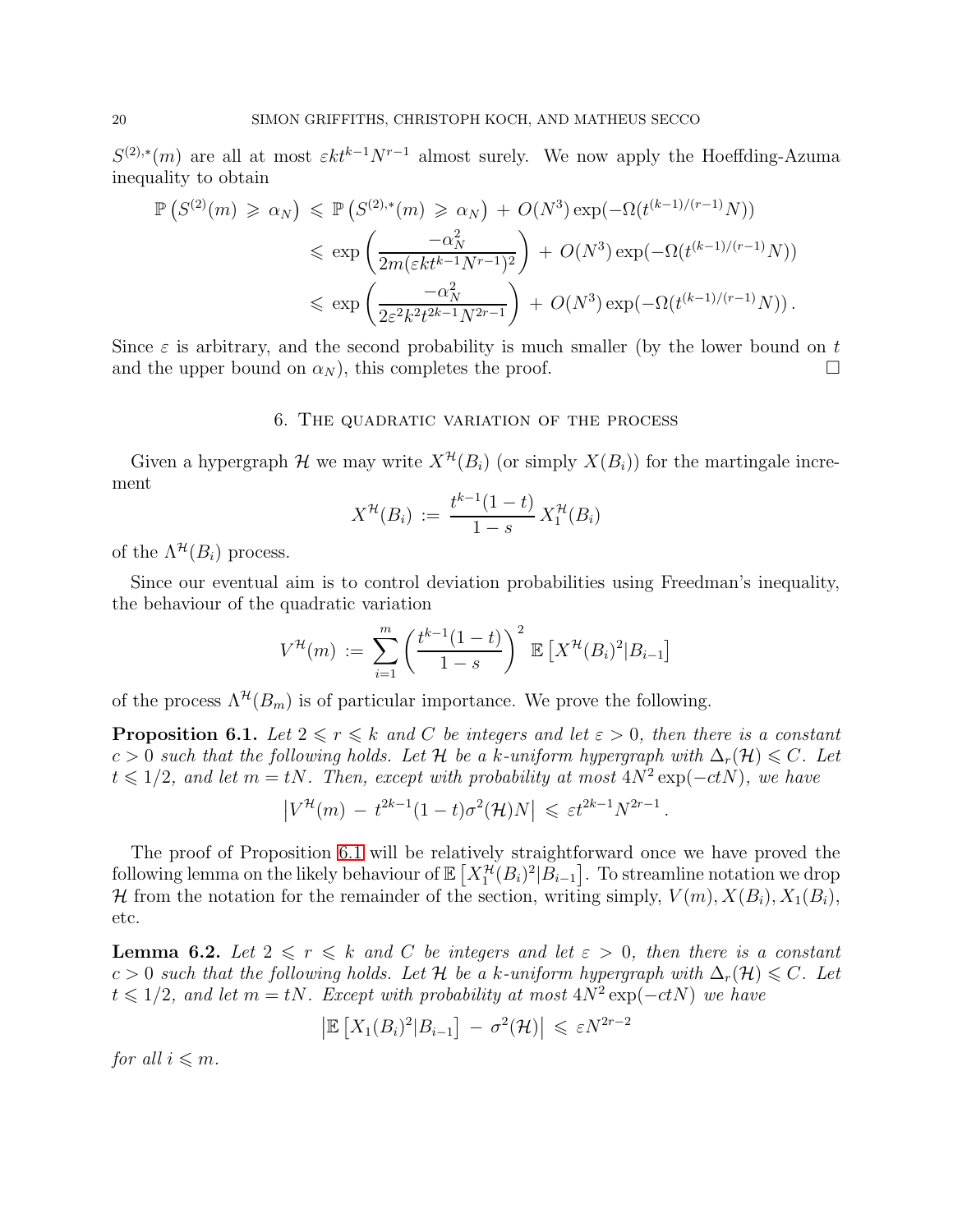*Proof.* We begin by expanding  $X_1(B_i)$  according to its definition in terms of  $A_1(B_i)$ , which is the degree of the vertex added at step  $i$ ,

$$
\mathbb{E}\left[X_1(B_i)^2|B_{i-1}\right] = \mathbb{E}\left[\left(A_1(B_i) - \mathbb{E}\left[A_1(B_i)|B_{i-1}\right]\right)^2|B_{i-1}\right]
$$
  
= 
$$
\mathbb{E}\left[A_1(B_i)^2|B_{i-1}\right] - \left(\mathbb{E}\left[A_1(B_i)|B_{i-1}\right]\right)^2.
$$

We now consider each of these two terms and show that each is very likely to be close to a certain value.

Let  $\mathcal{H}_{deg}$  be the 1-uniform hypergraph on [N] in which every vertex is an edge with weight given by the degree of that vertex in  $H$ . And let  $\mathcal{H}'_{deg}$  be obtained by dividing all these weights by  $N^{r-1}$ .

We will relate the deviation of  $\mathbb{E}[A_1(B_i)|B_{i-1}]$  from its mean,  $\bar{d}(\mathcal{H}) = N^{-1} \sum_x d(x)$ , to a deviation for the hypergraph  $\mathcal{H}'_{deg}$ . We first observe that

$$
\mathbb{E}[A_1(B_i)|B_{i-1}] - \bar{d}(\mathcal{H}) = \frac{1}{N-i+1} \sum_{x \in [N] \setminus B_{i-1}} d(x) - \bar{d}(\mathcal{H})
$$
  
\n
$$
= \frac{i-1}{N-i+1} \bar{d}(\mathcal{H}) - \frac{1}{N-i+1} \sum_{x \in B_{i-1}} d(x)
$$
  
\n
$$
= \frac{1}{N-i+1} \left( \mathbb{E}[N^{\mathcal{H}_{deg}}(B_{i-1})] - N^{\mathcal{H}_{deg}}(B_{i-1}) \right)
$$
  
\n
$$
= \frac{-1}{N-i+1} D^{\mathcal{H}_{deg}}(B_{i-1}).
$$

Since  $i \leq m = tN \leq N/2$  we have  $N - i + 1 \geq N/2$  and so

$$
|D^{\mathcal{H}_{deg}'}(B_{i-1})| = |D^{\mathcal{H}_{deg}}(B_{i-1})|/N^{r-1}
$$
  

$$
\geq \frac{|\mathbb{E}[A_1(B_i)|B_{i-1}] - \bar{d}(\mathcal{H})|}{2N^{r-2}}.
$$

We now control this deviation using Proposition [3.1.](#page-10-1) We have that  $\mathcal{H}'_{deg}$  is a 1-uniform hypergraph with  $\Delta_1 \leqslant C$  and so there is a constant  $c(C, \varepsilon') > 0$  such that

$$
\mathbb{P}\left(\left|\mathbb{E}\left[A_1(B_i)|B_{i-1}\right] - \bar{d}(\mathcal{H})\right| \geqslant \varepsilon' N^{r-1}\right) \leqslant \mathbb{P}\left(\left|D^{\mathcal{H}_{deg}'}(B_{i-1})\right| \geqslant \varepsilon' N/2\right) \leqslant 2N \exp(-ctN).
$$

The same argument may be used to control the deviation of  $\mathbb{E}[A_1(B_i)^2|B_{i-1}]$  from its mean

$$
\bar{d}^{(2)}(\mathcal{H})\, :=\, \frac{1}{N}\sum_x d(x)^2\, .
$$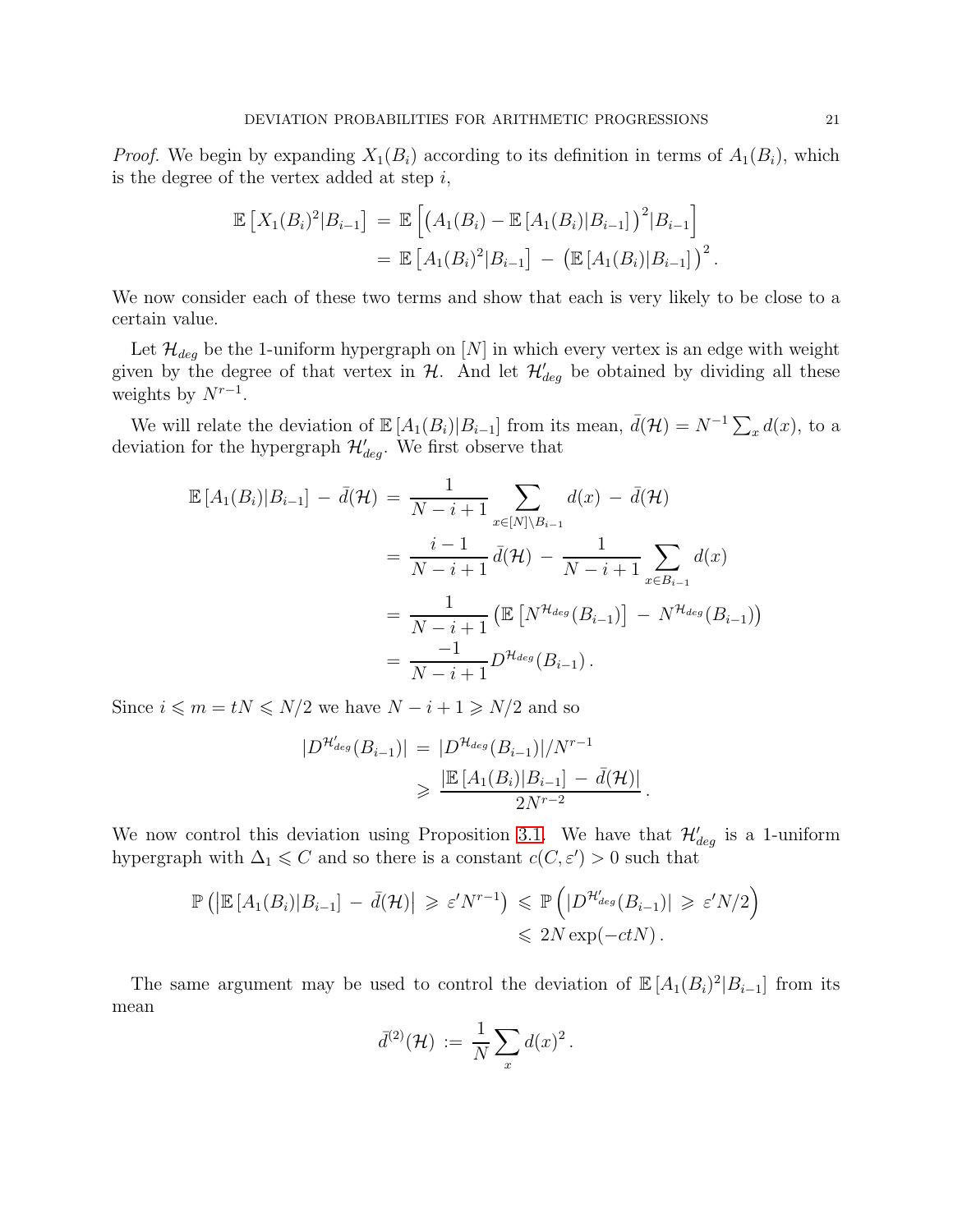Simply proceed as above except with the hypergraph  $\mathcal{H}_{deg,2}$  with weights given by  $d(x)^2$  and a renormalised version  $\mathcal{H}'_{deg,2}$  obtained by dividing all weights by  $N^{2r-2}$ . It follows that

$$
\begin{aligned} \left| \mathbb{P} \left( \left| \mathbb{E} \left[ A_1(B_i)^2 | B_{i-1} \right] - \bar{d}^{(2)}(\mathcal{H}) \right| \geqslant \varepsilon' N^{2r-2} \right) &\leqslant \mathbb{P} \left( |D^{\mathcal{H}_{deg,2}'}(B_{i-1})| \geqslant \varepsilon' N/2 \right) \\ &\leqslant 2N \exp(-ctN) \,, \end{aligned}
$$

for some constant  $c(C^2, \varepsilon') > 0$ .

Taking  $\varepsilon' = \varepsilon/4C$  the result now follows from the triangle inequality. In particular, if neither of the deviations above occur then we have

$$
\mathbb{E}\left[X_1(B_i)^2|B_{i-1}\right] = \mathbb{E}\left[A_1(B_i)^2|B_{i-1}\right] - \left(\mathbb{E}\left[A_1(B_i)|B_{i-1}\right]\right)^2
$$
  
\n
$$
= \bar{d}^{(2)}(\mathcal{H}) \pm \varepsilon' N^{2r-2} - \left(\bar{d}(\mathcal{H}) \pm \varepsilon' N^{r-1}\right)^2
$$
  
\n
$$
= \bar{d}^{(2)}(\mathcal{H}) - \bar{d}(\mathcal{H})^2 \pm 2\varepsilon' N^{2r-2} \pm 2\varepsilon' N^{r-1}\bar{d}(\mathcal{H})
$$
  
\n
$$
= \sigma^2(\mathcal{H}) \pm 2\varepsilon' N^{2r-2} \pm 2C\varepsilon' N^{2r-2}
$$
  
\n
$$
= \sigma^2(\mathcal{H}) \pm \varepsilon N^{2r-2}.
$$

We may now deduce Proposition [6.1.](#page-19-1)

*Proof of Proposition [6.1.](#page-19-1)* Let us begin by considering a sum related to the coefficients  $t^{k-1}(1-t)$  $t)/(1-s)$  which occur in the definition of  $X(B_i)$ . In particular, let us study the sum of the squares of these coefficients. We will use that for  $(i - 1)/N \leq s' \leq i/N$  we have  $(1-s')^{-2} \leqslant (1-s)^{-2} \leqslant (1-s')^{-2} + O(N^{-1}).$  We have

$$
\sum_{i=1}^{m} \left( \frac{t^{k-1}(1-t)}{1-s} \right)^2 = t^{2k-2}(1-t)^2 \sum_{i=1}^{m} \frac{1}{(1-s)^2}
$$
  
=  $(1+O(N^{-1}))t^{2k-2}(1-t)^2N \int_0^t (1-s')^{-2} ds'$   
=  $(1+O(N^{-1}))t^{2k-1}(1-t)N$ .

We are now ready to deduce the proposition from Lemma [6.2.](#page-19-2) By the lemma there exists a constant  $c > 4\varepsilon^{-1}$  such that, except with probability at most  $4N^2 \exp(-ctN)$ , the conditional second moments satisfy

$$
\left| \mathbb{E} \left[ X_1(B_i)^2 | B_{i-1} \right] - \sigma^2(\mathcal{H}) \right| \leq \varepsilon N^{2r-2}/4
$$

for all  $i \leq m$ . If this is the case then

$$
V(m) = \sum_{i=1}^{m} \left( \frac{t^{k-1}(1-t)}{1-s} \right)^2 \left( \sigma^2(\mathcal{H}) \pm \varepsilon N^{2r-2} / 4 \right)
$$
  
=  $(1 + O(N^{-1}))t^{2k-1}(1-t)\sigma^2(\mathcal{H})N \pm \varepsilon t^{2k-1}(1-t)N^{2r-1} / 2$   
=  $t^{2k-1}(1-t)\sigma^2(\mathcal{H})N \pm \varepsilon t^{2k-1}N^{2r-1},$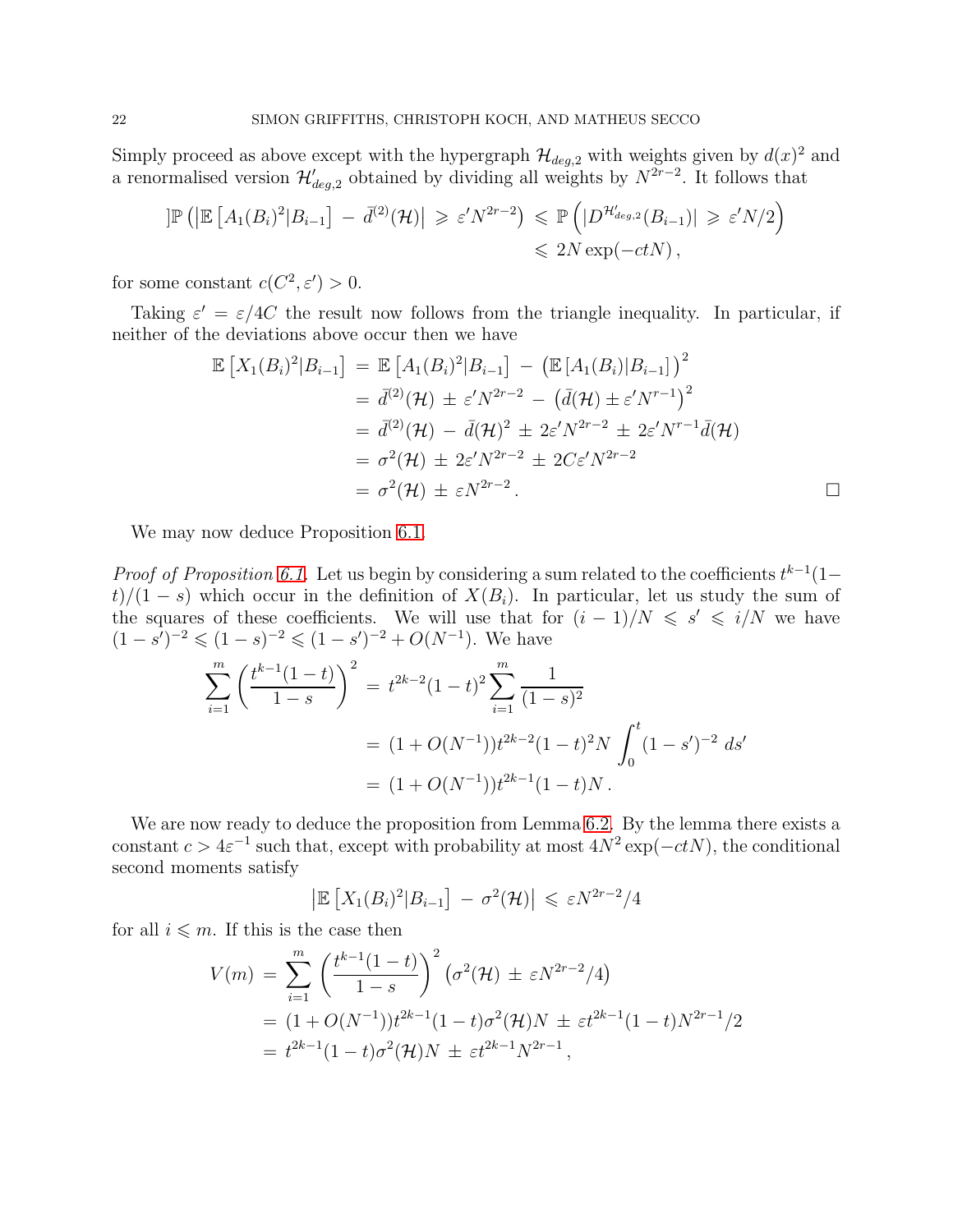<span id="page-22-1"></span>as required.  $\square$ 

### 7. Proof of Theorem [1.2](#page-4-1)

As we mentioned in the introduction, the proof of Theorem [1.2](#page-4-1) divides naturally into the task of proving that  $D^{\mathcal{H}}(B_m)$  is generally very well approximated by  $\Lambda^{\mathcal{H}}(B_m)$ , which we have now achieved in the form of Proposition [5.1,](#page-16-0) and the task of controlling the probability of deviations for  $\Lambda^{\mathcal{H}}(B_m)$ . We now state the required result for  $\Lambda^{\mathcal{H}}(B_m)$ . It will then be relatively straightforward to complete the proof of Theorem [1.2.](#page-4-1)

<span id="page-22-0"></span>**Proposition 7.1.** Let  $2 \le r \le k$  and C be integers. Let  $\mathcal{H}_N$  be a sequence of (weighted) k-uniform hypergraphs with  $V(\mathcal{H}_N) = [N]$ ,  $\Delta_r(\mathcal{H}_N) \leq C$  and  $\sigma^2(\mathcal{H}_N) \geq N^{2r-2}/C$  for all N. Let  $log N/N \ll m/N = t \leq 1/2$ . Let  $a_N$  be a sequence such that

$$
t^{k-1/2}N^{r-1/2} \ll a_N \ll t^kN^r
$$

.

Then

$$
\mathbb{P}\left(\Lambda^{\mathcal{H}_N}(B_m) \geq a_N\right) \, = \, \exp\left(\frac{-(1+o(1))a_N^2}{2(1-t)t^{2k-1}\sigma^2(\mathcal{H}_N)N}\right) \, .
$$

Furthermore the same holds for the lower tail probability  $\mathbb{P}(\Lambda^{H_N}(B_m) \leq -a_N)$ .

Proof. We remark that the statement on the lower tail follows from the same proof with the obvious minor adjustments. We omit the subscript N from  $\mathcal{H}_N$  during the proof.

The result consists of an upper bound and a lower bound on  $\mathbb{P}(\Lambda^{\mathcal{H}}(B_m) \geq a_N)$ . We begin with the upper bound, which will be proved using Freedman's inequality (Lemma [2.3\)](#page-9-1). We consider the martingale given by

$$
S_p := \sum_{i=1}^p \frac{t^{k-1}(1-t)}{1-s} X_1^{\mathcal{H}}(B_i) \qquad p = 0, \ldots, m,
$$

which has initial value 0 and final value  $S_m = \Lambda^{\mathcal{H}}(B_m)$ . Note that the quadratic variation of the process  $V(m)$  is exactly  $V^{\mathcal{H}}(m)$  studied in Section [6.](#page-19-0)

Let  $\varepsilon > 0$  and let  $\beta = t^{2k-1}(1-t)\sigma^2(\mathcal{H})N + \varepsilon t^{2k-1}N^{2r-1}$  and  $R = Ct^{k-1}N^{r-1}$ . By Proposition [6.1](#page-19-1) we have that  $V^{\mathcal{H}}(m)$ , the quadratic variation of the process, is at most β, except with probability at most  $4N^2 \exp(-ctN)$ , for some constant  $c > 0$ . We may also observe that  $|X_1^{\mathcal{H}}(B_i)| \leq \Delta(\mathcal{H}) \leq N^{r-1}\Delta_r(\mathcal{H}) \leq CN^{r-1}$  deterministically and so the increments are at most  $Ct^{k-1}N^{r-1}$  deterministically. And so it follows by an application of Freedman's inequality (Lemma [2.3\)](#page-9-1) that

$$
\mathbb{P}\left(\Lambda^{\mathcal{H}}(B_{m}) \geq a_{N}\right) \leq \mathbb{P}\left(\Lambda^{\mathcal{H}}(B_{m}) \geq a_{N} \text{ and } V(m) \leq \beta\right) + \mathbb{P}\left(V(m) > \beta\right)
$$
  

$$
\leq \exp\left(\frac{-a_{N}^{2}}{2(\beta + Ra_{N})}\right) + 4N^{2}\exp(-ctN)
$$
  

$$
\leq \exp\left(\frac{-a_{N}^{2}}{2t^{2k-1}(1-t)\sigma^{2}(\mathcal{H})N + 2\epsilon t^{2k-1}N^{2r-1} + 2Ra_{N}}\right) + 4N^{2}\exp(-ctN).
$$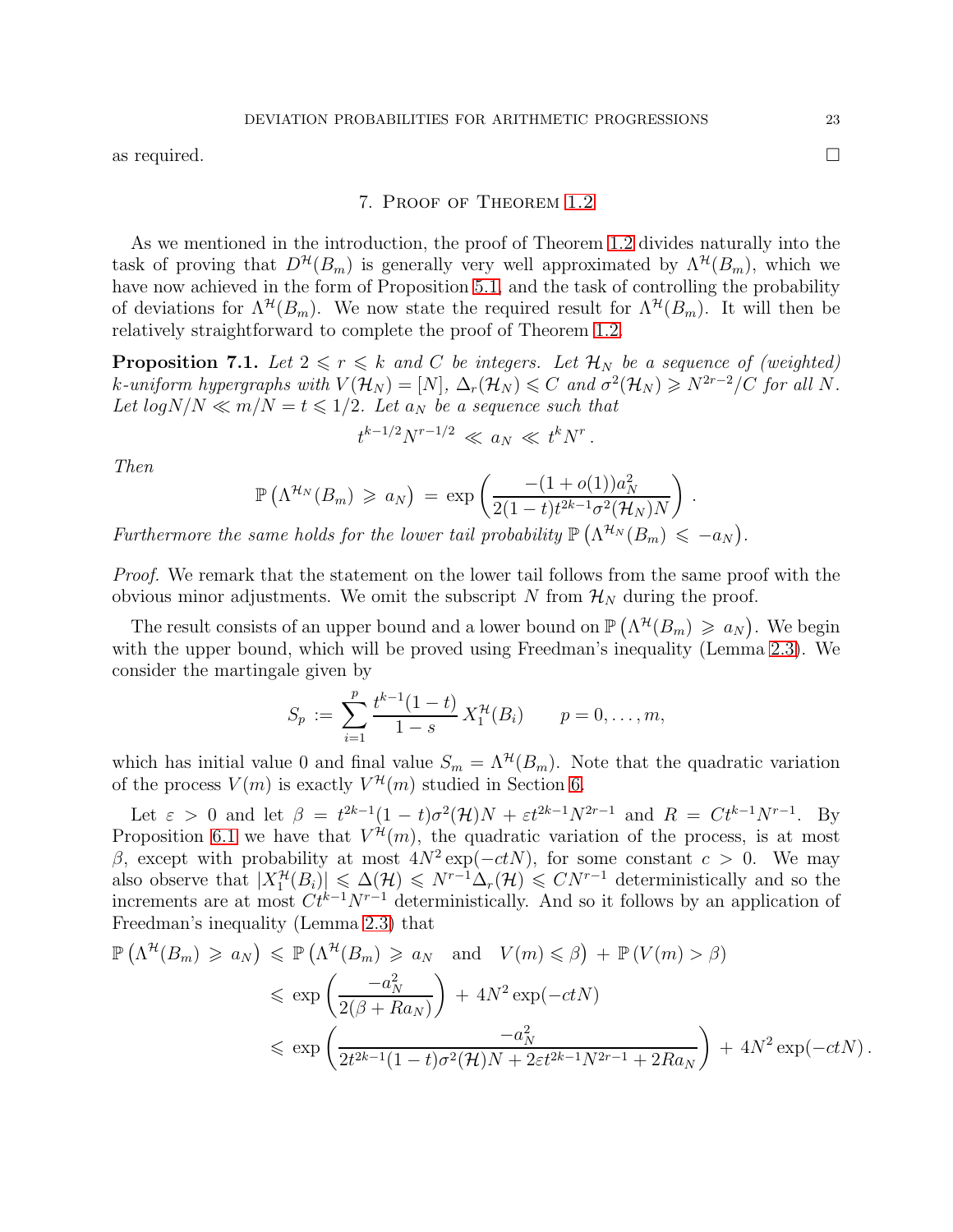The upper bound on  $a_N$  implies that  $ctN \gg a_N^2/t^{2k-1}\sigma^2N + \log N$  and  $2Ra_N \leq \varepsilon t^{2k-1}N^{2r-1}$ for all sufficiently large  $N$ , and so, for all sufficiently large  $N$  we have

$$
\mathbb{P}\left(\Lambda^{\mathcal{H}}(B_m) \geq a_N\right) \leq (1+o(1)) \exp\left(\frac{-a_N^2}{2t^{2k-1}(1-t)\sigma^2(\mathcal{H})N(1+2C\varepsilon)}\right).
$$

Since C is fixed and  $\varepsilon$  is arbitrary this gives the required upper bound

$$
\mathbb{P}\left(\Lambda^{\mathcal{H}}(B_m) \geq a_N\right) \leq \exp\left(\frac{-(1+o(1))a_N^2}{2t^{2k-1}(1-t)\sigma^2(\mathcal{H})N}\right)
$$

.

.

We now prove the lower bound using the converse Freedman inequality (Lemma [2.4\)](#page-9-2). One slight problem that faces us is that the converse inequality gives a lower bound to the event that  $S_p \geq \alpha$  for some  $p \leq m$  rather than for  $p = m$ .

Let  $\varepsilon > 0$  and let  $\beta = t^{2k-1}(1-t)\sigma^2(\mathcal{H})N - \varepsilon t^{2k-1}N^{2r-1}$  and  $R = Ct^{k-1}N^{r-1}$ . As above all increments are bounded by  $R$  deterministically and by Proposition [6.1](#page-19-1) we have  $V(m) \geq \beta$  except with probability at most  $4N^2 \exp(-ctN)$ . Let  $\alpha = (1 + \varepsilon)a_N$ . We shall apply Lemma [2.4](#page-9-2) with this value of  $\alpha$ . We obtain that

$$
\mathbb{P}\left(T_{\alpha} \leqslant \beta\right) \geqslant \frac{1}{2} \exp\left(\frac{-\alpha^2 (1 + 4\delta)}{2\beta}\right),\,
$$

where  $\delta$  is minimal such that  $\beta/\alpha \geqslant 9R\delta^{-2}$  and  $\alpha^2/\beta \geqslant 16\delta^{-2} \log(64\delta^{-2})$ . The conditions on  $a_N$  are such that we may take  $\delta = \delta_N = o(1)$ , and so we have that

$$
\mathbb{P}\left(T_{\alpha} \leqslant \beta\right) \geqslant \frac{1}{2} \exp\left(\frac{-\left(1+O(\varepsilon)\right)a_N^2}{2t^{2k-1}(1-t)\sigma^2(\mathcal{H})N}\right)
$$

If  $V(m) \geq \beta$  then this event implies that the hitting time  $\tau_{\alpha}$  is at most m. Since this event fails with probability at most  $4N^2 \exp(-ctN)$ , which is  $o(1)$  of the main term, we have

$$
\mathbb{P}(\exists p \leqslant m : S_p \geqslant \alpha) \geqslant \frac{1}{4} \exp\left(\frac{-(1+O(\varepsilon))a_N^2}{2t^{2k-1}(1-t)\sigma^2(\mathcal{H})N}\right)
$$

for all sufficiently large  $N$ . To complete the proof we must subtract the probability of the event that we reach  $\alpha = (1 + \varepsilon)a_N$  for some  $S_p$ ,  $p < m$  and then decrease so that  $S_m < a_N$ . Conditional on the event that  $S_p \geq \alpha$  for some  $p < m$ , the part of the martingale after the hitting time  $\tau_{\alpha}$  is also a martingale with quadratic variation at most  $O(t^{2k-1}(1-t)\sigma^2(\mathcal{H})N)$ except with probability at most  $4N^2 \exp(-ctN)$  (by Proposition [6.1\)](#page-19-1) we obtain by Lemma [2.3](#page-9-1) that the conditional probability of this event is at most

$$
\exp\left(\frac{-\Omega(1)a_N^2}{t^{2k-1}(1-t)\sigma^2(\mathcal{H})N}\right) + 4N^2\exp(-ctN) \leq \frac{1}{2}
$$

for all sufficiently large N. It follows that

$$
\mathbb{P}(S_m \ge a_N) \ge \frac{1}{8} \exp\left(\frac{-(1+O(\varepsilon))a_N^2}{2t^{2k-1}(1-t)\sigma^2(\mathcal{H})N}\right)
$$

for all sufficiently large N. Since  $\varepsilon$  is arbitrary this is the required result.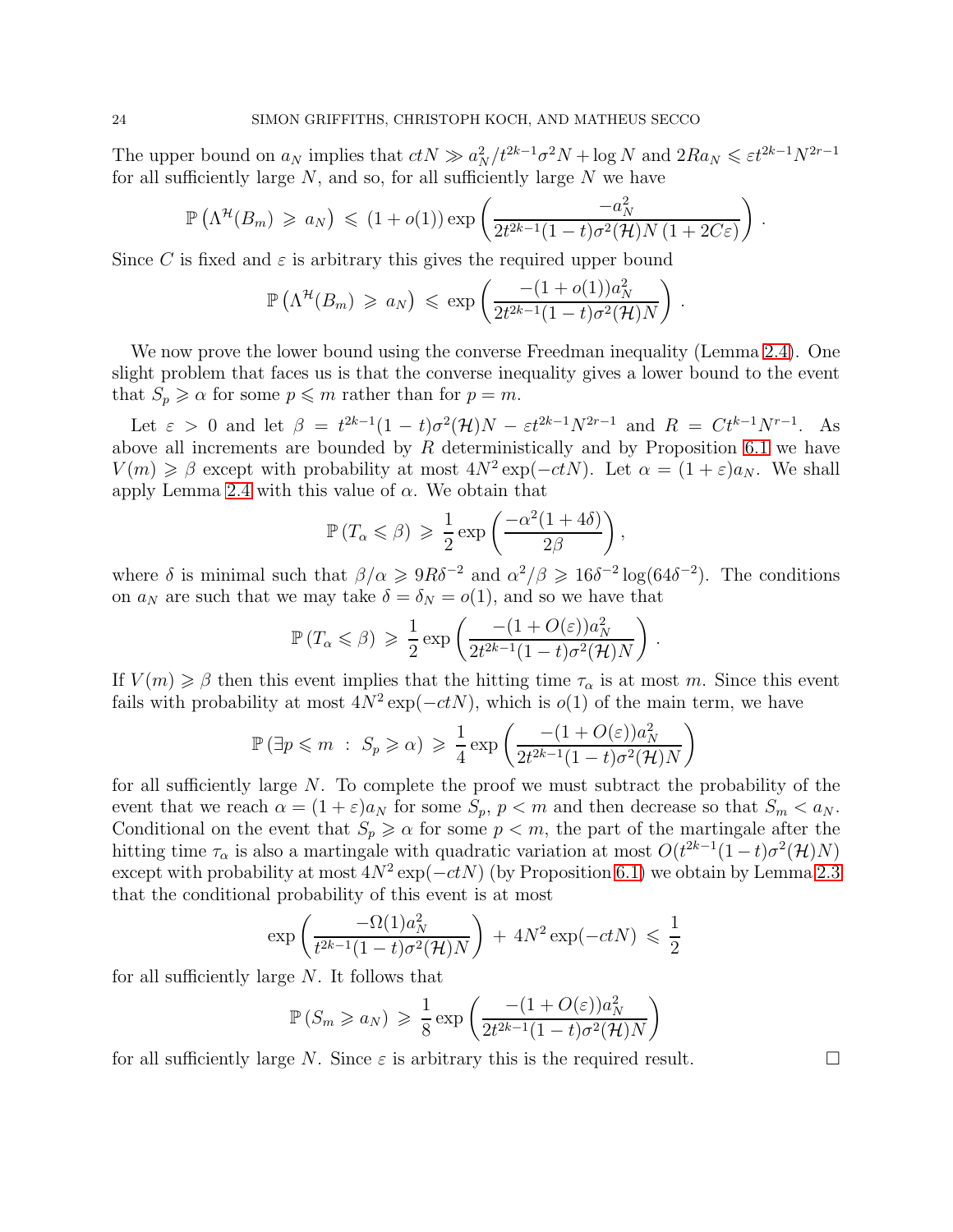We are now ready to combine the various auxiliary results and complete the proof of Theorem [1.2.](#page-4-1)

Proof of Theorem [1.2.](#page-4-1) Again we remark that the statement on the lower tail follows from the same proof with the obvious minor adjustments.

We must prove an upper bound and a lower bound on  $\mathbb{P}(D^{\mathcal{H}}(B_m) \geq a_N)$ . We begin with the upper bound. Observe that the interval of value of  $a_N$  is empty unless  $t \gg (\log N/N)^{(r-1)/(k-1)}$  and so we may suppose that  $t \gg (\log N/N)^{(r-1)/(k-1)}$  throughout. Fix  $\varepsilon > 0$ . By Propositions [5.1](#page-16-0) and [7.1](#page-22-0) we have

$$
\mathbb{P}\left(D^{\mathcal{H}}(B_{m}) \geq a_{N}\right) \leq \mathbb{P}\left(\Lambda^{\mathcal{H}}(B_{m}) \geq (1-\varepsilon)a_{N}\right) + \mathbb{P}\left(|D^{\mathcal{H}}(B_{m}) - \Lambda^{\mathcal{H}}(B_{m})|\geq \varepsilon a_{N}\right)
$$

$$
\leq \exp\left(\frac{-(1-\varepsilon+o(1))^{2}a_{N}^{2}}{2(1-t)t^{2k-1}\sigma^{2}(\mathcal{H})N}\right) + \exp\left(\frac{-\omega(1)\varepsilon^{2}a_{N}^{2}}{t^{2k-1}N^{2r-1}}\right).
$$

As  $\sigma^2(\mathcal{H})$  is of order  $N^{2r-2}$  it is clear that the second term is  $o(1)$  of the first for all  $\varepsilon > 0$ . As  $\varepsilon$  is arbitrary we obtain

$$
\mathbb{P}\left(D^{\mathcal{H}}(B_m) \geq a_N\right) \leq \exp\left(\frac{-(1+o(1))a_N^2}{2(1-t)t^{2k-1}\sigma^2(\mathcal{H})N}\right),
$$

as required.

For the lower bound we again use Propositions [5.1](#page-16-0) and [7.1.](#page-22-0) We obtain

$$
\mathbb{P}\left(D^{\mathcal{H}}(B_{m}) \geq a_{N}\right) \geq \mathbb{P}\left(\Lambda^{\mathcal{H}}(B_{m}) \geq (1+\varepsilon)a_{N}\right) - \mathbb{P}\left(|D^{\mathcal{H}}(B_{m}) - \Lambda^{\mathcal{H}}(B_{m})|\geq \varepsilon a_{N}\right)
$$

$$
\geq \exp\left(\frac{-(1+\varepsilon+o(1))^{2}a_{N}^{2}}{2(1-t)t^{2k-1}\sigma^{2}(\mathcal{H})N}\right) - \exp\left(\frac{-\omega(1)\varepsilon^{2}a_{N}^{2}}{t^{2k-1}N^{2r-1}}\right).
$$

Again the second term is  $o(1)$  of the first for all  $\varepsilon > 0$ . As  $\varepsilon$  is arbitrary we obtain

$$
\mathbb{P}\left(D^{\mathcal{H}}(B_m) \geq a_N\right) \geq \exp\left(\frac{-(1+o(1))a_N^2}{2(1-t)t^{2k-1}\sigma^2(\mathcal{H})N}\right),
$$
 as required.

<span id="page-24-0"></span>

8. DEVIATIONS  $D^{\mathcal{H}}(B_p)$  – Proof of Theorem [1.1](#page-4-0)

In this section, we prove Theorem [1.1.](#page-4-0) To streamline notation we simply write  $\sigma$  for  $\sigma(\mathcal{H}_N)$ , d for  $d(\mathcal{H}_N)$  and h for  $e(\mathcal{H}_N)$  throughout this section. We recall that if we condition that  $B_p$  contains exactly m elements then it is distributed as  $B_m$ , and so we have

<span id="page-24-1"></span>
$$
\mathbb{P}\left(D^{\mathcal{H}_N}(B_p) \geq \delta_N p^k h\right) = \sum_{m=0}^N b_{N,p}(m) \mathbb{P}\left(N^{\mathcal{H}_N}(B_m) \geq (1+\delta_N)p^k h\right),\tag{9}
$$

where  $b_{N,p}(m) := \mathbb{P}(\text{Bin}(N, p) = m)$ . Setting  $q := 1 - p$ , we use the following well known bound for the binomial distribution (for stronger results, see Theorem 1.13 in [\[12\]](#page-30-14), which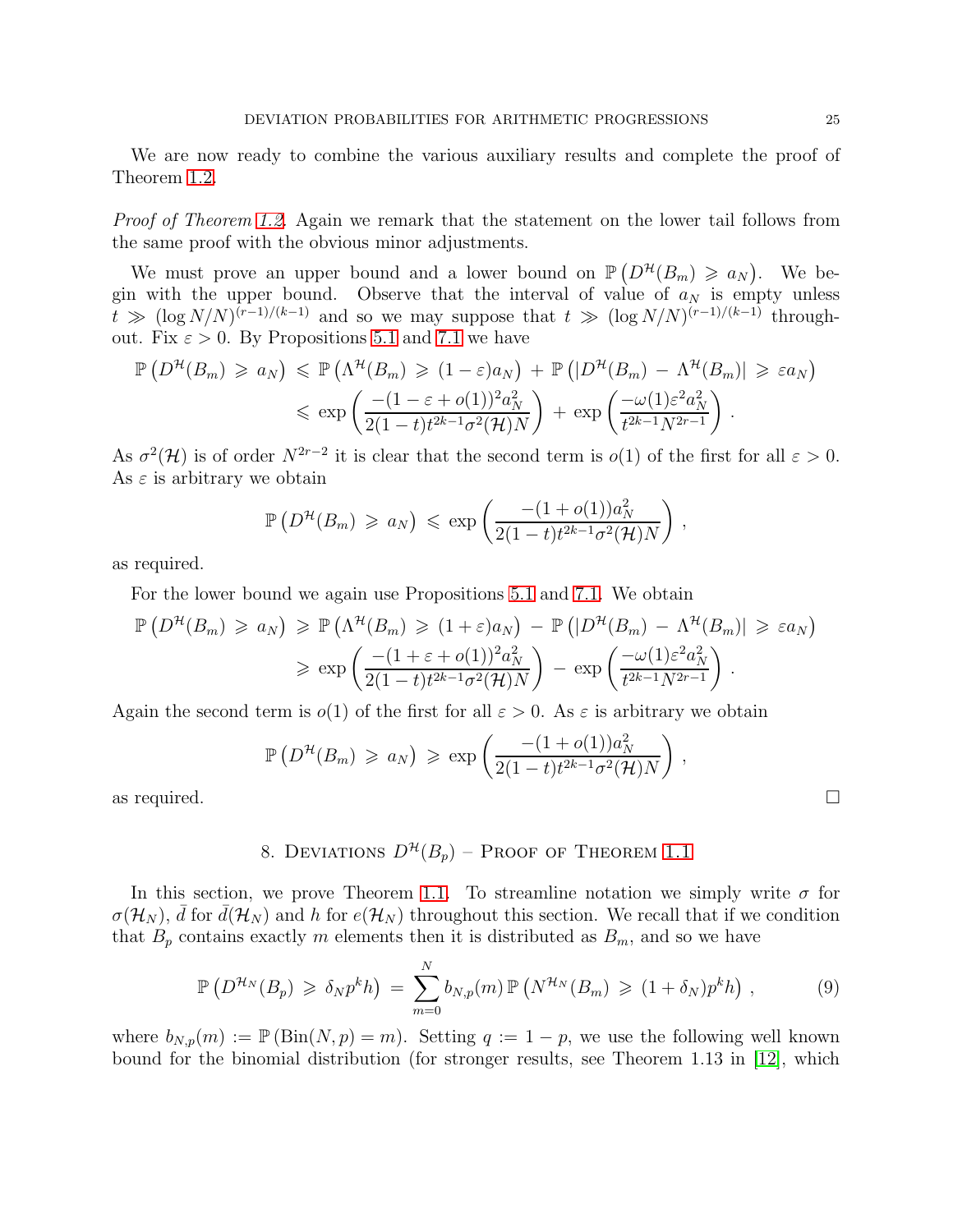adapts an argument of Bahadur [\[2\]](#page-30-18)).

<span id="page-25-1"></span>
$$
b_{N,p}(m) = \exp\left(-\frac{(1+o(1))x(m)^2}{2} + O(\log N)\right),\tag{10}
$$

where  $x(m) = (m - pN)/\sqrt{pqN}$ , which holds provided  $N^{-1} \leqslant p \leqslant 1/2$ , and  $\sqrt{pN} \leqslant$  $m - pN \ll pN$ .

It is useful to classify the possible choices of m as follows. For  $\eta \in [0, 1]$  let us define

$$
m_{\eta} := \left(1 + \frac{\eta \delta_N}{k}\right) pN.
$$

We may think of [\(9\)](#page-24-1) as offering us various ways to achieve the required deviation. The term  $m = m_0$  corresponds to a case where the number of points in  $B_p$  is equal to its expected value,  $pN$ , and all the work of achieving the deviation must be done in the m-model. On the other hand  $m = m_1$  corresponds to a large enough deviation in the number of points in  $B_p$  that no (significant) deviation is required in the m-model, as  $L^{N} (m_1) \approx (1 + \delta_N) h$ . So we will be interested in the choice of  $\eta \in [0,1]$  which minimises the total "cost" of the deviation. In fact this will be achieved by

$$
\eta^* \, := \, \frac{\bar{d}^2}{\bar{d}^2 + \sigma^2}
$$

.

Note that for  $\eta \in [0, 1]$  we have by a fairly simple computation

$$
L^{\mathcal{H}_N}(m_{\eta}) = p^k h + (1 + o(1)) \eta \delta_N p^k h + O(p^{k-1} h/N).
$$

Therefore, achieving the deviation  $N^{\mathcal{H}_N}(B_{m_n}) \geqslant (1 + \delta_N)p^k h$  corresponds to

<span id="page-25-0"></span>
$$
D^{\mathcal{H}_N}(B_{m_\eta}) \geqslant (1 - \eta + o(1))\delta_N p^k h, \qquad (11)
$$

since  $p^{k-1}h/N = o(\delta_N p^k h)$ .

Let us also define  $\eta^{\circ} := (\eta^*)^{1/2} = \overline{d}/\sqrt{\overline{d^2 + \sigma^2}}$ , and  $m^{\circ} := m_{\eta^{\circ}}$ .

We are now ready to prove Theorem [1.1.](#page-4-0)

Proof of Theorem [1.1.](#page-4-0) Note that, under the given conditions, any additive error of order  $O(\log N)$  in the exponential may be included in the little o term. As this is equivalent to a multiplicative  $N^{O(1)}$  term in front of the exponential it suffices to prove a result for the maximum contribution (as there are only N values of  $m$ ) in [\(9\)](#page-24-1). In other words, we must prove that

$$
\max_{m} f(m) = \exp\left(\frac{-(1+o(1))\delta_N^2 p h^2}{2q(\bar{d}^2 + \sigma^2)N} + O(\log N)\right),\tag{12}
$$

where

 $f(m) := b_{N,p}(m) \mathbb{P}\left(N^{\mathcal{H}_N}(B_m) \geq (1 + \delta_N)p^k h\right).$ 

We consider three regimes of m: (i)  $m \leq m_0$ , (ii)  $m_0 \leq m \leq m^{\circ}$  and (iii)  $m \geq m^{\circ}$ .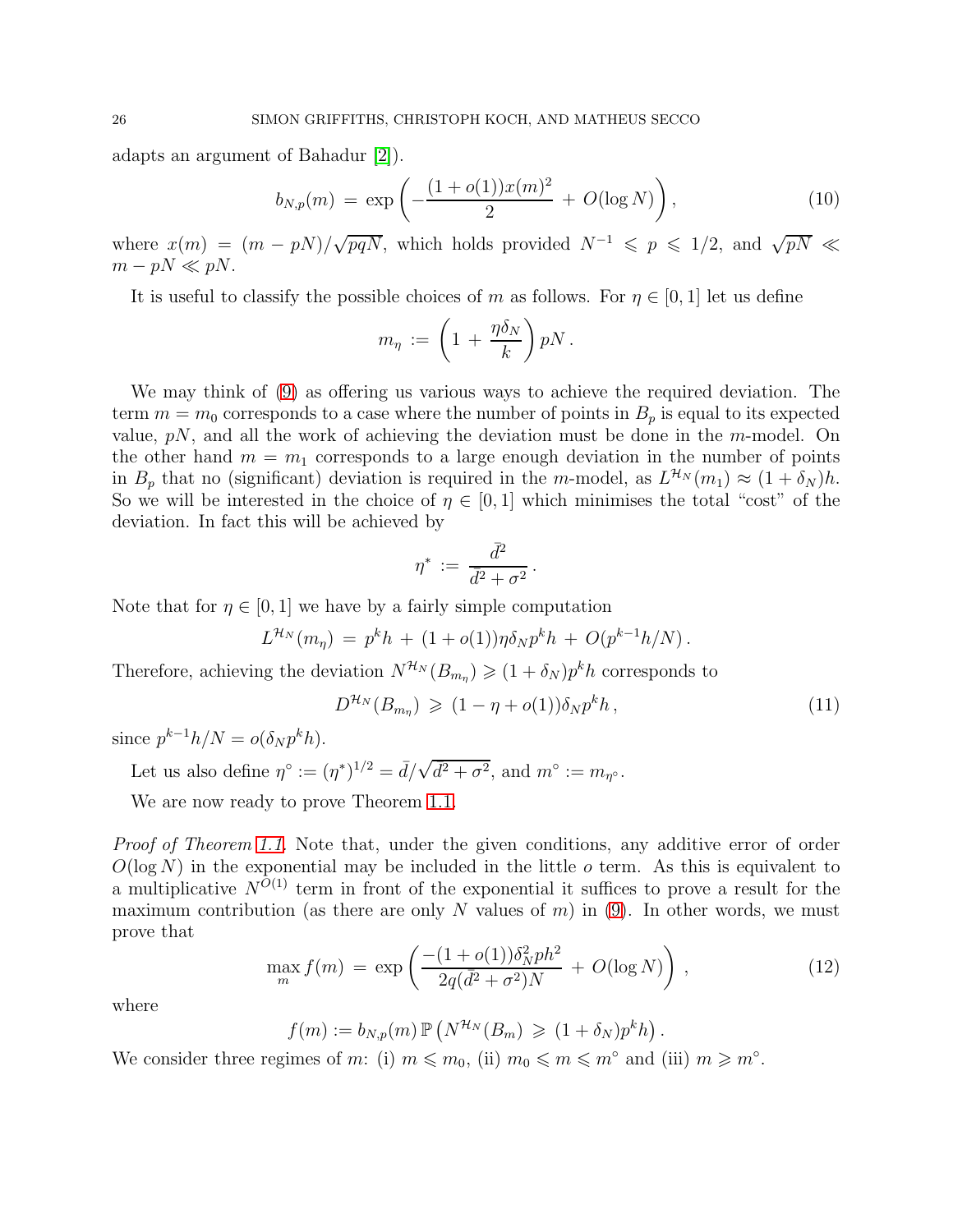Regime (i): Since  $b_{N,p}(m) \leq 1$  and as the event  $N^{\mathcal{H}_N}(B_m) \geq (1 + \delta_N)p^kh$  is increasing in m, we have

$$
f(m) \leq \mathbb{P}\left(N^{\mathcal{H}_N}(B_{m_0})\right) \geq (1+\delta_N)p^k h
$$
  
=  $\mathbb{P}\left(D^{\mathcal{H}_N}(B_{m_0}) \geq (1+o(1))\delta_N p^k h\right),$ 

where we used [\(11\)](#page-25-0) in the last line. The conditions on  $\delta_N$  allow us to apply Theorem [1.2](#page-4-1) and so we obtain

$$
f(m) \le \exp\left(\frac{-(1+o(1))\delta_N^2 p h^2}{2q\sigma^2 N}\right)
$$
  
 
$$
\le \exp\left(\frac{-(1+o(1))\delta_N^2 p h^2}{2q(\bar{d}^2+\sigma^2)N}+O(\log N)\right).
$$

Regime (iii): Since  $\mathbb{P}\left(N^{\mathcal{H}_N}(B_m) \geqslant (1+\delta_N)p^kh\right) \leqslant 1$  and  $b_{N,p}(m) \leqslant b_{N,p}(m^{\circ})$  for  $m \geqslant m^{\circ}$ , we obtain

$$
f(m) \leq b_{N,p}(m^{\circ})
$$
  
=  $\exp\left(-(1 + o(1)) \frac{(\eta^{\circ})^2 \delta_N^2 pN}{2qk^2} + O(\log N)\right)$   
=  $\exp\left(\frac{-(1 + o(1))\delta_N^2 p h^2}{2q(\bar{d}^2 + \sigma^2)N} + O(\log N)\right),$ 

where we have used the estimate [\(10\)](#page-25-1) for  $b_{N,p}(m)$  and the fact that  $h = N \bar{d}/k$ .

Regime (ii): We must take into account the contributions from both the binomial distribution and the deviations in the m-model. Since  $m_0 \leqslant m \leqslant m^{\circ}$ , it suffices to prove

$$
\max_{\eta \in [0,\eta^{\circ}]} f(m_{\eta}) = \exp \left( \frac{-(1+o(1))\delta_N^2 ph^2}{2q(\bar{d}^2 + \sigma^2)N} + O(\log N) \right).
$$

The corresponding value of x,  $x(m<sub>\eta</sub>)$ , is

$$
x(m_{\eta}) = \frac{\eta \delta_N p^{1/2} N^{1/2}}{kq^{1/2}}.
$$

Using [\(10\)](#page-25-1), it follows that

$$
b_N(m_{\eta}) = \exp\left(-(1 + o(1))\frac{\eta^2 \delta_N^2 pN}{2q k^2} + O(\log N)\right).
$$

On the other hand, by [\(11\)](#page-25-0) and Theorem [1.2,](#page-4-1) we have

$$
\mathbb{P}\left(N^{\mathcal{H}_N}(m_\eta) \geqslant (1+\delta_N)h\right) = \mathbb{P}\left(D^{\mathcal{H}_N}(m_\eta) \geqslant (1-\eta+o(1))\delta_N p^k h\right)
$$

$$
= \exp\left(\frac{-(1+o(1))(1-\eta)^2 \delta_N^2 p h^2}{2q\sigma^2 N}\right)
$$

$$
= \exp\left(\frac{-(1+o(1))(1-\eta)^2 \delta_N^2 p \bar{d}^2 N}{2q k^2 \sigma^2}\right),
$$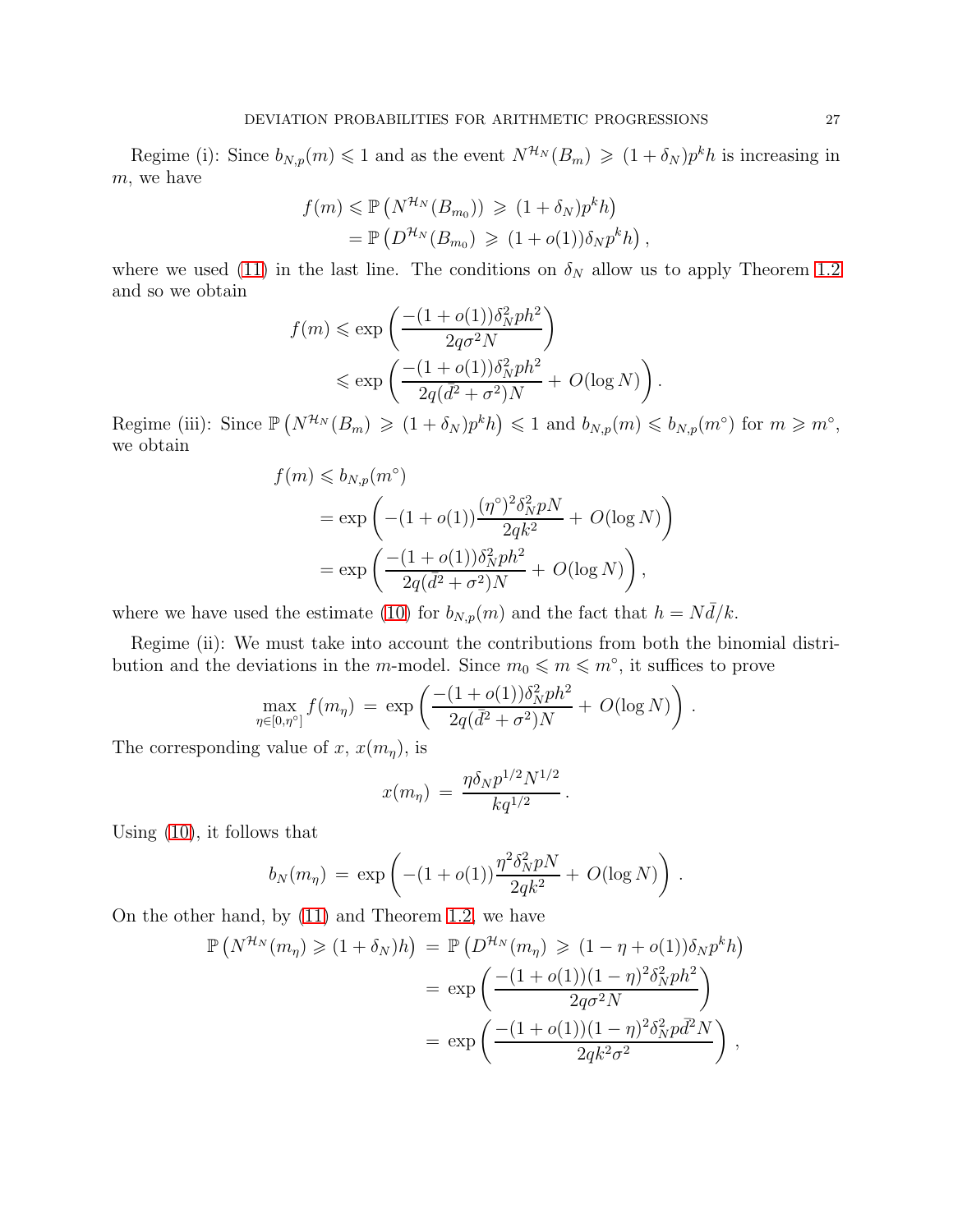where we have used in the final line that  $h = \bar{d}N/k$ . It follows that

$$
f(m_{\eta}) = \exp \left( \frac{-(1 + o(1)) \delta_N^2 pN}{2q k^2 \sigma^2} \left[ \sigma^2 \eta^2 + \bar{d}^2 (1 - \eta)^2 \right] + O(\log N) \right).
$$

This expression is maximized by choosing  $\eta$  to minimize  $\sigma^2 \eta^2 + d^2(1-\eta)^2$ . This value of  $\eta$  is

$$
\eta^* \,=\, \frac{\bar{d}^2}{\bar{d}^2+\sigma^2}
$$

and in this case (using  $\bar{d} = hk/N$ ) we have precisely

$$
f(m_{\eta^*}) = \exp\left(\frac{-(1+o(1))\delta_N^2 p h^2}{2q(\bar{d}^2+\sigma^2)N}+O(\log N)\right),\,
$$

<span id="page-27-0"></span>as required.  $\Box$ 

### 9. Applications to arithmetic structures

In this section we specialize Theorems [1.2](#page-4-1) and [1.1](#page-4-0) to arithmetic progressions (Section [9.1\)](#page-27-1) and additive quadruples (Section [9.2\)](#page-28-0) in  $\{1, \ldots, N\}$ .

<span id="page-27-1"></span>9.1. Arithmetic progressions. We denote by  $\mathcal{H}^k$  the hypergraph encoding increasing  $k$ -APs in [N]. Since applying Theorems [1.2](#page-4-1) and [1.1](#page-4-0) requires control of the average degree and of the variance of the degrees, the following lemma will be useful. Its proof is given in [\[24\]](#page-31-5) (we remark that similar computations were given in [\[5\]](#page-30-0)).

**Lemma 9.1.** Consider the hypergraph  $\mathcal{H}^k$  of increasing k-APs in [N]. We have

$$
\bar{d}(\mathcal{H}^k) = (1 + o(1)) \frac{kN}{2(k-1)}
$$

and

where

$$
\sigma^2(\mathcal{H}^k) = (1 + o(1))\theta_k N^2,
$$

<span id="page-27-2"></span>
$$
\theta_k := \frac{1}{3(k-1)^2} \left( k - \frac{3k^2}{4} + \sum_{1 \le i < j \le k} \frac{(k-1)^2 - (k-j)^2 - (i-1)^2}{(j-1)(k-i)} \right). \tag{13}
$$

.

It is also easy to check that  $\Delta_2(\mathcal{H}^k) = O(1)$  and so we can apply Theorems [1.2](#page-4-1) and [1.1](#page-4-0) with  $r = 2$ . In the *m*-model, we obtain the following result.

**Theorem 9.2.** Let  $0 \le m \le N$  be such that  $t = m/N \le 1/2$ . Let  $a_N$  be a sequence such that

$$
t^{k-1/2}N^{3/2}(\log N)^{1/2} \ll a_N \ll t^{3k/2-1}N^2
$$

Then

$$
\mathbb{P}\left(D^{\mathcal{H}^k}(B_m) \geq a_N\right) = \exp\left(\frac{-(1+o(1))a_N^2}{2\theta_k(1-t)t^{2k-1}N^3}\right),\,
$$

where  $\theta_k$  is defined in [\(13\)](#page-27-2).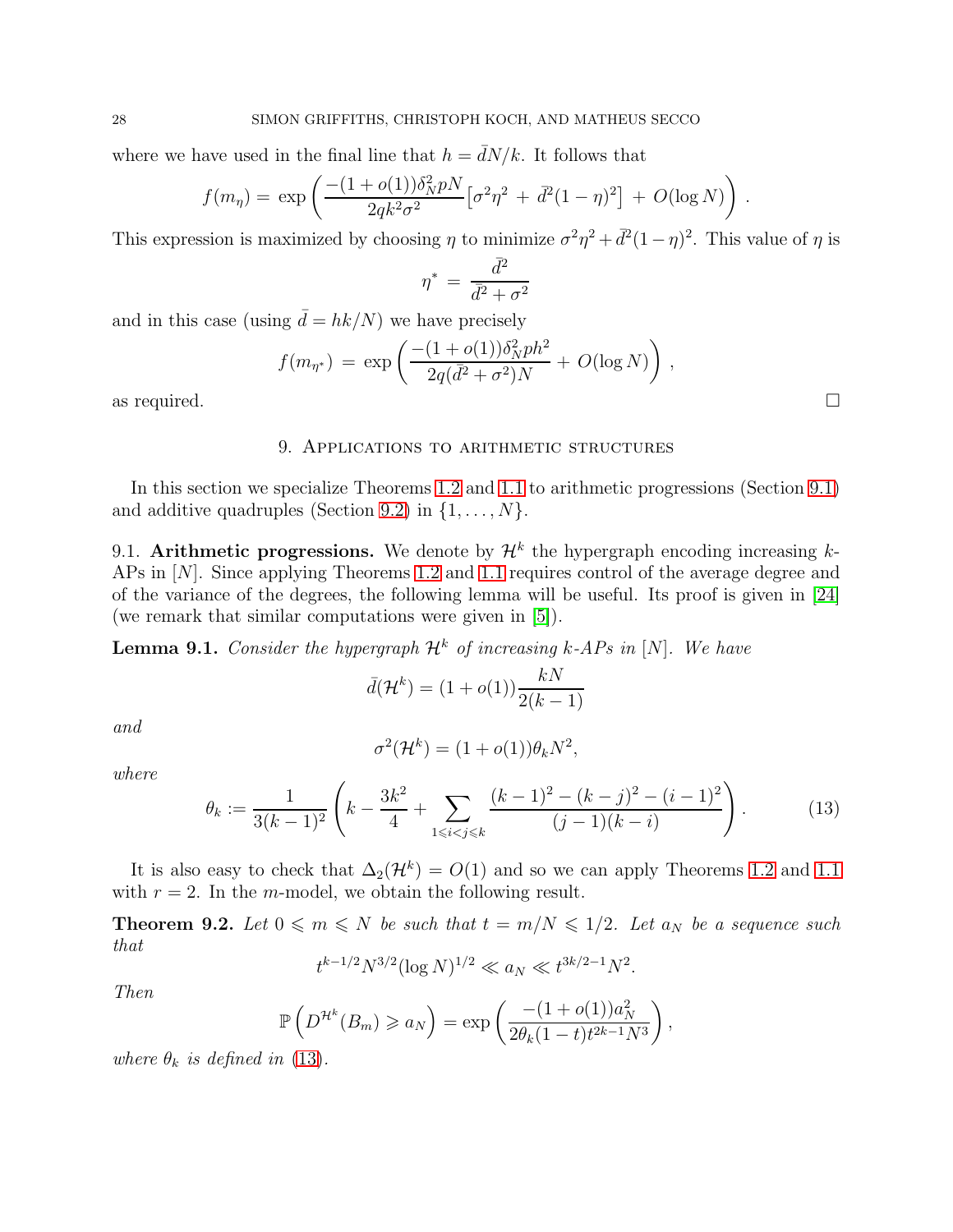Before stating the result for the p-model, we define

$$
\gamma_k = \frac{4}{3} \left( k + \sum_{1 \le i < j \le k} \frac{(k-1)^2 - (k-j)^2 - (i-1)^2}{(j-1)(k-i)} \right)
$$

so that

$$
\frac{\bar{d}(\mathcal{H}^k)^2 + \sigma^2(\mathcal{H}^k)}{e(\mathcal{H}^k)^2} = (1 + o(1))\frac{\gamma_k}{N^2}.
$$

Therefore Theorem [1.1](#page-4-0) gives us the following.

**Theorem 9.3.** Given a sequence  $p = p_N$  which may be a constant in  $(0, 1/2)$  or converge to 0, let  $\delta_N$  be a sequence satisfying

$$
\sqrt{\frac{\log N}{pN}} \ll \delta_N \ll p^{k/2 - 1}.
$$

Then

$$
\mathbb{P}\left(D^{\mathcal{H}^k}(B_p) \geq \delta_N p^k e(\mathcal{H}^k)\right) = \exp\left(\frac{-(1+o(1))\delta_N^2 pN}{2\gamma_k(1-p)}\right).
$$

This result is applicable when  $p \gg (\log N/N)^{1/(k-1)}$ . We remark that this theorem was obtained by Bhattacharya, Ganguly, Shao and Zhao [\[5\]](#page-30-0) under the following conditions on p and  $\delta_N$ :  $p \to 0$ ,  $\delta_N = O(1)$ ,  $\delta_N^{-3} p^{k-2} (\log(1/p))^2 \to \infty$ , and

$$
\min\{\delta_N p^k, \delta_N^2 p\} \ge N^{-\frac{1}{6(k-1)}} \log N
$$

For  $k = 3$ , the right-hand side can be relaxed to  $N^{-1/6} (\log N)^{7/6}$  and for  $k = 4$ , it can be relaxed to  $N^{-1/12} (\log N)^{13/12}$ . Our theorem extends the range of p and  $\delta_N$  for which the result is valid.

<span id="page-28-0"></span>9.2. Sidon equation. We now turn to solutions of the Sidon equation  $x+y=z+w$  in [N]. We shall focus on solutions in which  $x, y, z$  and w are distinct and state our results in the context of the 4-uniform hypergraph  $\mathcal{H}^{S}$  with vertex set on [N] and edge  $\{x, y, z, w\}$  if  $x+y=$  $z+w$ . We remark that it would be straightforward to extend our results to include solutions with a repeated element – one may simply apply Proposition [3.1](#page-10-1) to the corresponding 3uniform hypergraph to bound its contribution. The following lemma provides information on the average degree and the variance degree of  $\mathcal{H}^S$ .

<span id="page-28-1"></span>**Lemma 9.4.** Let  $\mathcal{H}^S$  be the hypergraph corresponding to pairwise distinct solutions of the Sidon equation  $x + y = z + w$  in [N]. Then

$$
\bar{d}(\mathcal{H}^S) = (1 + o(1))\frac{N^2}{3}
$$

and

$$
\sigma^{2}(\mathcal{H}^{S}) = (1 + o(1))\frac{N^{4}}{720}.
$$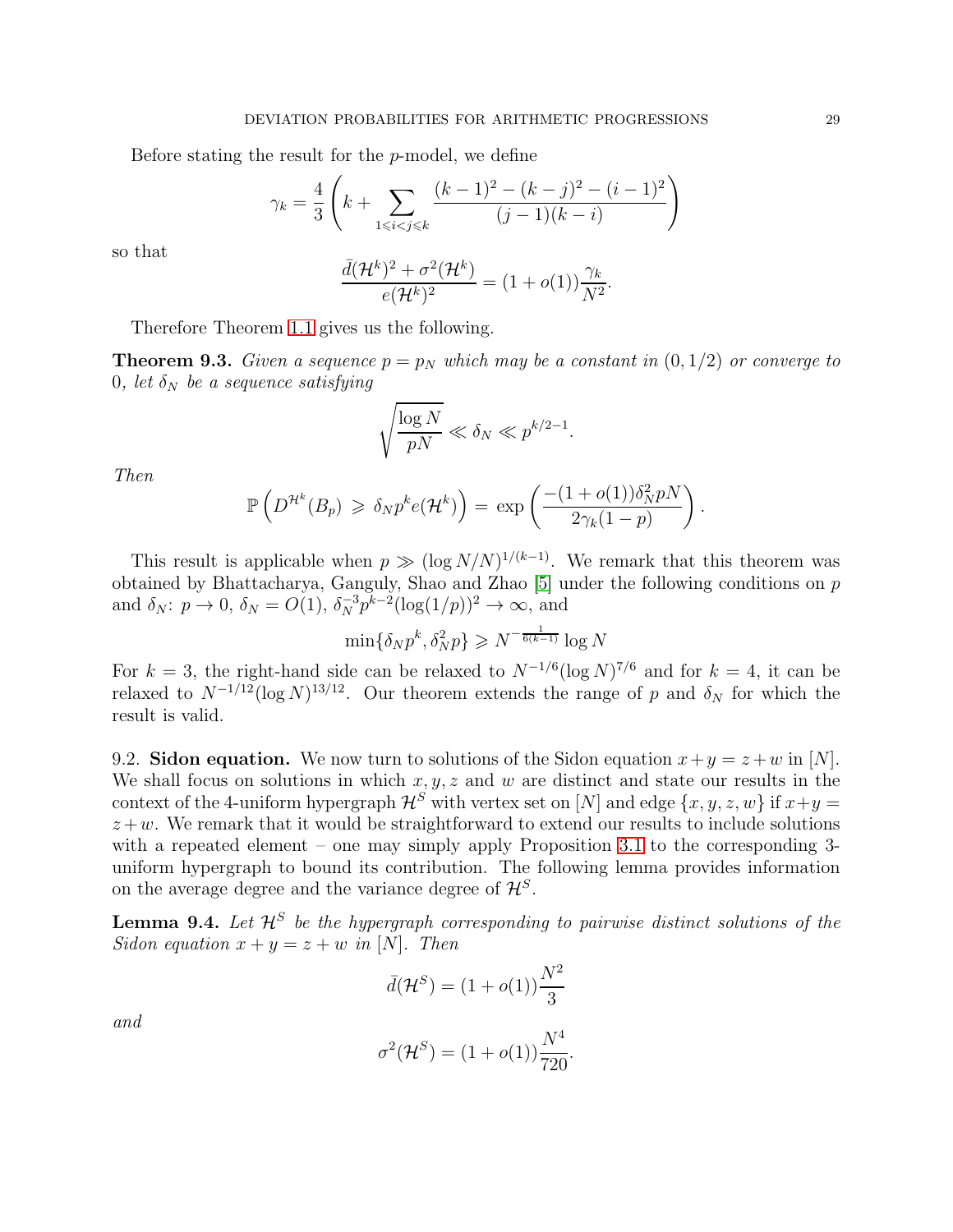*Proof.* We first compute, for each  $a \in [N]$ , the degree of a in  $\mathcal{H}^S$ . The degree of a is one half times the number of solutions of  $c + d = a + b$  (we divide by two since permuting c and d gives the same solution in our context). We also allow for a moment solutions with repeated entries, since this only contributes with a  $O(N)$  term to the degree. For each  $b \in [N]$ , there are

$$
\min\{a+b-1, N\} - \max\{a+b-N, 1\} + O(1)
$$

solutions of that equation. Therefore

$$
2d_{\mathcal{H}^S}(a) = \sum_{b=1}^{N-a} (a+b) + \sum_{b=N-a+1}^{N} (2N - a - b) + O(N)
$$

$$
= \frac{N^2}{2} + a(N-a) + O(N)
$$

and so  $d_{\mathcal{H}}s(a) = N^2/4 + a(N - a)/2 + O(N)$ . The first part of the lemma now follows by observing that

$$
\sum_{a=1}^{n} a(N-a) = \frac{N^3}{6} + O(N^2).
$$

Finally we have

$$
N\sigma^{2}(\mathcal{H}^{S}) = \sum_{a=1}^{N} \left( \frac{a(N-a)}{2} - \frac{N^{2}}{12} \right)^{2} + O(N^{4})
$$
  
=  $\frac{N^{5}}{144} - \frac{N^{2}}{12} \sum_{a=1}^{N} a(N-a) + \frac{1}{4} \sum_{a=1}^{N} a^{2}(N-a)^{2} + O(N^{4})$   
=  $\frac{N^{5}}{144} - \frac{N^{5}}{72} + \frac{N^{5}}{120} + O(N^{4})$   
=  $\frac{N^{5}}{720} + O(N^{4}),$ 

where we used

$$
\sum_{a=1}^{n} a^2 (N - a)^2 = \frac{N^5}{30} + O(N^4).
$$

In the uniform model, we may obtain now the following result from Theorem [1.2.](#page-4-1)

**Theorem 9.5.** Let  $0 \leq m \leq N$  be such that  $t = m/N \leq 1/2$ . Let  $a_N$  be a sequence such that

$$
t^{7/2}N^{5/2}(\log N)^{1/2} \ll a_N \ll t^{17/4}N^3.
$$

Then

$$
\mathbb{P}\left(D^{\mathcal{H}^S}(B_m) \geq a_N\right) = \exp\left(\frac{-(360 + o(1))a_N^2}{(1-t)t^7N^5}\right).
$$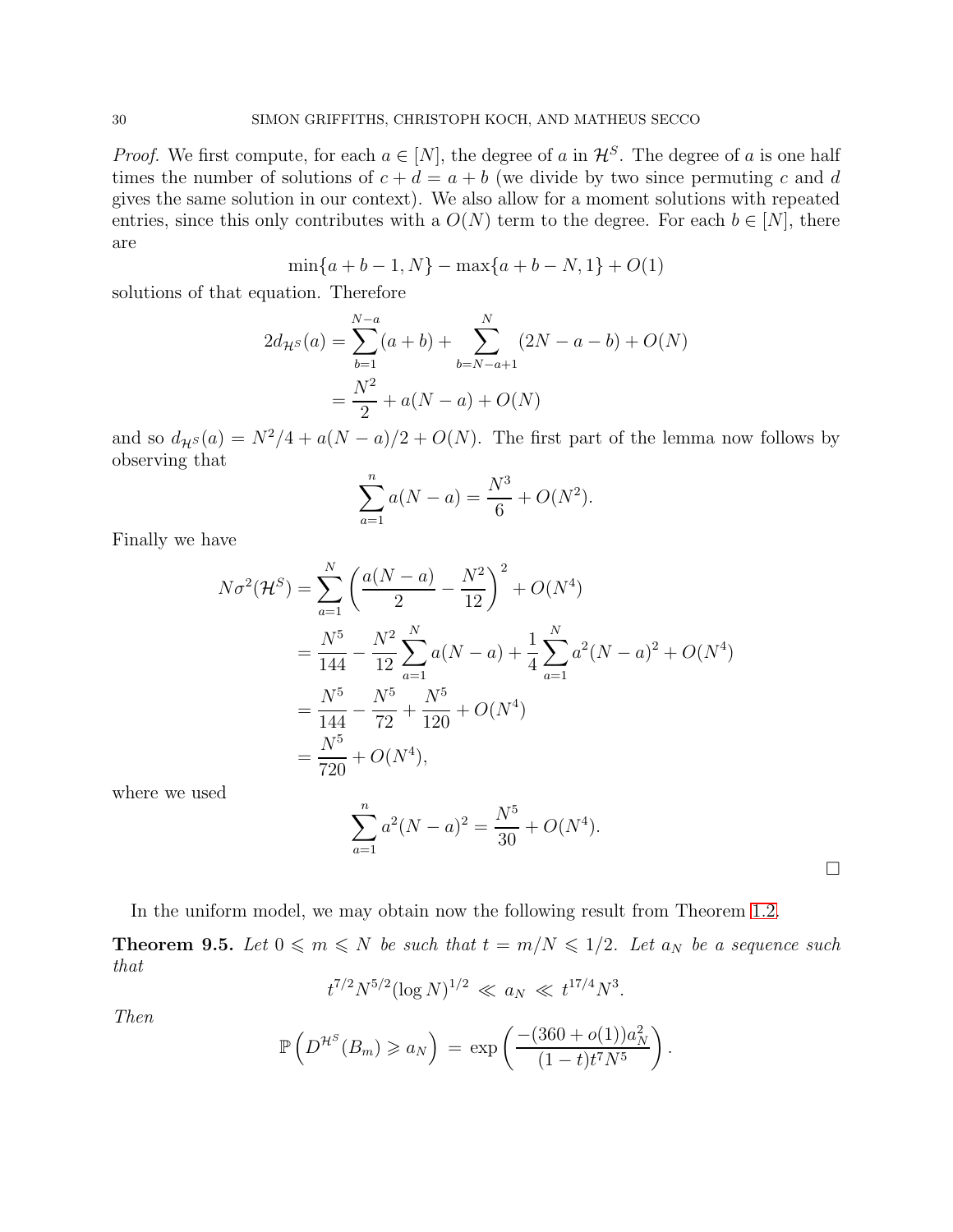We conclude obtaining the following result in the binomial model, where we use that  $e(\mathcal{H}^S) = (1 + o(1))N^3/12$ , by Lemma [9.4](#page-28-1) and  $\bar{d} = 4e(\mathcal{H}^S)/N$ , since the hypergraph is 4-uniform.

**Theorem 9.6.** Given a sequence  $p = p_N$  which may be a constant in  $(0, 1/2)$  or converge to 0, let  $\delta_N$  be a sequence satisfying

$$
\sqrt{\frac{\log N}{pN}} \ll \delta_N \ll p^{1/4}.
$$

Then

$$
\mathbb{P}\left(D^{\mathcal{H}^S}(B_p) \geq \delta_N p^4 e(\mathcal{H}^S)\right) = \exp\left(\frac{-(5+o(1))\delta_N^2 pN}{162(1-p)}\right).
$$

#### **REFERENCES**

- <span id="page-30-18"></span><span id="page-30-15"></span>[1] K. Azuma. Weighted sums of certain dependent random variables. *Tohoku Math. J.*, 3:357–367, 1967.
- [2] R.R. Bahadur. Some approximations to the binomial distributions function. *Ann. Math. Statist.*, 31(1):43–54, 1960.
- <span id="page-30-7"></span>[3] Y. Barhoumi-Andréani, C. Koch, and H. Liu. Bivariate fluctuations for the number of arithmetic progressions in random sets. *Electronic Journal of Probability*, 24, 2019.
- <span id="page-30-9"></span>[4] B. Bhattacharya and S. Mukherjee. Replica symmetry in upper tails of mean-field hypergraphs. *Adv. Appl. Math*, 119, 2020.
- <span id="page-30-0"></span>[5] B.B. Bhattacharya, S. Ganguly, X. Shao, and Y. Zhao. Upper tail large deviations for arithmetic progressions in a random set. *Int. Math. Res. Not.*, 2020(1):167–213, 2020.
- <span id="page-30-11"></span><span id="page-30-3"></span>[6] B.M. Brown. Martingale central limit theorems. *Ann. Math. Statist.*, 42(1):59–66, 1971.
- <span id="page-30-10"></span>[7] S. Chatterjee and A. Dembo. Nonlinear large deviations. *Adv. Math.*, 299:396–450, 2016.
- [8] S. Chatterjee and S.R.S. Varadhan. The large deviation principle for the Erdös Rényi random graph. *European J. Combin.*, 32(7):1000–1017, 2011.
- <span id="page-30-13"></span>[9] A. Dvoretzky. Asymptotic normality for sums of dependent random variables. *Proc. Sixth Berkeley Symp. on Math. Statist. and Prob.*, 2:513–535, 1972.
- <span id="page-30-2"></span>[10] R. Eldan. Gaussian-width gradient complexity, reverse log-Sobolev inequalities and nonlinear large deviations. *Geom. Funct. Anal.*, 28(6):1548–1596, 2018.
- <span id="page-30-17"></span><span id="page-30-14"></span>[11] D.A. Freedman. On tail probabilities for martingales. *Ann. Probab.*, 3(1):100–118, 1975.
- [12] C. Goldschmidt, S. Griffiths, and A. Scott. Moderate deviations of subgraph counts in the Erdős-Rényi random graphs  $G(n, m)$  and  $G(n, p)$ . *Trans. Amer. Math. Soc.*, 373:5517–5585, 2020.
- <span id="page-30-1"></span>[13] M. Harel, F. Mousset, and W. Samotij. Upper tails via high moments and etropic stability. *arXiv:1904.08212*, 2019.
- <span id="page-30-4"></span>[14] T.E. Harris. Lower bound for the critical probability in a certain percolation process. *Math. Proc. Cambridge Philos. Soc.*, 56:13–20, 1960.
- <span id="page-30-12"></span>[15] C.C. Heyde and B.M. Brown. On the departure from normality of a certain class of martingales. *Ann. Math. Statist.*, 41(6):2161–2165, 1970.
- <span id="page-30-16"></span>[16] W. Hoeffding. Probability inequalities for sums of bounded random variables. *J. Amer. Statist. Assoc.*, 58:13–30, 1963.
- <span id="page-30-8"></span><span id="page-30-5"></span>[17] S. Janson, T. Luczak, and A. Ruciński. *Random Graphs*. Wiley-Interscience, New York, 2000.
- [18] S. Janson and A. Rucinski. Upper tails for counting objects in randomly induced subhypergraphs and rooted random graphs. *Ark. Mat.*, 49(1):79–96, 2011.
- <span id="page-30-6"></span>[19] S. Janson and L. Warnke. The lower tail: Poisson approximation revisited. *Random Structures Algorithms*, 48(2):219–246, 2015.